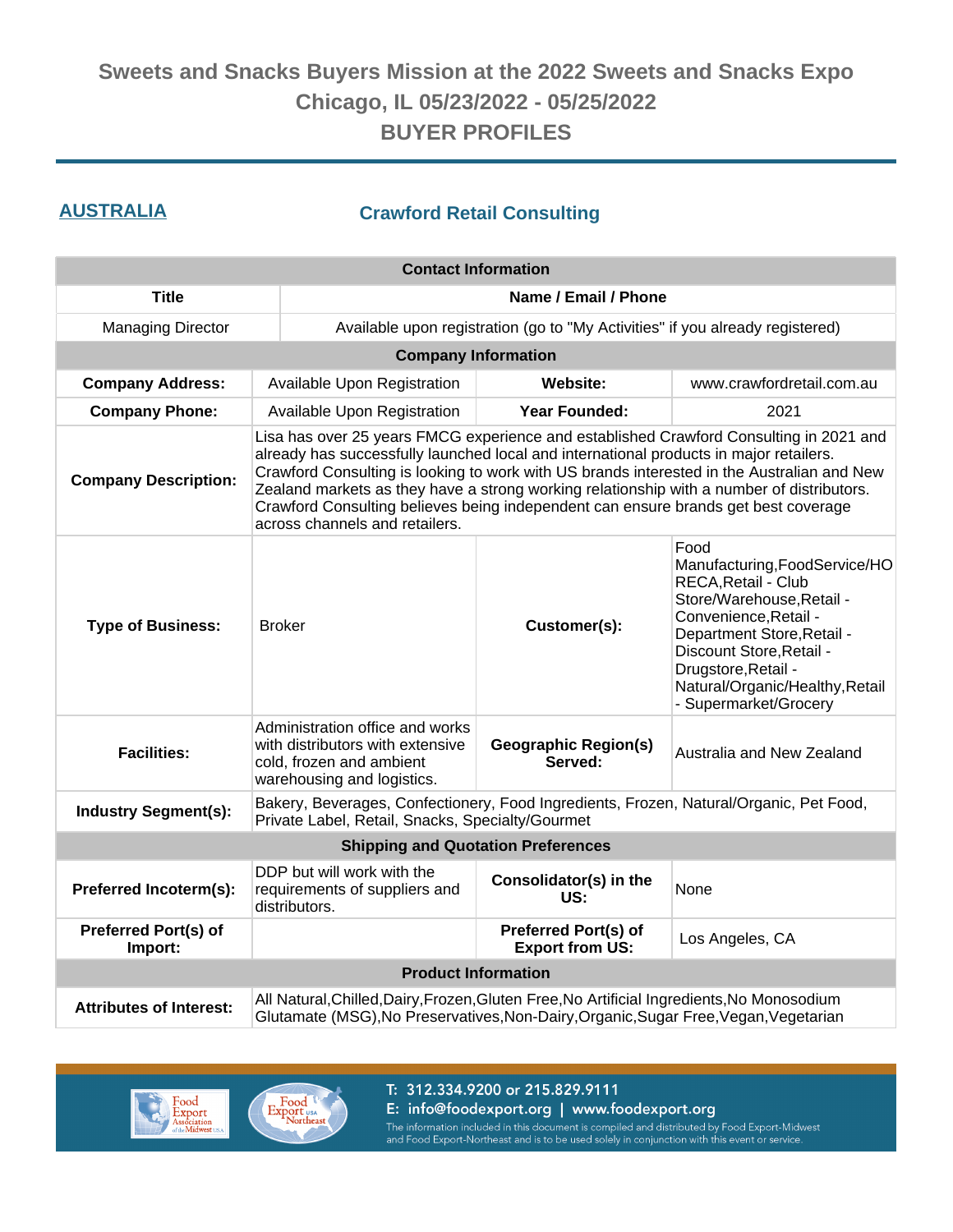| <b>Capacity to Import:</b>                 | <b>Chilled Products, Dairy</b><br>Products, Frozen Products | <b>Cannot Import:</b>          |                       | Some meat products                 |  |  |  |  |
|--------------------------------------------|-------------------------------------------------------------|--------------------------------|-----------------------|------------------------------------|--|--|--|--|
| <b>Products of Interest at this Event:</b> |                                                             |                                |                       |                                    |  |  |  |  |
| <b>Baby Food</b>                           | <b>Baby Snacks</b>                                          |                                |                       |                                    |  |  |  |  |
|                                            | <b>Baby Supplements</b>                                     |                                |                       |                                    |  |  |  |  |
| <b>Bakery Products</b>                     |                                                             | Biscuits, Crackers, & Wafers   |                       | Savory Biscuits/Crackers           |  |  |  |  |
|                                            |                                                             |                                | <b>Sweet Biscuits</b> |                                    |  |  |  |  |
|                                            | Cakes                                                       |                                |                       |                                    |  |  |  |  |
|                                            | Cookies                                                     |                                |                       | Ready-to-Bake Cookies              |  |  |  |  |
|                                            |                                                             |                                |                       | Ready-to-Eat Cookies               |  |  |  |  |
| Confectionery                              |                                                             | <b>Chocolate Confectionery</b> |                       | <b>Boxed Assortment Chocolates</b> |  |  |  |  |
|                                            |                                                             |                                |                       | Seasonal Chocolate                 |  |  |  |  |
|                                            |                                                             | <b>Sugar Confectionery</b>     |                       |                                    |  |  |  |  |
|                                            |                                                             |                                |                       | Toffees, Caramels, & Nougats       |  |  |  |  |
| Dairy & Related Products                   | Dairy                                                       |                                |                       | Cheese & Curd                      |  |  |  |  |
|                                            | Non-Dairy                                                   |                                |                       | Soy Milk                           |  |  |  |  |
| Eggs & Egg Products                        | Egg Replacer                                                |                                |                       |                                    |  |  |  |  |
| <b>Ready Meals</b>                         | <b>Dinner Mixes</b>                                         |                                |                       |                                    |  |  |  |  |
|                                            | Lunch Kits                                                  |                                | Lunch kits            |                                    |  |  |  |  |
|                                            | Pizza                                                       |                                |                       |                                    |  |  |  |  |
| <b>Additional Information</b>              |                                                             |                                |                       |                                    |  |  |  |  |
|                                            |                                                             |                                |                       |                                    |  |  |  |  |

Food

Export<br>Association<br>of the Midwest u

Export USA

#### **AUSTRALIA Crawford Retail Consulting**

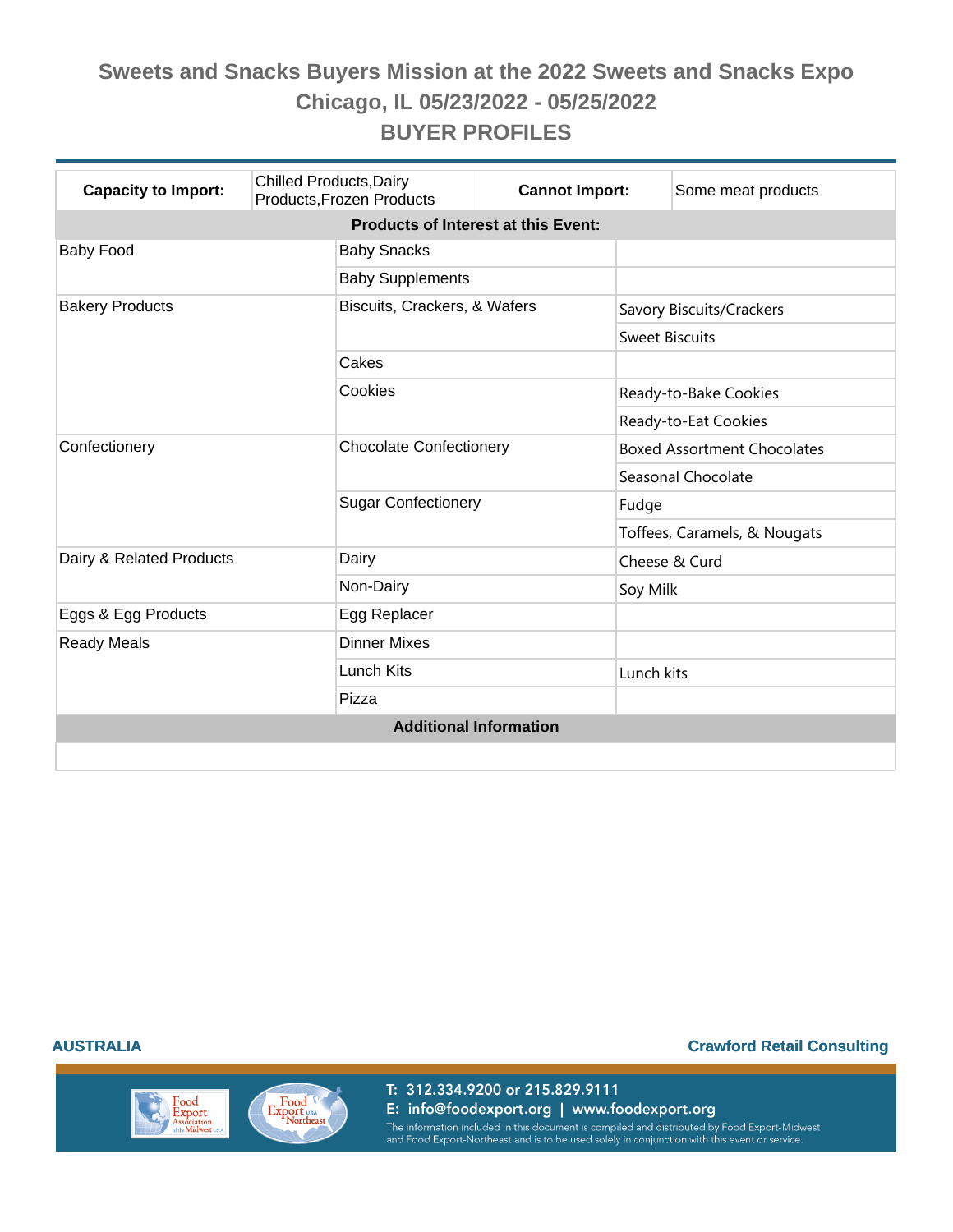### **AUSTRALIA Lolliland**

| <b>Contact Information</b>             |                                                                                                                                                                                                                                                                                                                                                                                                                                                                                                                                                                                                                          |                                                                             |                                                |                    |                                                                                                                                        |  |
|----------------------------------------|--------------------------------------------------------------------------------------------------------------------------------------------------------------------------------------------------------------------------------------------------------------------------------------------------------------------------------------------------------------------------------------------------------------------------------------------------------------------------------------------------------------------------------------------------------------------------------------------------------------------------|-----------------------------------------------------------------------------|------------------------------------------------|--------------------|----------------------------------------------------------------------------------------------------------------------------------------|--|
| <b>Title</b>                           |                                                                                                                                                                                                                                                                                                                                                                                                                                                                                                                                                                                                                          | Name / Email / Phone                                                        |                                                |                    |                                                                                                                                        |  |
| <b>Managing Director</b>               |                                                                                                                                                                                                                                                                                                                                                                                                                                                                                                                                                                                                                          |                                                                             |                                                |                    | Available upon registration (go to "My Activities" if you already registered)                                                          |  |
|                                        |                                                                                                                                                                                                                                                                                                                                                                                                                                                                                                                                                                                                                          | <b>Company Information</b>                                                  |                                                |                    |                                                                                                                                        |  |
| <b>Company Address:</b>                |                                                                                                                                                                                                                                                                                                                                                                                                                                                                                                                                                                                                                          | Available Upon Registration                                                 | Website:                                       |                    | http://www.lolliland.com.au/                                                                                                           |  |
| <b>Company Phone:</b>                  |                                                                                                                                                                                                                                                                                                                                                                                                                                                                                                                                                                                                                          | Available Upon Registration                                                 | Year Founded:                                  |                    | 1988                                                                                                                                   |  |
| <b>Company Description:</b>            | Lolliland is Australia's favourite choice for bulk and wholesale confectionery, sweets,<br>chocolates, lollies and candy. Established in 1988, Lolliland is an Australian Owned and<br>Operated company with strong commitment to supplier relationships. We are commercially<br>solid with enviable integrated supply capabilities. Our vision is to be a superior supplier of<br>quality products satisfying the needs of discerning consumers. With ethics, integrity and<br>vision at our foundations, Lolliland offers a valued branded product in order to add value to<br>both our customers and their consumers. |                                                                             |                                                |                    |                                                                                                                                        |  |
| <b>Type of Business:</b>               | Distributor, Importer,<br>Manufacturer, Wholesaler                                                                                                                                                                                                                                                                                                                                                                                                                                                                                                                                                                       |                                                                             | Customer(s):                                   |                    | Food Manufacturing, Retail -<br>Convenience, Retail -<br>Department Store, Retail -<br>Discount Store, Retail -<br>Supermarket/Grocery |  |
| <b>Facilities:</b>                     | Warehousing, logistics,<br>packaging and bagging facility.                                                                                                                                                                                                                                                                                                                                                                                                                                                                                                                                                               |                                                                             | <b>Geographic Region(s)</b><br>Served:         |                    | Australia, New Zealand, Pacific<br>Islands, USA and UK                                                                                 |  |
| <b>Industry Segment(s):</b>            | Specialty/Gourmet                                                                                                                                                                                                                                                                                                                                                                                                                                                                                                                                                                                                        | Beverages, Ethnic, Food Ingredients, Frozen, Private Label, Retail, Snacks, |                                                |                    |                                                                                                                                        |  |
|                                        |                                                                                                                                                                                                                                                                                                                                                                                                                                                                                                                                                                                                                          | <b>Shipping and Quotation Preferences</b>                                   |                                                |                    |                                                                                                                                        |  |
| Preferred Incoterm(s):                 | <b>EXW</b>                                                                                                                                                                                                                                                                                                                                                                                                                                                                                                                                                                                                               |                                                                             | Consolidator(s) in the<br>US:                  |                    | Piscataway NJ                                                                                                                          |  |
| <b>Preferred Port(s) of</b><br>Import: |                                                                                                                                                                                                                                                                                                                                                                                                                                                                                                                                                                                                                          |                                                                             | Preferred Port(s) of<br><b>Export from US:</b> |                    | None                                                                                                                                   |  |
|                                        |                                                                                                                                                                                                                                                                                                                                                                                                                                                                                                                                                                                                                          | <b>Product Information</b>                                                  |                                                |                    |                                                                                                                                        |  |
| <b>Attributes of Interest:</b>         | All Natural, Halal, Sugar Free, Vegan                                                                                                                                                                                                                                                                                                                                                                                                                                                                                                                                                                                    |                                                                             |                                                |                    |                                                                                                                                        |  |
| <b>Capacity to Import:</b>             | <b>Cannot Import:</b><br>Not Applicable                                                                                                                                                                                                                                                                                                                                                                                                                                                                                                                                                                                  |                                                                             |                                                | Some meat products |                                                                                                                                        |  |
|                                        |                                                                                                                                                                                                                                                                                                                                                                                                                                                                                                                                                                                                                          | <b>Products of Interest at this Event:</b>                                  |                                                |                    |                                                                                                                                        |  |
| Animal Feed Ingredients & Additives    |                                                                                                                                                                                                                                                                                                                                                                                                                                                                                                                                                                                                                          | Ingredients                                                                 |                                                |                    | Pre-Mixes                                                                                                                              |  |
| <b>Bakery Products</b>                 |                                                                                                                                                                                                                                                                                                                                                                                                                                                                                                                                                                                                                          | Biscuits, Crackers, & Wafers                                                |                                                |                    |                                                                                                                                        |  |
| <b>Breakfast Products</b>              |                                                                                                                                                                                                                                                                                                                                                                                                                                                                                                                                                                                                                          |                                                                             |                                                |                    |                                                                                                                                        |  |



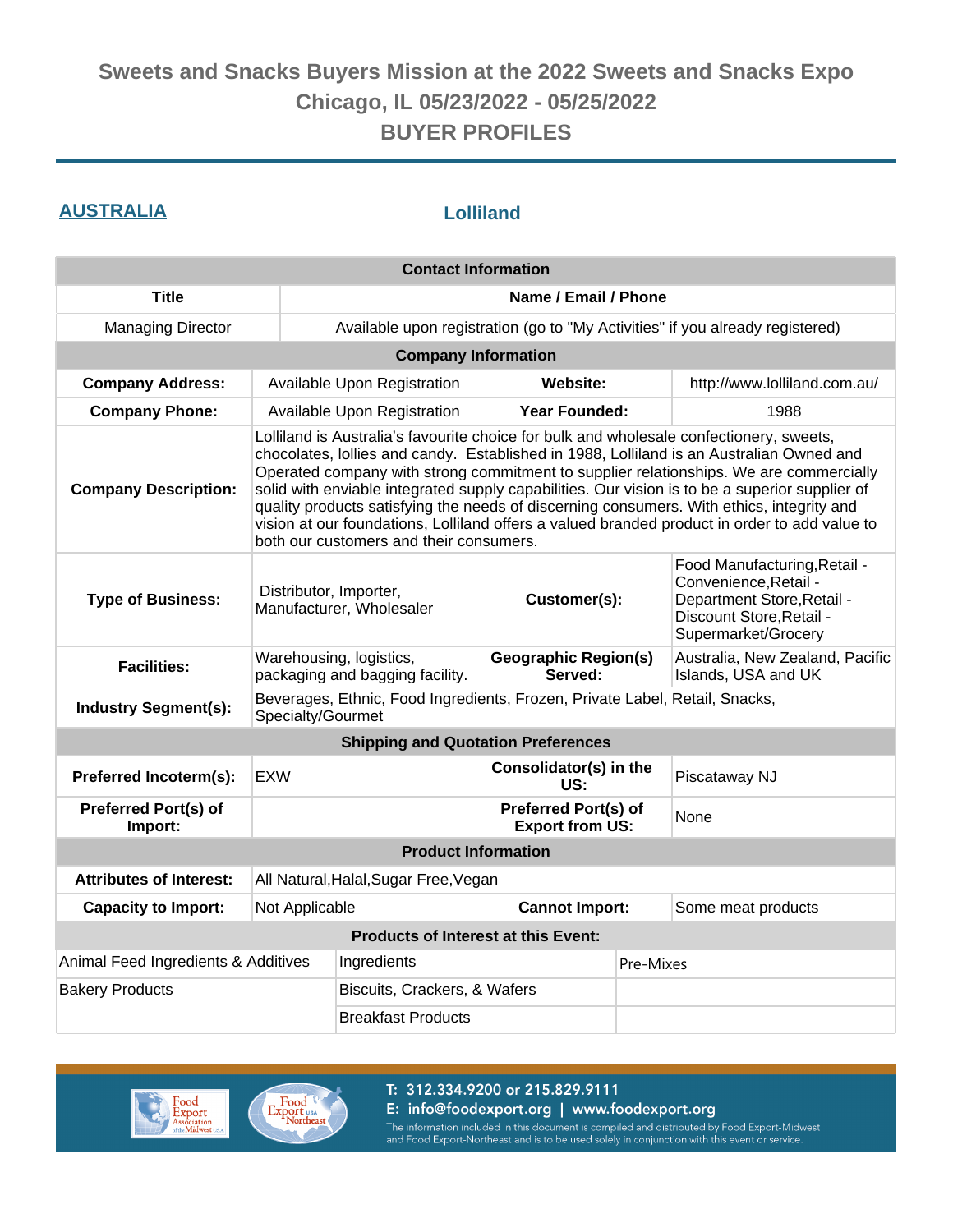| <b>Bakery Products</b>       | Cakes                             |                                   |
|------------------------------|-----------------------------------|-----------------------------------|
|                              | Cookies                           |                                   |
|                              | Granola                           | Mixed/Trail Mix                   |
|                              | Pastries/Tarts/Pies               | Cheesecake                        |
| <b>Beverages</b>             | Sweetened/Soft-Drinks             |                                   |
| Confectionery                | <b>Chocolate Confectionery</b>    |                                   |
|                              | Gum                               |                                   |
|                              | <b>Sugar Confectionery</b>        |                                   |
| Dairy & Related Products     | Ice Cream & Related Products      |                                   |
| Food Ingredients             | Additives & Agents                | Gelatin                           |
| Fruits & Nuts                | <b>Nuts</b>                       |                                   |
| <b>Ready Meals</b>           | <b>Dinner Mixes</b>               |                                   |
|                              | Lunch Kits                        |                                   |
|                              | Pizza                             |                                   |
|                              | <b>Prepared Appetizers</b>        | <b>Prepared Appetizers</b>        |
|                              | <b>Processed Meat Substitutes</b> | <b>Processed Meat Substitutes</b> |
| Sauces, Dressings, Spreads & | Condiments                        |                                   |
| Condiments                   | <b>Dips</b>                       |                                   |
|                              | Dressings                         |                                   |
|                              | Sauces/Purees                     |                                   |
|                              | Spreads                           |                                   |
| Sweet/Savory Snacks          | Chips/Crisps                      |                                   |
|                              | <b>Extruded Snacks</b>            | <b>Extruded Snacks</b>            |
|                              | <b>Fruit Snacks</b>               |                                   |
|                              | <b>Meat Snacks</b>                | Jerky                             |
|                              | Popcorn                           |                                   |
|                              | Pretzels                          |                                   |
|                              | Pudding/Custard                   |                                   |
|                              | Seed Snacks                       |                                   |
|                              | <b>Snack Bars</b>                 |                                   |

#### **AUSTRALIA Lolliland**





Export USA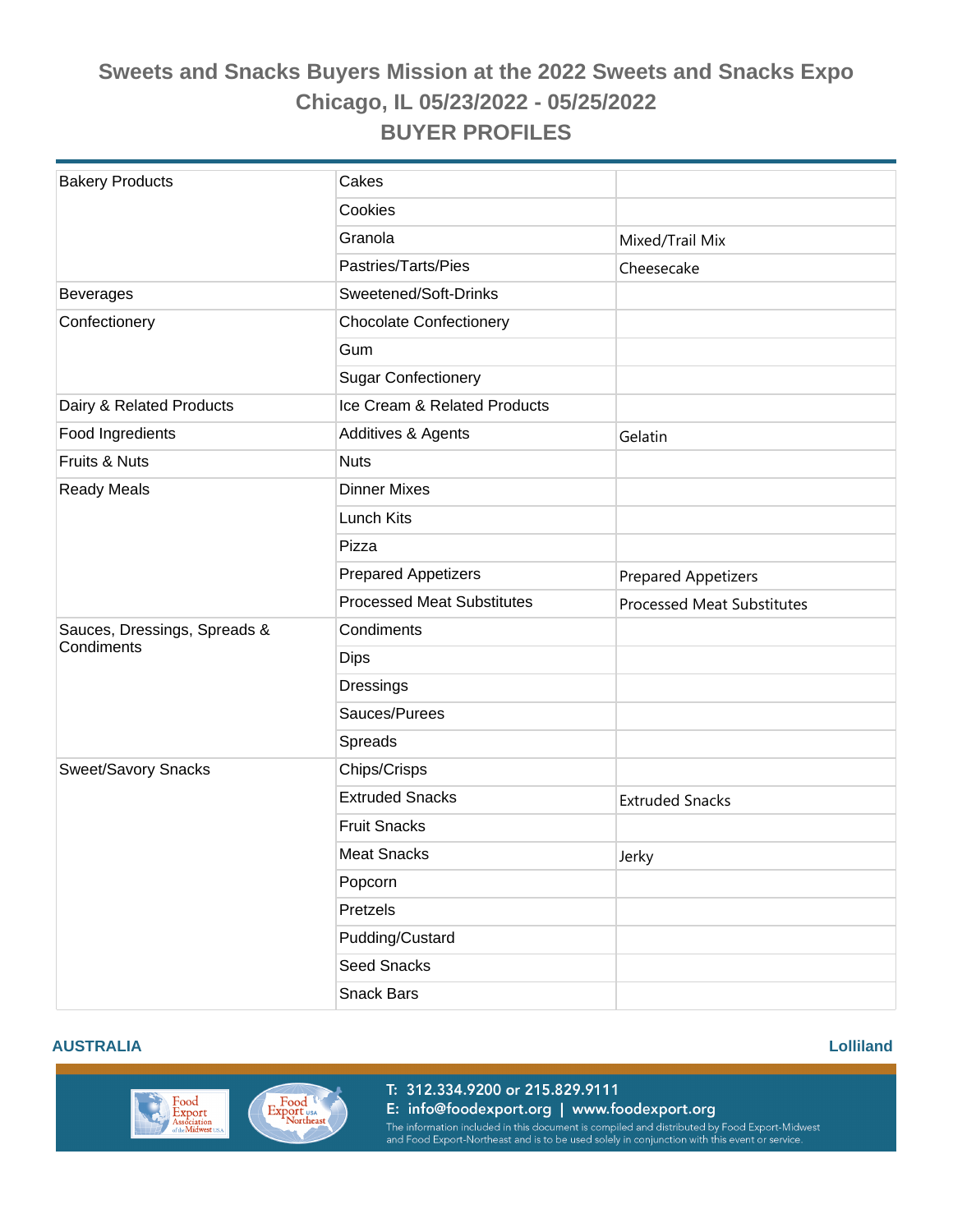**Additional Information**

**AUSTRALIA Lolliland**

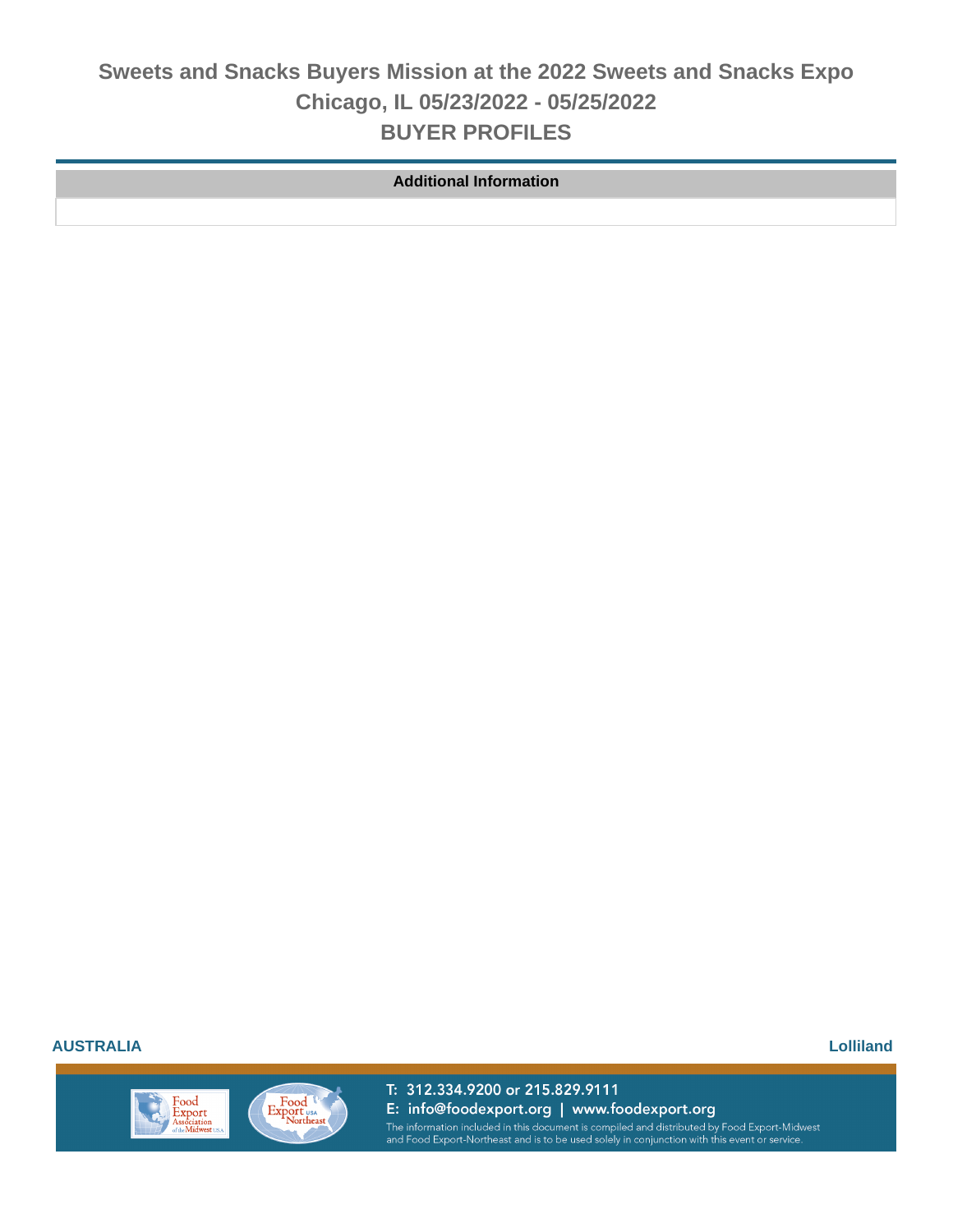### **CANADA La Valette Marketing & Product Brokerage**

| <b>Contact Information</b>                                                                                                                                                                                                                                                                                                 |                                                                                                                                                                                                                                                                                                                                                                                                                                                                                                                                                                                                                                                                                                                                                 |                                                                                                                                                                                                                                                                         |                         |  |  |
|----------------------------------------------------------------------------------------------------------------------------------------------------------------------------------------------------------------------------------------------------------------------------------------------------------------------------|-------------------------------------------------------------------------------------------------------------------------------------------------------------------------------------------------------------------------------------------------------------------------------------------------------------------------------------------------------------------------------------------------------------------------------------------------------------------------------------------------------------------------------------------------------------------------------------------------------------------------------------------------------------------------------------------------------------------------------------------------|-------------------------------------------------------------------------------------------------------------------------------------------------------------------------------------------------------------------------------------------------------------------------|-------------------------|--|--|
| <b>Title</b>                                                                                                                                                                                                                                                                                                               | Name / Email / Phone                                                                                                                                                                                                                                                                                                                                                                                                                                                                                                                                                                                                                                                                                                                            |                                                                                                                                                                                                                                                                         |                         |  |  |
| Owner                                                                                                                                                                                                                                                                                                                      |                                                                                                                                                                                                                                                                                                                                                                                                                                                                                                                                                                                                                                                                                                                                                 | Available upon registration (go to "My Activities" if you already registered)                                                                                                                                                                                           |                         |  |  |
|                                                                                                                                                                                                                                                                                                                            |                                                                                                                                                                                                                                                                                                                                                                                                                                                                                                                                                                                                                                                                                                                                                 | <b>Company Information</b>                                                                                                                                                                                                                                              |                         |  |  |
| <b>Company Address:</b>                                                                                                                                                                                                                                                                                                    | Available Upon Registration                                                                                                                                                                                                                                                                                                                                                                                                                                                                                                                                                                                                                                                                                                                     | <b>Website:</b>                                                                                                                                                                                                                                                         | http://www.lavalette.ca |  |  |
| <b>Company Phone:</b>                                                                                                                                                                                                                                                                                                      | Available Upon Registration                                                                                                                                                                                                                                                                                                                                                                                                                                                                                                                                                                                                                                                                                                                     | Year Founded:                                                                                                                                                                                                                                                           | 2012                    |  |  |
| <b>Company Description:</b>                                                                                                                                                                                                                                                                                                | La Valette is a food broker focusing on the gas and convenience sector. They provide<br>national coverage for branded and private label products that fit in the convenience and gas<br>sets including snacks, beverages, shelf stable items, and refrigerated products. La Valette<br>also sells into the grocery sector. The company is a key consultant for sourcing private label<br>products for Parkland which owns a large number of convenience stores across Canada and<br>recently purchased a frozen store chain, M&M Foods, that is also found across Canada.<br>They are looking for new innovative products for the convenience channel and is also<br>branching out into more healthy product lines to grow the grocery channel. |                                                                                                                                                                                                                                                                         |                         |  |  |
| <b>Type of Business:</b>                                                                                                                                                                                                                                                                                                   | <b>Broker</b>                                                                                                                                                                                                                                                                                                                                                                                                                                                                                                                                                                                                                                                                                                                                   | Food Manufacturing, Retail -<br>Convenience, Retail -<br>Department Store, Retail -<br>Discount Store, Retail -<br>Drugstore, Retail -<br>Customer(s):<br>Internet/TV, Retail -<br>Natural/Organic/Healthy, Retail<br>- Other (Non-Food), Retail -<br>Specialty/Gourmet |                         |  |  |
| <b>Facilities:</b>                                                                                                                                                                                                                                                                                                         | Office based in Ontario, access<br>to warehouse distributors and<br>independent warehouses                                                                                                                                                                                                                                                                                                                                                                                                                                                                                                                                                                                                                                                      | <b>Geographic Region(s)</b><br>Served:                                                                                                                                                                                                                                  | Canada                  |  |  |
| <b>Industry Segment(s):</b>                                                                                                                                                                                                                                                                                                | Bakery, Beverages, Ethnic, Health and Beauty, Private Label                                                                                                                                                                                                                                                                                                                                                                                                                                                                                                                                                                                                                                                                                     |                                                                                                                                                                                                                                                                         |                         |  |  |
|                                                                                                                                                                                                                                                                                                                            |                                                                                                                                                                                                                                                                                                                                                                                                                                                                                                                                                                                                                                                                                                                                                 | <b>Shipping and Quotation Preferences</b>                                                                                                                                                                                                                               |                         |  |  |
| Preferred Incoterm(s):                                                                                                                                                                                                                                                                                                     |                                                                                                                                                                                                                                                                                                                                                                                                                                                                                                                                                                                                                                                                                                                                                 | Consolidator(s) in the<br>US:                                                                                                                                                                                                                                           | None                    |  |  |
| <b>Preferred Port(s) of</b><br>Import:                                                                                                                                                                                                                                                                                     | <b>Preferred Port(s) of</b><br>None<br><b>Export from US:</b>                                                                                                                                                                                                                                                                                                                                                                                                                                                                                                                                                                                                                                                                                   |                                                                                                                                                                                                                                                                         |                         |  |  |
|                                                                                                                                                                                                                                                                                                                            |                                                                                                                                                                                                                                                                                                                                                                                                                                                                                                                                                                                                                                                                                                                                                 | <b>Product Information</b>                                                                                                                                                                                                                                              |                         |  |  |
| 100% Organic, All Natural, Allergen Free, Chilled, Dairy, Ethnic, Frozen, Gluten<br>Free, Halal, Kosher, Low Calorie, Low Fat, Low Sodium, Natural, No Monosodium Glutamate<br><b>Attributes of Interest:</b><br>(MSG), No Preservatives, Non - GMO - US Certified, Organic, Plant Based, Sugar<br>Free, Vegan, Vegetarian |                                                                                                                                                                                                                                                                                                                                                                                                                                                                                                                                                                                                                                                                                                                                                 |                                                                                                                                                                                                                                                                         |                         |  |  |



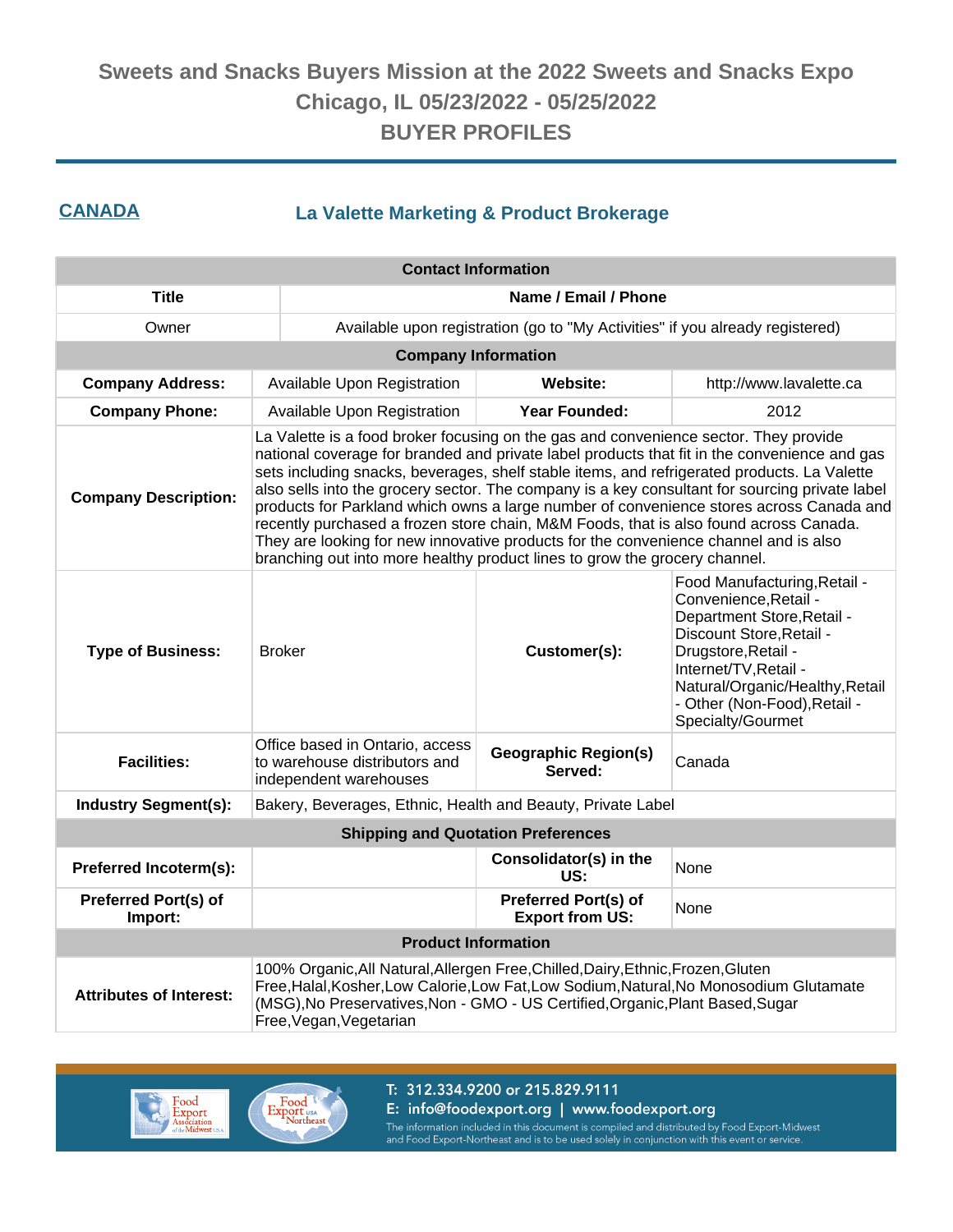| <b>Capacity to Import:</b>                 | Chilled Products, Frozen<br><b>Products, Meat Products</b> | <b>Cannot Import:</b><br>Alcohol |                                |                              |  |  |  |
|--------------------------------------------|------------------------------------------------------------|----------------------------------|--------------------------------|------------------------------|--|--|--|
| <b>Products of Interest at this Event:</b> |                                                            |                                  |                                |                              |  |  |  |
| <b>Beverages</b>                           | Sweetened/Soft-Drinks                                      |                                  |                                |                              |  |  |  |
| Confectionery                              |                                                            | <b>Chocolate Confectionery</b>   |                                |                              |  |  |  |
|                                            | Gum                                                        |                                  |                                |                              |  |  |  |
|                                            | <b>Sugar Confectionery</b>                                 |                                  |                                | <b>Boiled Sweets</b>         |  |  |  |
|                                            |                                                            |                                  | Licorice                       |                              |  |  |  |
|                                            |                                                            |                                  | Lollipops                      |                              |  |  |  |
|                                            |                                                            |                                  | Marshmallows                   |                              |  |  |  |
|                                            |                                                            |                                  | <b>Medicated Confectionary</b> |                              |  |  |  |
|                                            |                                                            |                                  | Mints                          |                              |  |  |  |
|                                            |                                                            |                                  | Pastilles, Jellies, & Chews    |                              |  |  |  |
|                                            |                                                            |                                  | Spun Sugar                     |                              |  |  |  |
|                                            |                                                            |                                  |                                | Toffees, Caramels, & Nougats |  |  |  |
| Sauces, Dressings, Spreads &<br>Condiments | Sauces/Purees                                              |                                  |                                | Barbeque (BBQ) Sauce         |  |  |  |
|                                            |                                                            |                                  | Chocolate                      |                              |  |  |  |
|                                            |                                                            |                                  |                                | Cocktail/Tartar Sauce        |  |  |  |
|                                            |                                                            |                                  | Dry Sauce/Powder Mix           |                              |  |  |  |
|                                            |                                                            |                                  | Gravy                          |                              |  |  |  |
|                                            |                                                            |                                  | Liquid Cooking Sauce           |                              |  |  |  |
|                                            |                                                            |                                  | Marinade                       |                              |  |  |  |
|                                            |                                                            |                                  | Pasta Sauce                    |                              |  |  |  |
|                                            |                                                            |                                  | Soy Sauce                      |                              |  |  |  |
|                                            |                                                            |                                  | <b>Table Sauce</b>             |                              |  |  |  |
|                                            |                                                            |                                  | <b>Tomato Sauce</b>            |                              |  |  |  |
|                                            |                                                            |                                  | <b>Worcestershire Sauce</b>    |                              |  |  |  |
|                                            | Spreads                                                    |                                  | Cheese Spread                  |                              |  |  |  |
|                                            |                                                            |                                  | Chocolate spread               |                              |  |  |  |
|                                            |                                                            |                                  | Jams & Preserves               |                              |  |  |  |
|                                            |                                                            |                                  |                                | Nut-based Spread/Nut Butter  |  |  |  |

#### **CANADA La Valette Marketing & Product Brokerage**

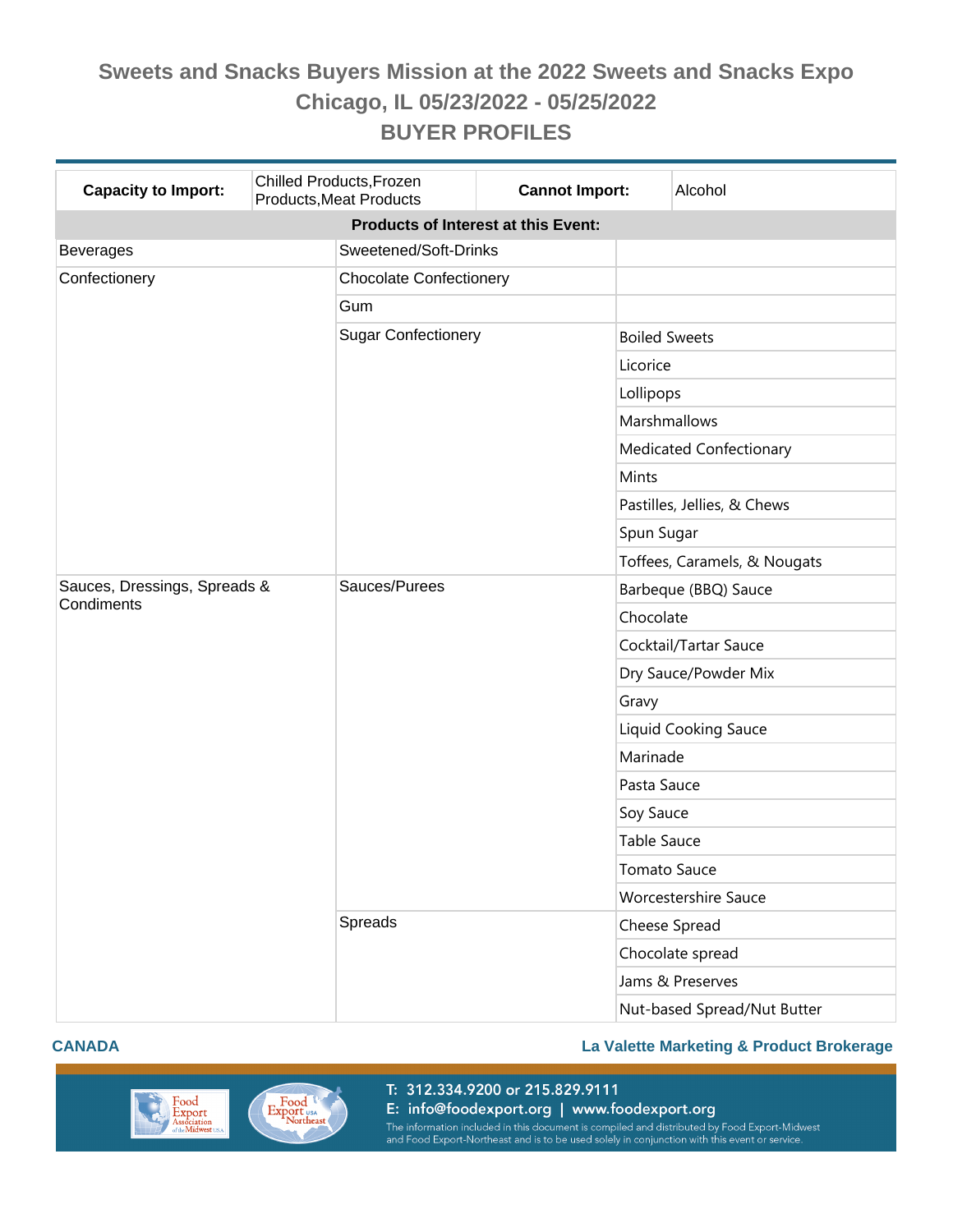| Sauces, Dressings, Spreads & | Spreads                       | Other Spreads |
|------------------------------|-------------------------------|---------------|
| <b>Sweet/Savory Snacks</b>   | Chips/Crisps                  |               |
|                              | <b>Extruded Snacks</b>        |               |
|                              | <b>Fruit Snacks</b>           |               |
|                              | Gelatin                       |               |
|                              | <b>Meat Snacks</b>            |               |
|                              | Popcorn                       |               |
|                              | Pretzels                      |               |
|                              | <b>Seed Snacks</b>            |               |
|                              | <b>Snack Bars</b>             |               |
|                              | <b>Trail Mix</b>              |               |
|                              | <b>Additional Information</b> |               |
|                              |                               |               |

#### **CANADA La Valette Marketing & Product Brokerage**

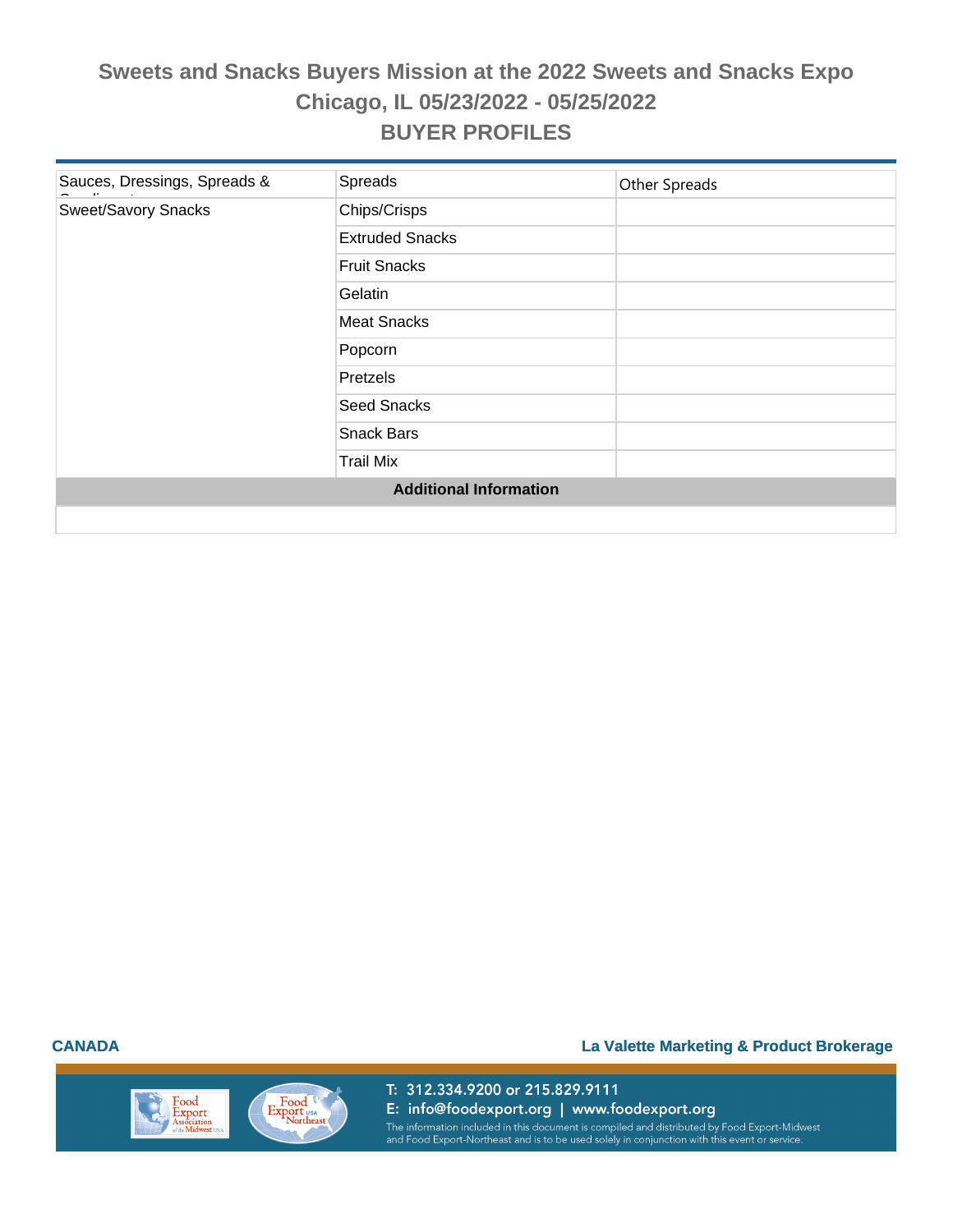### **CHILE Comercial Eduardo Middleton Kunstmann E.I.R.L.**

| <b>Contact Information</b>             |                                                                                                                                                                                                                                                                                                                                                                                                                                                                                                                                                                                                                                                                                                                    |                                                                       |                                                       |  |                                                                                                                     |  |  |
|----------------------------------------|--------------------------------------------------------------------------------------------------------------------------------------------------------------------------------------------------------------------------------------------------------------------------------------------------------------------------------------------------------------------------------------------------------------------------------------------------------------------------------------------------------------------------------------------------------------------------------------------------------------------------------------------------------------------------------------------------------------------|-----------------------------------------------------------------------|-------------------------------------------------------|--|---------------------------------------------------------------------------------------------------------------------|--|--|
| <b>Title</b>                           |                                                                                                                                                                                                                                                                                                                                                                                                                                                                                                                                                                                                                                                                                                                    | Name / Email / Phone                                                  |                                                       |  |                                                                                                                     |  |  |
| CEO / General Manager                  |                                                                                                                                                                                                                                                                                                                                                                                                                                                                                                                                                                                                                                                                                                                    |                                                                       |                                                       |  | Available upon registration (go to "My Activities" if you already registered)                                       |  |  |
| <b>Company Information</b>             |                                                                                                                                                                                                                                                                                                                                                                                                                                                                                                                                                                                                                                                                                                                    |                                                                       |                                                       |  |                                                                                                                     |  |  |
| <b>Company Address:</b>                |                                                                                                                                                                                                                                                                                                                                                                                                                                                                                                                                                                                                                                                                                                                    | Available Upon Registration                                           | Website:                                              |  | www.izzystore.cl                                                                                                    |  |  |
| <b>Company Phone:</b>                  |                                                                                                                                                                                                                                                                                                                                                                                                                                                                                                                                                                                                                                                                                                                    | Available Upon Registration                                           | <b>Year Founded:</b>                                  |  | 2017                                                                                                                |  |  |
| <b>Company Description:</b>            | Comercial Eduardo Middleton dba Spas Trade (IzzyStore SPA) has experience in the<br>Chilean retail sector working with different products from machinery to food and beverages.<br>The company has recently started to broaden its portfolio by adding more F&B products to<br>their business, with a focus on sweets and snacks. Spas Trade supplies imported products<br>to other smaller distributors that sell them to small retailers and to mom-and-pop stores or e-<br>commerce. They already have distribution around Santiago and Southern Chile and are<br>expanding the business. To broaden their portfolio, Spas Trade has been looking to<br>imported options, especially for products from the USA. |                                                                       |                                                       |  |                                                                                                                     |  |  |
| <b>Type of Business:</b>               | Distributor, Importer,<br>Importer/Distributor,<br>Wholesaler                                                                                                                                                                                                                                                                                                                                                                                                                                                                                                                                                                                                                                                      |                                                                       | Customer(s):                                          |  | Retail - Convenience, Retail -<br>Internet/TV, Retail -<br>Natural/Organic/Healthy, Retail<br>- Supermarket/Grocery |  |  |
| <b>Facilities:</b>                     | Warehouse and office                                                                                                                                                                                                                                                                                                                                                                                                                                                                                                                                                                                                                                                                                               |                                                                       | <b>Geographic Region(s)</b><br>Served:                |  | Chile, with capacity to<br>distribute throughout South<br>America                                                   |  |  |
| <b>Industry Segment(s):</b>            |                                                                                                                                                                                                                                                                                                                                                                                                                                                                                                                                                                                                                                                                                                                    | Health and Beauty, Natural/Organic, Retail, Snacks, Specialty/Gourmet |                                                       |  |                                                                                                                     |  |  |
|                                        |                                                                                                                                                                                                                                                                                                                                                                                                                                                                                                                                                                                                                                                                                                                    | <b>Shipping and Quotation Preferences</b>                             |                                                       |  |                                                                                                                     |  |  |
| Preferred Incoterm(s):                 | CIF and FOB                                                                                                                                                                                                                                                                                                                                                                                                                                                                                                                                                                                                                                                                                                        |                                                                       | Consolidator(s) in the<br>US:                         |  | None                                                                                                                |  |  |
| <b>Preferred Port(s) of</b><br>Import: |                                                                                                                                                                                                                                                                                                                                                                                                                                                                                                                                                                                                                                                                                                                    | San Antonio or Valparaiso                                             | <b>Preferred Port(s) of</b><br><b>Export from US:</b> |  | Miami, FL                                                                                                           |  |  |
|                                        |                                                                                                                                                                                                                                                                                                                                                                                                                                                                                                                                                                                                                                                                                                                    |                                                                       | <b>Product Information</b>                            |  |                                                                                                                     |  |  |
| <b>Attributes of Interest:</b>         | 100% Organic, All Natural, Dried/Dehydrated, Fat Free, Gluten Free, Low Calorie, No<br>Preservatives, No Sugar Added, Non - GMO - US Certified, Organic, Reduced Fat, Sugar<br>Free, Vegan, Vegetarian, Zero Calories                                                                                                                                                                                                                                                                                                                                                                                                                                                                                              |                                                                       |                                                       |  |                                                                                                                     |  |  |
| <b>Capacity to Import:</b>             | Dairy Products                                                                                                                                                                                                                                                                                                                                                                                                                                                                                                                                                                                                                                                                                                     |                                                                       | <b>Cannot Import:</b>                                 |  | N/A                                                                                                                 |  |  |
|                                        |                                                                                                                                                                                                                                                                                                                                                                                                                                                                                                                                                                                                                                                                                                                    | <b>Products of Interest at this Event:</b>                            |                                                       |  |                                                                                                                     |  |  |
| <b>Baby Food</b>                       |                                                                                                                                                                                                                                                                                                                                                                                                                                                                                                                                                                                                                                                                                                                    | <b>Baby Snacks</b><br><b>Baby Snacks</b>                              |                                                       |  |                                                                                                                     |  |  |



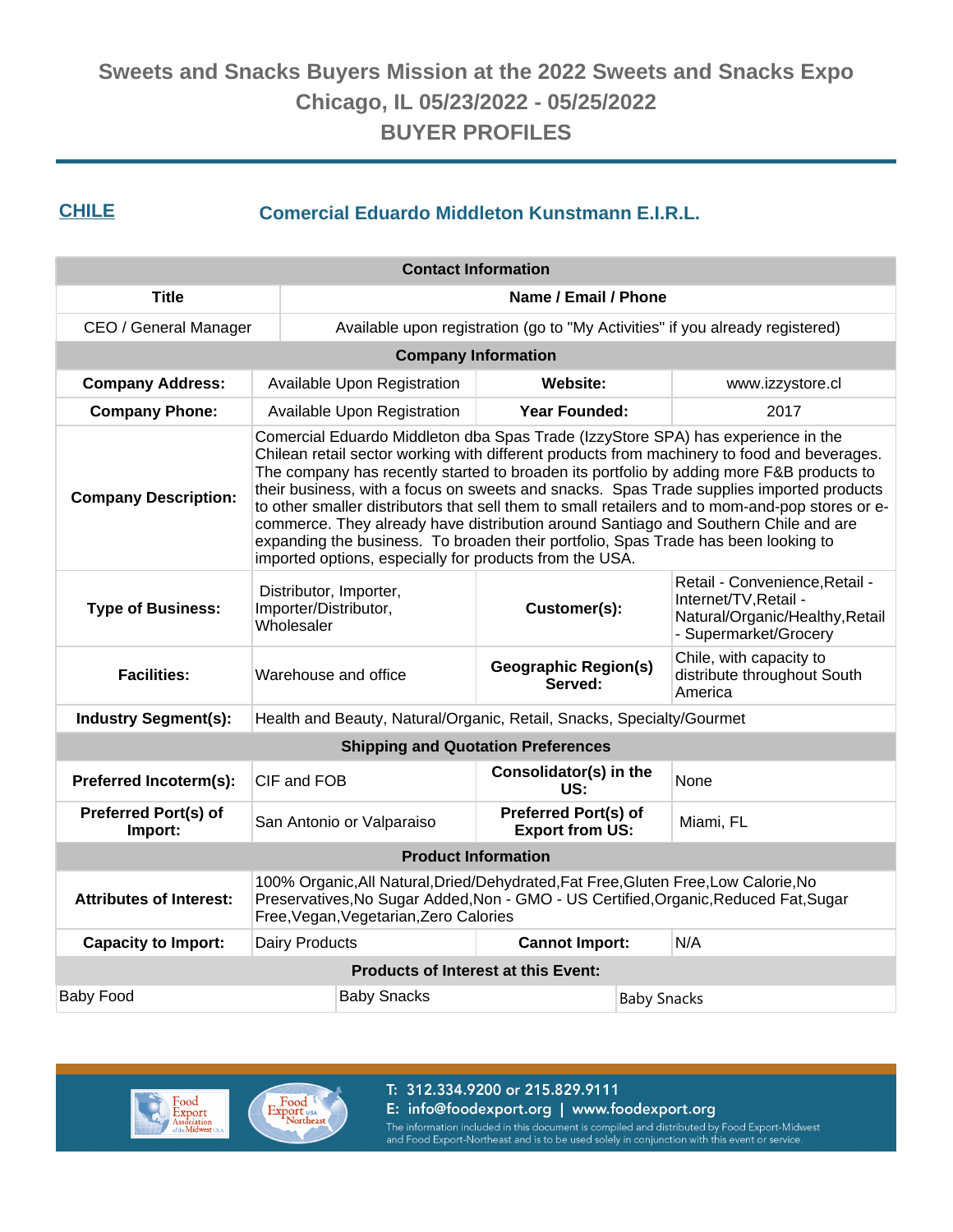| <b>Bakery Products</b>                                   | Biscuits, Crackers, & Wafers   | Savory Biscuits/Crackers           |  |
|----------------------------------------------------------|--------------------------------|------------------------------------|--|
|                                                          |                                | <b>Sweet Biscuits</b>              |  |
|                                                          | <b>Breakfast Products</b>      | <b>Breakfast Cereal Flakes</b>     |  |
|                                                          |                                | Pancakes                           |  |
|                                                          |                                | <b>Sweetened Cereal</b>            |  |
|                                                          |                                | Waffles                            |  |
|                                                          | Cookies                        | Ready-to-Bake Cookies              |  |
|                                                          |                                | Ready-to-Eat Cookies               |  |
|                                                          | <b>Mixes</b>                   | <b>Dessert Mixes</b>               |  |
| <b>Beverages</b>                                         | Coffee                         | Roasted Coffee                     |  |
|                                                          | Sweetened/Soft-Drinks          |                                    |  |
|                                                          | Tea                            |                                    |  |
| Confectionery                                            | <b>Chocolate Confectionery</b> | Alfajores                          |  |
|                                                          |                                | <b>Bagged Selflines/Softlines</b>  |  |
|                                                          |                                | <b>Boxed Assortment Chocolates</b> |  |
|                                                          |                                | Chocolate Tablets/Squares          |  |
|                                                          |                                | Countlines                         |  |
|                                                          | Gum                            | <b>Bubble Gum</b>                  |  |
|                                                          |                                | Chewing Gum                        |  |
|                                                          | <b>Sugar Confectionery</b>     | <b>Boiled Sweets</b>               |  |
|                                                          |                                | Fudge                              |  |
|                                                          |                                | Licorice                           |  |
|                                                          |                                | Lollipops                          |  |
|                                                          |                                | Marshmallows                       |  |
|                                                          |                                | Pastilles, Jellies, & Chews        |  |
|                                                          |                                | Toffees, Caramels, & Nougats       |  |
| Eggs & Egg Products                                      | Egg Replacer                   |                                    |  |
| Fruits & Nuts                                            | <b>Nuts</b>                    | <b>Mixed Nuts</b>                  |  |
|                                                          |                                | Pistachios                         |  |
| Other Agricultural Products (excluding<br>food and wood) | Candles                        | Soy                                |  |

#### **CHILE Comercial Eduardo Middleton Kunstmann E.I.R.L.**



E: info@foodexport.org | www.foodexport.org The information included in this document is compiled and distributed by Food Export-Midwest<br>and Food Export-Northeast and is to be used solely in conjunction with this event or service.

T: 312.334.9200 or 215.829.9111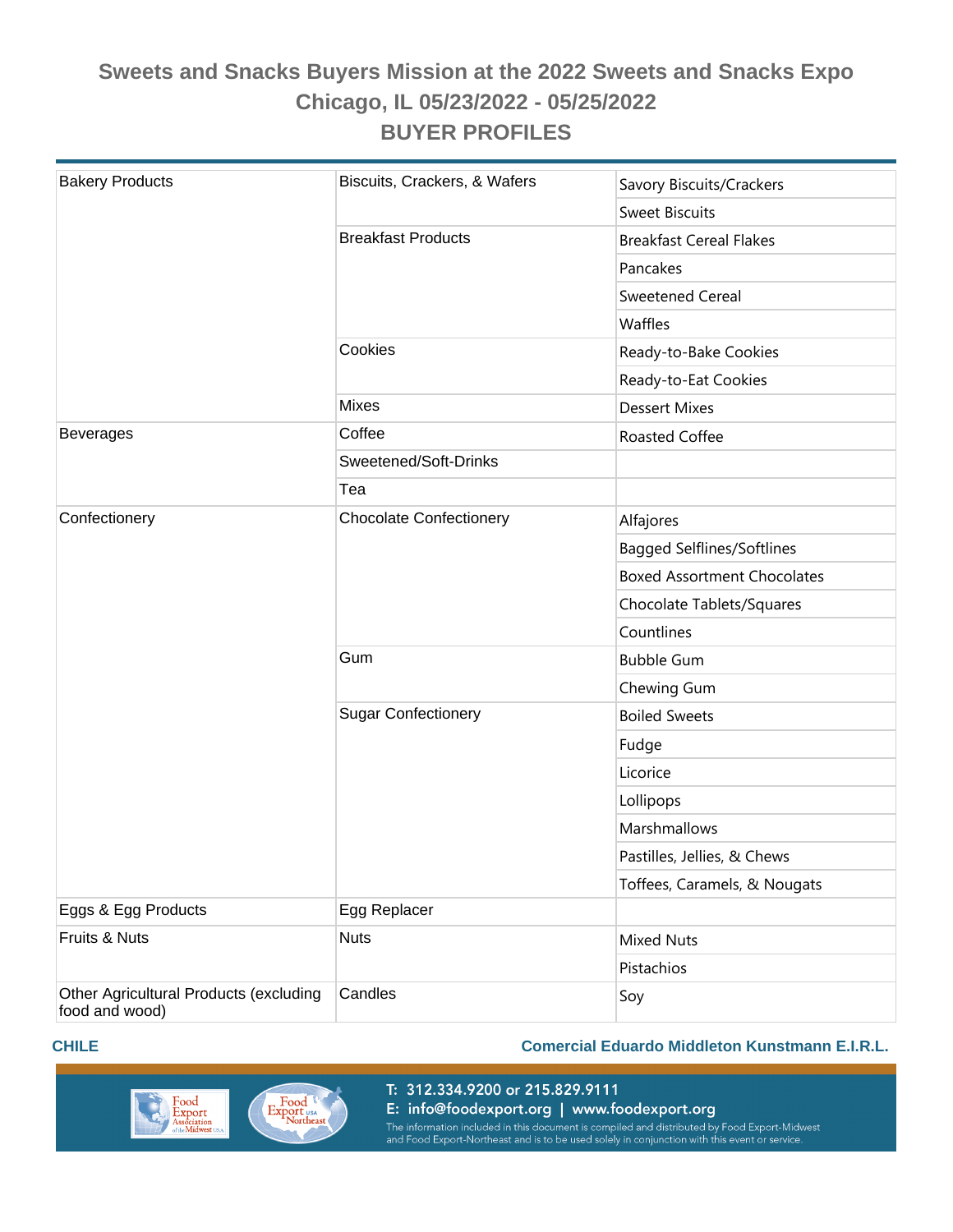| Other Agricultural Products (excluding | Candles                  | Wax                     |  |  |  |  |
|----------------------------------------|--------------------------|-------------------------|--|--|--|--|
| food and wood)                         | Health & Beauty Products | <b>Bath Products</b>    |  |  |  |  |
|                                        |                          | <b>Hair Products</b>    |  |  |  |  |
|                                        |                          | Hand Soap               |  |  |  |  |
|                                        |                          | Make-up                 |  |  |  |  |
|                                        |                          | Skin/Lip Care           |  |  |  |  |
| <b>Sweet/Savory Snacks</b>             | Chips/Crisps             | Tortilla/Corn Chips     |  |  |  |  |
|                                        | <b>Extruded Snacks</b>   | <b>Extruded Snacks</b>  |  |  |  |  |
|                                        | <b>Fruit Snacks</b>      | <b>Fruit Snacks</b>     |  |  |  |  |
|                                        | Popcorn                  | Microwave Popcorn       |  |  |  |  |
|                                        |                          | Popcorn - Popped        |  |  |  |  |
|                                        | Pretzels                 | <b>Hard Pretzels</b>    |  |  |  |  |
|                                        |                          | Soft Pretzels           |  |  |  |  |
|                                        | <b>Seed Snacks</b>       | Nut snacks              |  |  |  |  |
|                                        | <b>Snack Bars</b>        | <b>Breakfast Bars</b>   |  |  |  |  |
|                                        |                          | Energy & Nutrition Bars |  |  |  |  |
|                                        |                          | <b>Fruit Bars</b>       |  |  |  |  |
|                                        |                          | Other Snack Bars        |  |  |  |  |
|                                        | <b>Trail Mix</b>         | <b>Trail Mix</b>        |  |  |  |  |
| <b>Additional Information</b>          |                          |                         |  |  |  |  |

They are also interested in beverages such as plant-based milk (oat, almond, pistachio, etc.), non-wheat/corn flours (such as almond flour), avocado oil, vegan jerky, monk fruit sweeteners, and avocado powder, as well as any innovative snacks or sweets product.

#### **CHILE Comercial Eduardo Middleton Kunstmann E.I.R.L.**

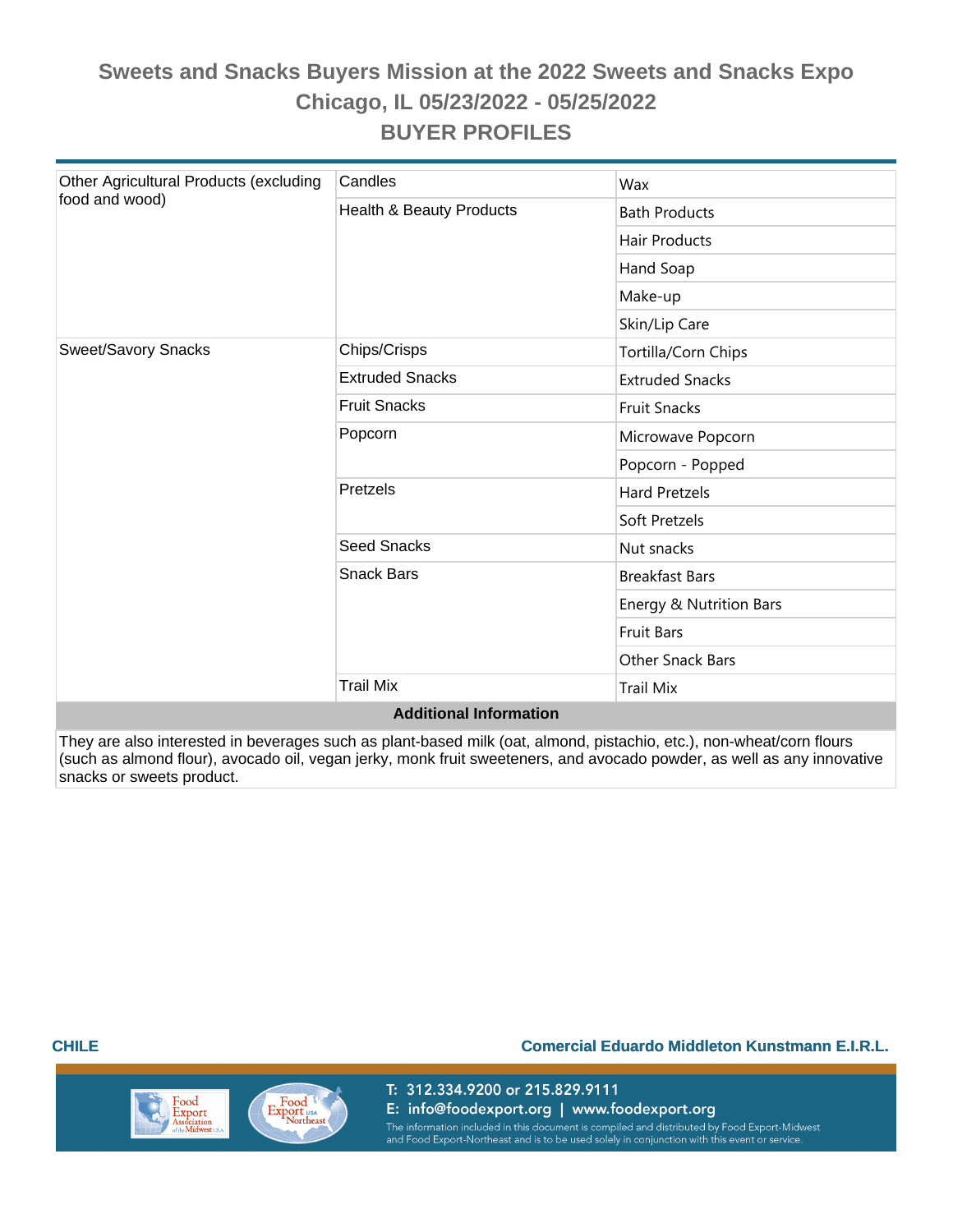### **COLOMBIA Morenos SAS**

| <b>Contact Information</b>  |                                                                                                                                                                                                                                                                                                                                                                                                                                                                                                                                                                                                                                                                                                                                                                                                                                                                                                                                                                                                                                                                                                                                                                                                                                                                                                                                                                                                                                                                                                                                                                                                                                                                                                                                                                                                                                                                                                                                                                                                                                                                                   |                                                                               |                                                                                                                                                  |  |  |  |
|-----------------------------|-----------------------------------------------------------------------------------------------------------------------------------------------------------------------------------------------------------------------------------------------------------------------------------------------------------------------------------------------------------------------------------------------------------------------------------------------------------------------------------------------------------------------------------------------------------------------------------------------------------------------------------------------------------------------------------------------------------------------------------------------------------------------------------------------------------------------------------------------------------------------------------------------------------------------------------------------------------------------------------------------------------------------------------------------------------------------------------------------------------------------------------------------------------------------------------------------------------------------------------------------------------------------------------------------------------------------------------------------------------------------------------------------------------------------------------------------------------------------------------------------------------------------------------------------------------------------------------------------------------------------------------------------------------------------------------------------------------------------------------------------------------------------------------------------------------------------------------------------------------------------------------------------------------------------------------------------------------------------------------------------------------------------------------------------------------------------------------|-------------------------------------------------------------------------------|--------------------------------------------------------------------------------------------------------------------------------------------------|--|--|--|
| <b>Title</b>                | Name / Email / Phone                                                                                                                                                                                                                                                                                                                                                                                                                                                                                                                                                                                                                                                                                                                                                                                                                                                                                                                                                                                                                                                                                                                                                                                                                                                                                                                                                                                                                                                                                                                                                                                                                                                                                                                                                                                                                                                                                                                                                                                                                                                              |                                                                               |                                                                                                                                                  |  |  |  |
| <b>Director</b>             |                                                                                                                                                                                                                                                                                                                                                                                                                                                                                                                                                                                                                                                                                                                                                                                                                                                                                                                                                                                                                                                                                                                                                                                                                                                                                                                                                                                                                                                                                                                                                                                                                                                                                                                                                                                                                                                                                                                                                                                                                                                                                   | Available upon registration (go to "My Activities" if you already registered) |                                                                                                                                                  |  |  |  |
|                             |                                                                                                                                                                                                                                                                                                                                                                                                                                                                                                                                                                                                                                                                                                                                                                                                                                                                                                                                                                                                                                                                                                                                                                                                                                                                                                                                                                                                                                                                                                                                                                                                                                                                                                                                                                                                                                                                                                                                                                                                                                                                                   | <b>Company Information</b>                                                    |                                                                                                                                                  |  |  |  |
| <b>Company Address:</b>     | Available Upon Registration<br>Website:<br>http://www.morenos.com.co                                                                                                                                                                                                                                                                                                                                                                                                                                                                                                                                                                                                                                                                                                                                                                                                                                                                                                                                                                                                                                                                                                                                                                                                                                                                                                                                                                                                                                                                                                                                                                                                                                                                                                                                                                                                                                                                                                                                                                                                              |                                                                               |                                                                                                                                                  |  |  |  |
| <b>Company Phone:</b>       | Available Upon Registration                                                                                                                                                                                                                                                                                                                                                                                                                                                                                                                                                                                                                                                                                                                                                                                                                                                                                                                                                                                                                                                                                                                                                                                                                                                                                                                                                                                                                                                                                                                                                                                                                                                                                                                                                                                                                                                                                                                                                                                                                                                       | <b>Year Founded:</b>                                                          | 1980                                                                                                                                             |  |  |  |
| <b>Company Description:</b> | portfolio of products from Colombia, Europe, and the U.S., in categories as seasonings,<br>dried herbs, fresh herbs, teas, herbal teas, gummies, caramels, traditional confectionery,<br>sugar-free products, biscuits, cookies and crackers, chocolates, preserves, jams,<br>spreadables, sauces, granolas, cereals, oils, and healthy food products.<br>Morenos is considered by all top retailers in Colombia as a strong ally in the sweets and<br>snacks segment and is the go-to option when they look for new products or categories with<br>added-value and differential/innovative features. Morenos has also a well-stablished<br>relationship with the largest movie theater chain in the country, Cine Colombia, to whom<br>they continuously offer new confectionery and snacking products. They also work with key<br>companies in the foodservice segment. Additionally, Morenos also has three of their own<br>retail stores selling their products direct to consumers, as well as through their e-commerce<br>and delivery service for Bogota and its surrounding area.<br>Morenos has been representing E.Frutti gummies for around 13 years. They are also<br>working with Rocky Mountains Marshmallows and Dare Food from the U.S. as well as<br>brands as Twining's, Royal Dansk, McVitie's, Voortman, Guylian, and Perugina.<br>Morenos is looking for new products which they can position in Colombia and replicate the<br>same success they have had with the German manufacturer Storck (Mamba, Werther's,<br>Toffifay). After several unsuccessful attempts that this German brand had with other<br>importers in Colombia, Morenos was able to execute a marketing strategy which has led to<br>their yearly growth of 20% to 30% during the 5 years of their representation in the market.<br>Morenos is open to review any confectionery and snacking product that can be differential,<br>competitive, and interested in long lasting commercial relationships. They are also suppliers<br>of nuts (raw materials) for local product development. |                                                                               | Morenos in an importer, manufacturer, and distributor in business since 1980 with a selected                                                     |  |  |  |
| <b>Type of Business:</b>    | Importer, Retailer, Wholesaler                                                                                                                                                                                                                                                                                                                                                                                                                                                                                                                                                                                                                                                                                                                                                                                                                                                                                                                                                                                                                                                                                                                                                                                                                                                                                                                                                                                                                                                                                                                                                                                                                                                                                                                                                                                                                                                                                                                                                                                                                                                    | Customer(s):                                                                  | FoodService/HORECA, Retail -<br>Convenience, Retail -<br>Natural/Organic/Healthy, Retail<br>- Specialty/Gourmet, Retail -<br>Supermarket/Grocery |  |  |  |



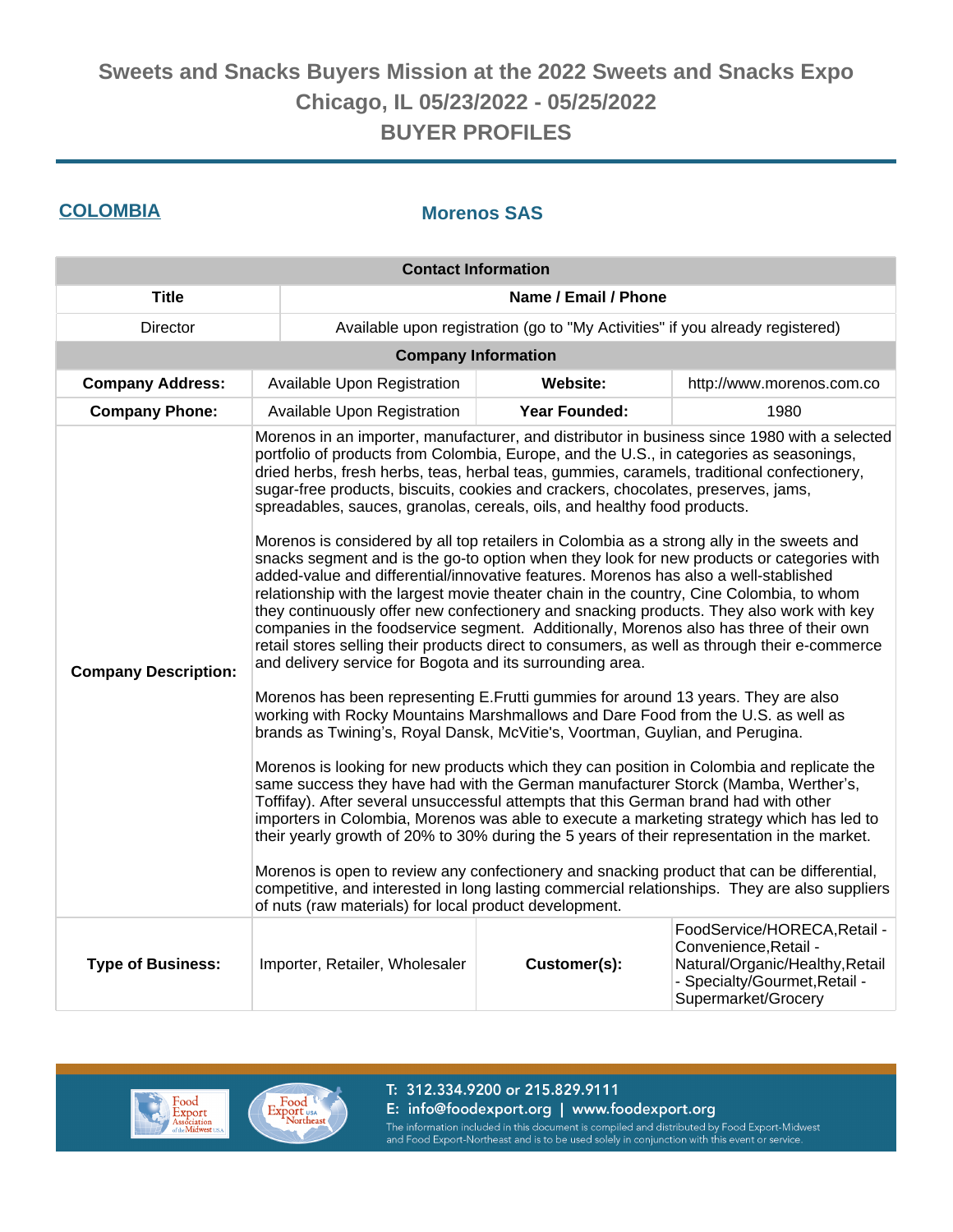| <b>Facilities:</b>                         | three retailing stores                                                                                                   | Warehouse, distribution center,                            | <b>Geographic Region(s)</b><br>Served:                |                              | Countrywide Colombia                                                                              |  |  |
|--------------------------------------------|--------------------------------------------------------------------------------------------------------------------------|------------------------------------------------------------|-------------------------------------------------------|------------------------------|---------------------------------------------------------------------------------------------------|--|--|
| <b>Industry Segment(s):</b>                | Confectionery, Ethnic, Food Ingredients, Foodservice/HRI, Natural/Organic, Retail, Seafood,<br>Snacks, Specialty/Gourmet |                                                            |                                                       |                              |                                                                                                   |  |  |
|                                            |                                                                                                                          | <b>Shipping and Quotation Preferences</b>                  |                                                       |                              |                                                                                                   |  |  |
| <b>Preferred Incoterm(s):</b>              | <b>FOB</b>                                                                                                               |                                                            | Consolidator(s) in the<br>US:                         |                              | Miami                                                                                             |  |  |
| <b>Preferred Port(s) of</b><br>Import:     |                                                                                                                          | Santa Marta and Cartagena                                  | <b>Preferred Port(s) of</b><br><b>Export from US:</b> |                              | Miami, FL                                                                                         |  |  |
|                                            |                                                                                                                          | <b>Product Information</b>                                 |                                                       |                              |                                                                                                   |  |  |
| <b>Attributes of Interest:</b>             |                                                                                                                          | Sugar Added, Non - GMO - EU Certified, Organic, Sugar Free |                                                       |                              | All Natural, Dried/Dehydrated, Gluten Free, Halal, Kosher, Natural, No Artificial Ingredients, No |  |  |
| <b>Capacity to Import:</b>                 | <b>Chilled Products</b>                                                                                                  |                                                            | <b>Cannot Import:</b>                                 |                              | None                                                                                              |  |  |
|                                            |                                                                                                                          | <b>Products of Interest at this Event:</b>                 |                                                       |                              |                                                                                                   |  |  |
| <b>Baby Food</b>                           |                                                                                                                          | Prepared Baby Food                                         |                                                       |                              | Prepared Baby Food                                                                                |  |  |
| <b>Bakery Products</b>                     |                                                                                                                          | Biscuits, Crackers, & Wafers                               |                                                       | Savory Biscuits/Crackers     |                                                                                                   |  |  |
|                                            |                                                                                                                          |                                                            |                                                       | <b>Sweet Biscuits</b>        |                                                                                                   |  |  |
|                                            |                                                                                                                          | Cakes                                                      |                                                       | Cakes                        |                                                                                                   |  |  |
|                                            |                                                                                                                          | Granola                                                    |                                                       | Mixed/Trail Mix              |                                                                                                   |  |  |
|                                            |                                                                                                                          |                                                            |                                                       | Plain Granola                |                                                                                                   |  |  |
|                                            |                                                                                                                          |                                                            |                                                       | Sweetened/Flavored Granola   |                                                                                                   |  |  |
| <b>Beverages</b>                           |                                                                                                                          | Juices                                                     |                                                       | Fruit Juice                  |                                                                                                   |  |  |
| Confectionery                              |                                                                                                                          | <b>Chocolate Confectionery</b>                             |                                                       | Alfajores                    |                                                                                                   |  |  |
|                                            |                                                                                                                          | <b>Sugar Confectionery</b>                                 |                                                       | Mints                        |                                                                                                   |  |  |
|                                            |                                                                                                                          |                                                            |                                                       | Toffees, Caramels, & Nougats |                                                                                                   |  |  |
| Fish & Seafood                             |                                                                                                                          | Finfish                                                    |                                                       | Pacific Salmon               |                                                                                                   |  |  |
|                                            |                                                                                                                          | Other Fish & Seafood                                       |                                                       | Caviar                       |                                                                                                   |  |  |
|                                            |                                                                                                                          |                                                            |                                                       | Cured/Smoked Fish            |                                                                                                   |  |  |
| Fruits & Nuts                              |                                                                                                                          | <b>Nuts</b>                                                |                                                       | <b>Mixed Nuts</b>            |                                                                                                   |  |  |
| Pasta, Rice, & Grains                      |                                                                                                                          | Rice                                                       |                                                       | <b>Brown Rice</b>            |                                                                                                   |  |  |
|                                            |                                                                                                                          |                                                            |                                                       | <b>Rice Blends</b>           |                                                                                                   |  |  |
|                                            |                                                                                                                          |                                                            |                                                       | <b>Wild Rice</b>             |                                                                                                   |  |  |
| Sauces, Dressings, Spreads &<br>Condiments |                                                                                                                          | Spreads                                                    |                                                       | Cheese Spread                |                                                                                                   |  |  |





T: 312.334.9200 or 215.829.9111 E: info@foodexport.org | www.foodexport.org The information included in this document is compiled and distributed by Food Export-Midwest<br>and Food Export-Northeast and is to be used solely in conjunction with this event or service.

**COLOMBIA Morenos SAS**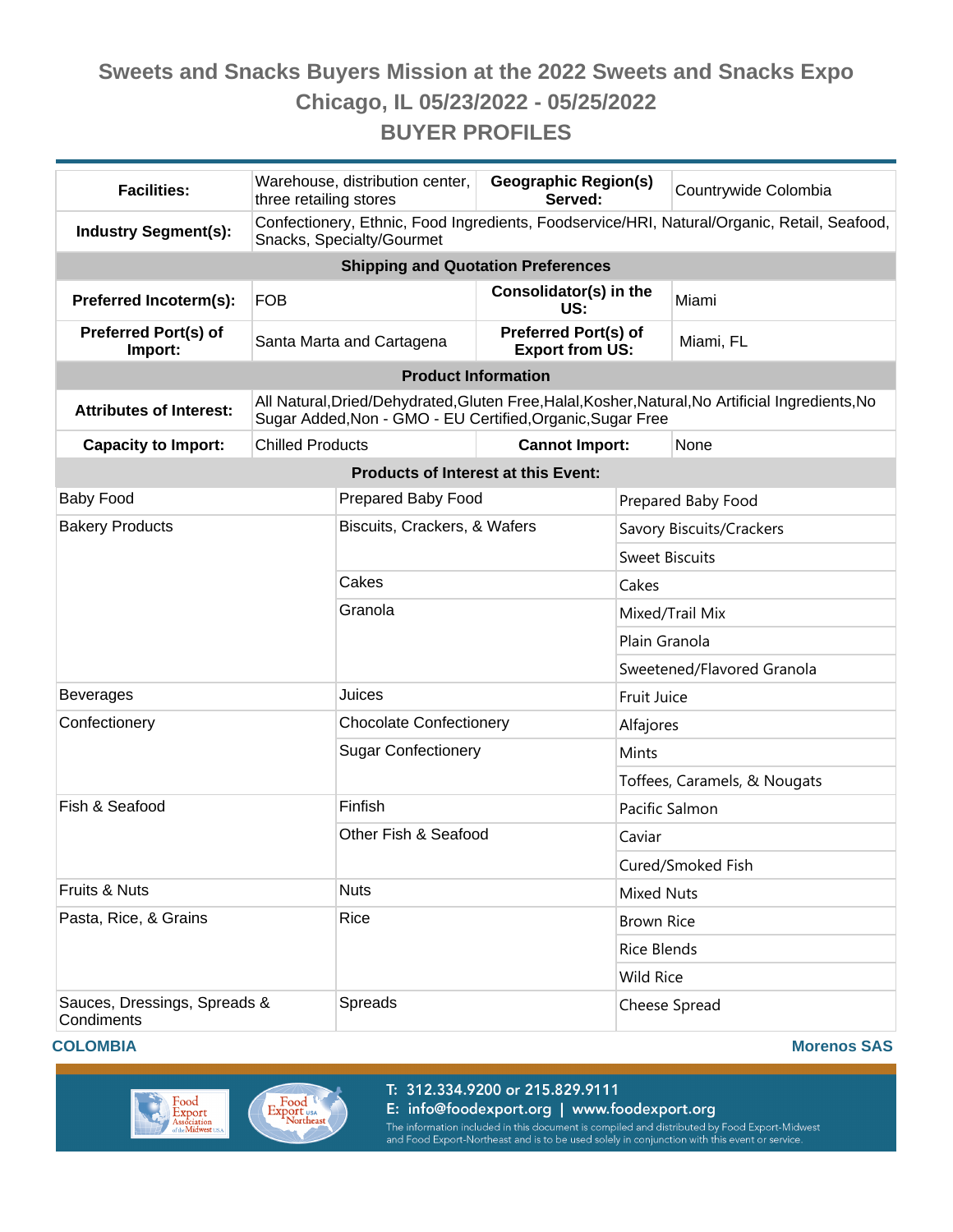| Sauces, Dressings, Spreads &<br>Condiments | Spreads                        | Chocolate spread            |
|--------------------------------------------|--------------------------------|-----------------------------|
|                                            |                                | Jams & Preserves            |
|                                            |                                | Nut-based Spread/Nut Butter |
|                                            |                                | Other Spreads               |
|                                            |                                | Yeast-based Spread          |
| Spices & Seasonings                        | Herbs                          | Dried/Ground Herb           |
| Supplements & Sweeteners                   | <b>Sugars &amp; Sweeteners</b> | Malt Product                |
|                                            |                                | Maltodextrin                |
|                                            |                                | Maple Sugar                 |
|                                            |                                | Maple Syrup                 |
|                                            |                                | Molasses                    |
|                                            |                                | Raw Sugar                   |
|                                            |                                | Stevia                      |
|                                            |                                | Sucrose                     |
|                                            |                                | White Sugar                 |
|                                            |                                | Xylitol                     |
| Sweet/Savory Snacks                        | <b>Snack Bars</b>              | Granola/Muesli Bars         |
|                                            |                                | <b>Other Snack Bars</b>     |
|                                            | <b>Trail Mix</b>               | <b>Trail Mix</b>            |
|                                            | <b>Additional Information</b>  |                             |

Food

Export<br>Association<br>ofthe Midwest us

Export USA

**COLOMBIA Morenos SAS**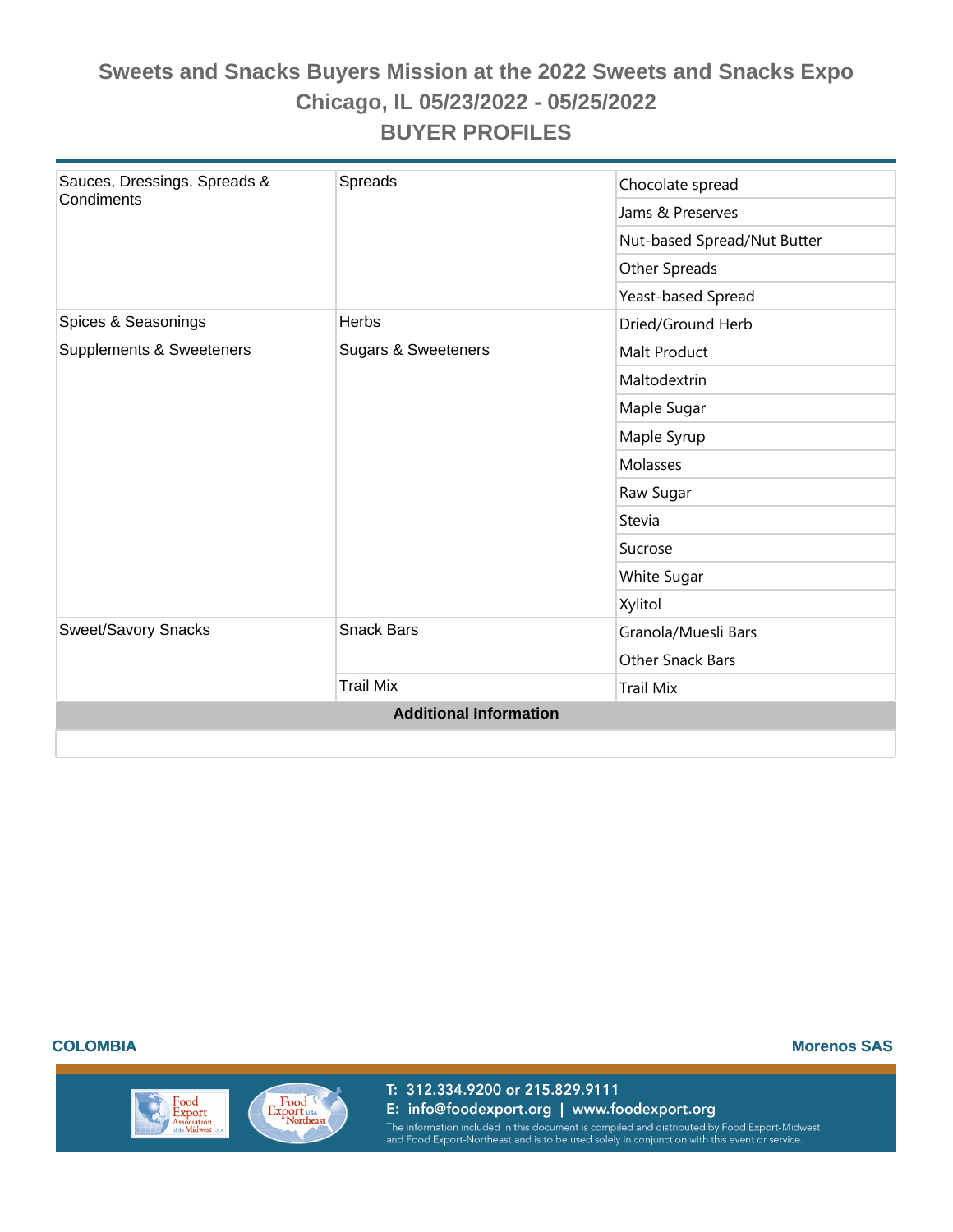## **REPUBLIC**

## **CUADRACOM S.R.L.**<br>**DEBUBLIC**

| <b>Contact Information</b>             |                                                                                                                                                                                                                                                                                                                                                                                                                                                                                                                                                                       |                                                                            |                                                       |                                   |                                                                                                                          |  |
|----------------------------------------|-----------------------------------------------------------------------------------------------------------------------------------------------------------------------------------------------------------------------------------------------------------------------------------------------------------------------------------------------------------------------------------------------------------------------------------------------------------------------------------------------------------------------------------------------------------------------|----------------------------------------------------------------------------|-------------------------------------------------------|-----------------------------------|--------------------------------------------------------------------------------------------------------------------------|--|
| <b>Title</b>                           | Name / Email / Phone                                                                                                                                                                                                                                                                                                                                                                                                                                                                                                                                                  |                                                                            |                                                       |                                   |                                                                                                                          |  |
| President                              | Available upon registration (go to "My Activities" if you already registered)                                                                                                                                                                                                                                                                                                                                                                                                                                                                                         |                                                                            |                                                       |                                   |                                                                                                                          |  |
|                                        |                                                                                                                                                                                                                                                                                                                                                                                                                                                                                                                                                                       |                                                                            | <b>Company Information</b>                            |                                   |                                                                                                                          |  |
| <b>Company Address:</b>                |                                                                                                                                                                                                                                                                                                                                                                                                                                                                                                                                                                       | <b>Available Upon Registration</b><br>Website:<br>http://www.cuadracom.com |                                                       |                                   |                                                                                                                          |  |
| <b>Company Phone:</b>                  |                                                                                                                                                                                                                                                                                                                                                                                                                                                                                                                                                                       | Available Upon Registration                                                | <b>Year Founded:</b>                                  |                                   | 2000                                                                                                                     |  |
| <b>Company Description:</b>            | Cuadracom is a wholesaler and also operates as a sub-distributor for major food importers<br>and distributors in the DR. What is particularly attractive about this company is that they are<br>looking for their own US brands and lines of snack foods to represent directly so this buyer is<br>interested in meeting suppliers who are smaller and less known in the market vs. the big<br>national/international brands that are already known and sold in the DR. Cuadracom is<br>interested in having more U.S. sweets and snacks products in their portfolio. |                                                                            |                                                       |                                   |                                                                                                                          |  |
| <b>Type of Business:</b>               |                                                                                                                                                                                                                                                                                                                                                                                                                                                                                                                                                                       | Customer(s):<br>Importer, Wholesaler                                       |                                                       |                                   | Retail - Club<br>Store/Warehouse, Retail -<br>Convenience, Retail -<br>Department Store, Retail -<br>Supermarket/Grocery |  |
| <b>Facilities:</b>                     | Warehouse                                                                                                                                                                                                                                                                                                                                                                                                                                                                                                                                                             | <b>Geographic Region(s)</b><br>Served:                                     |                                                       |                                   | Dominican Republic                                                                                                       |  |
| <b>Industry Segment(s):</b>            | Beverages, Confectionery, Foodservice/HRI, Private Label, Snacks                                                                                                                                                                                                                                                                                                                                                                                                                                                                                                      |                                                                            |                                                       |                                   |                                                                                                                          |  |
|                                        |                                                                                                                                                                                                                                                                                                                                                                                                                                                                                                                                                                       |                                                                            | <b>Shipping and Quotation Preferences</b>             |                                   |                                                                                                                          |  |
| Preferred Incoterm(s):                 | <b>EXW</b>                                                                                                                                                                                                                                                                                                                                                                                                                                                                                                                                                            |                                                                            | Consolidator(s) in the<br>US:                         |                                   | Miami, Florida                                                                                                           |  |
| <b>Preferred Port(s) of</b><br>Import: | Haina                                                                                                                                                                                                                                                                                                                                                                                                                                                                                                                                                                 |                                                                            | <b>Preferred Port(s) of</b><br><b>Export from US:</b> |                                   | Miami, FL                                                                                                                |  |
|                                        |                                                                                                                                                                                                                                                                                                                                                                                                                                                                                                                                                                       |                                                                            | <b>Product Information</b>                            |                                   |                                                                                                                          |  |
| <b>Attributes of Interest:</b>         | Frozen                                                                                                                                                                                                                                                                                                                                                                                                                                                                                                                                                                |                                                                            |                                                       |                                   |                                                                                                                          |  |
| <b>Capacity to Import:</b>             | <b>Alcoholic Beverages</b>                                                                                                                                                                                                                                                                                                                                                                                                                                                                                                                                            |                                                                            | <b>Cannot Import:</b>                                 |                                   | N/A                                                                                                                      |  |
|                                        |                                                                                                                                                                                                                                                                                                                                                                                                                                                                                                                                                                       |                                                                            | <b>Products of Interest at this Event:</b>            |                                   |                                                                                                                          |  |
| Confectionery                          |                                                                                                                                                                                                                                                                                                                                                                                                                                                                                                                                                                       | <b>Chocolate Confectionery</b>                                             |                                                       | Alfajores                         |                                                                                                                          |  |
|                                        |                                                                                                                                                                                                                                                                                                                                                                                                                                                                                                                                                                       |                                                                            |                                                       | <b>Bagged Selflines/Softlines</b> |                                                                                                                          |  |
|                                        |                                                                                                                                                                                                                                                                                                                                                                                                                                                                                                                                                                       |                                                                            |                                                       |                                   | <b>Boxed Assortment Chocolates</b>                                                                                       |  |
|                                        |                                                                                                                                                                                                                                                                                                                                                                                                                                                                                                                                                                       |                                                                            |                                                       | Chocolate Tablets/Squares         |                                                                                                                          |  |



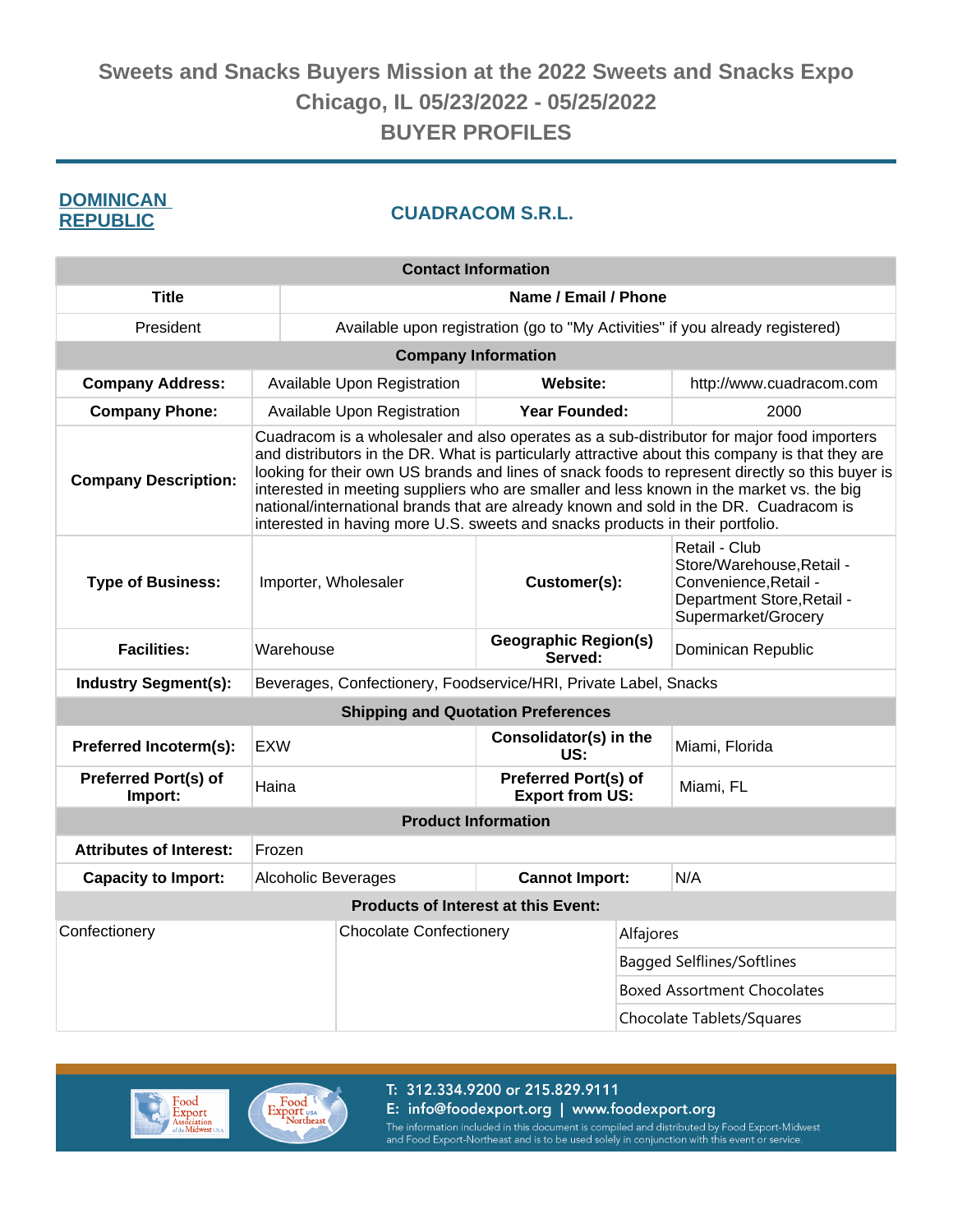| Confectionery | <b>Chocolate Confectionery</b> | Chocolate with Toys            |
|---------------|--------------------------------|--------------------------------|
|               |                                |                                |
|               |                                | Countlines                     |
|               | <b>Sugar Confectionery</b>     | <b>Boiled Sweets</b>           |
|               |                                | Fudge                          |
|               |                                | Licorice                       |
|               |                                | Lollipops                      |
|               |                                | Marshmallows                   |
|               |                                | <b>Medicated Confectionary</b> |
|               |                                | Mints                          |
|               |                                | Pastilles, Jellies, & Chews    |
|               | <b>Additional Information</b>  |                                |
|               |                                |                                |

#### **DOMINICAN REPUBLIC CUADRACOM S.R.L.**

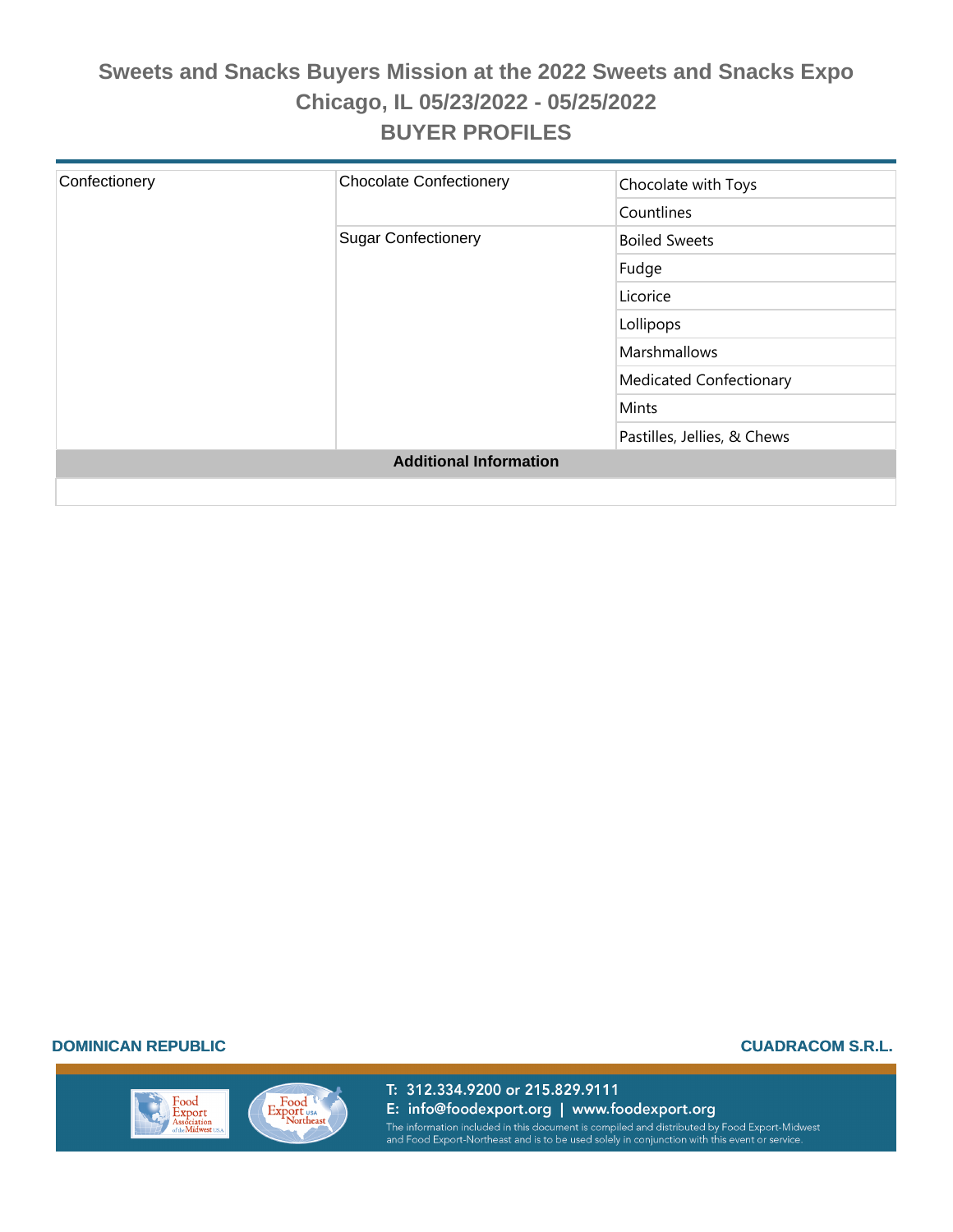## **REPUBLIC**

**MEJIA ARCALA SRL DOMINICAN** 

**WA** Grupo<br>Mejía Arcalá

| <b>Contact Information</b>                                                  |                                                                                                                                                                                                                                                                                                                                                                                                                                                                                                                                                                                                                                                                                                                                                                                                                                                                                                                                                                                                                                         |                                                                               |                          |  |  |  |
|-----------------------------------------------------------------------------|-----------------------------------------------------------------------------------------------------------------------------------------------------------------------------------------------------------------------------------------------------------------------------------------------------------------------------------------------------------------------------------------------------------------------------------------------------------------------------------------------------------------------------------------------------------------------------------------------------------------------------------------------------------------------------------------------------------------------------------------------------------------------------------------------------------------------------------------------------------------------------------------------------------------------------------------------------------------------------------------------------------------------------------------|-------------------------------------------------------------------------------|--------------------------|--|--|--|
| <b>Title</b>                                                                | Name / Email / Phone                                                                                                                                                                                                                                                                                                                                                                                                                                                                                                                                                                                                                                                                                                                                                                                                                                                                                                                                                                                                                    |                                                                               |                          |  |  |  |
| Vice president for Strategic<br><b>Planning and Business</b><br>Development |                                                                                                                                                                                                                                                                                                                                                                                                                                                                                                                                                                                                                                                                                                                                                                                                                                                                                                                                                                                                                                         | Available upon registration (go to "My Activities" if you already registered) |                          |  |  |  |
|                                                                             | <b>Company Information</b>                                                                                                                                                                                                                                                                                                                                                                                                                                                                                                                                                                                                                                                                                                                                                                                                                                                                                                                                                                                                              |                                                                               |                          |  |  |  |
| <b>Company Address:</b>                                                     | Available Upon Registration                                                                                                                                                                                                                                                                                                                                                                                                                                                                                                                                                                                                                                                                                                                                                                                                                                                                                                                                                                                                             | Website:                                                                      | www.grupomejiaarcala.com |  |  |  |
| <b>Company Phone:</b>                                                       | Available Upon Registration                                                                                                                                                                                                                                                                                                                                                                                                                                                                                                                                                                                                                                                                                                                                                                                                                                                                                                                                                                                                             | <b>Year Founded:</b>                                                          | 1954                     |  |  |  |
| <b>Company Description:</b>                                                 | Mejia Arcala is a well-established importer and distributor in the DR market and a leader in<br>the food distribution trade. They specialize in developing consumer goods brands in the DR<br>market. Since 1954 Milex has been the main brand which is the leader in the powdered milk<br>category and has become a top player in UHT as well. Mejia Arcala also produces a variety<br>of cheeses with the brand Michel, which is the leader in the local category. Other important<br>brands in their portfolio are Del Monte and Arla. Mejia Arcala has a strong logistics structure<br>which allows a wide market coverage through all the channels, chain supermarkets,<br>independent supermarkets, wholesalers and over 40,000 Mom and Pops stores (Colmados),<br>Pharmacies, and Hotels, all over the DR. Mejia Arcala distributes Hypermalt, Caribia, and<br>Xray (all European beverage brands) as well as Cashitas, a dried nuts brand. They are<br>looking to expand their beverages, sweets, snacks, and yogurt offerings. |                                                                               |                          |  |  |  |
| <b>Type of Business:</b>                                                    | Food<br>Manufacturing, FoodService/HO<br>RECA, Retail -<br>Customer(s):<br>Importer/Distributor<br>Convenience, Retail - Discount<br>Store, Retail - Drugstore, Retail -<br>Supermarket/Grocery                                                                                                                                                                                                                                                                                                                                                                                                                                                                                                                                                                                                                                                                                                                                                                                                                                         |                                                                               |                          |  |  |  |
| <b>Facilities:</b>                                                          | Offices, Cheese manufacturing<br>plant, and 6 Warehouses.                                                                                                                                                                                                                                                                                                                                                                                                                                                                                                                                                                                                                                                                                                                                                                                                                                                                                                                                                                               | <b>Geographic Region(s)</b><br>Dominican Republic<br>Served:                  |                          |  |  |  |
| <b>Industry Segment(s):</b>                                                 | Bakery, Beverages, Foodservice/HRI, Private Label, Retail, Snacks                                                                                                                                                                                                                                                                                                                                                                                                                                                                                                                                                                                                                                                                                                                                                                                                                                                                                                                                                                       |                                                                               |                          |  |  |  |
|                                                                             | <b>Shipping and Quotation Preferences</b>                                                                                                                                                                                                                                                                                                                                                                                                                                                                                                                                                                                                                                                                                                                                                                                                                                                                                                                                                                                               |                                                                               |                          |  |  |  |
| Preferred Incoterm(s):                                                      | <b>CIF</b>                                                                                                                                                                                                                                                                                                                                                                                                                                                                                                                                                                                                                                                                                                                                                                                                                                                                                                                                                                                                                              | Consolidator(s) in the<br>Miami, FL<br>US:                                    |                          |  |  |  |
| <b>Preferred Port(s) of</b><br>Import:                                      | Caucedo                                                                                                                                                                                                                                                                                                                                                                                                                                                                                                                                                                                                                                                                                                                                                                                                                                                                                                                                                                                                                                 | <b>Preferred Port(s) of</b><br>Miami, FL<br><b>Export from US:</b>            |                          |  |  |  |
|                                                                             | <b>Product Information</b>                                                                                                                                                                                                                                                                                                                                                                                                                                                                                                                                                                                                                                                                                                                                                                                                                                                                                                                                                                                                              |                                                                               |                          |  |  |  |
| <b>Attributes of Interest:</b>                                              | Dairy, Dried/Dehydrated, No Sugar Added, Sugar Free                                                                                                                                                                                                                                                                                                                                                                                                                                                                                                                                                                                                                                                                                                                                                                                                                                                                                                                                                                                     |                                                                               |                          |  |  |  |



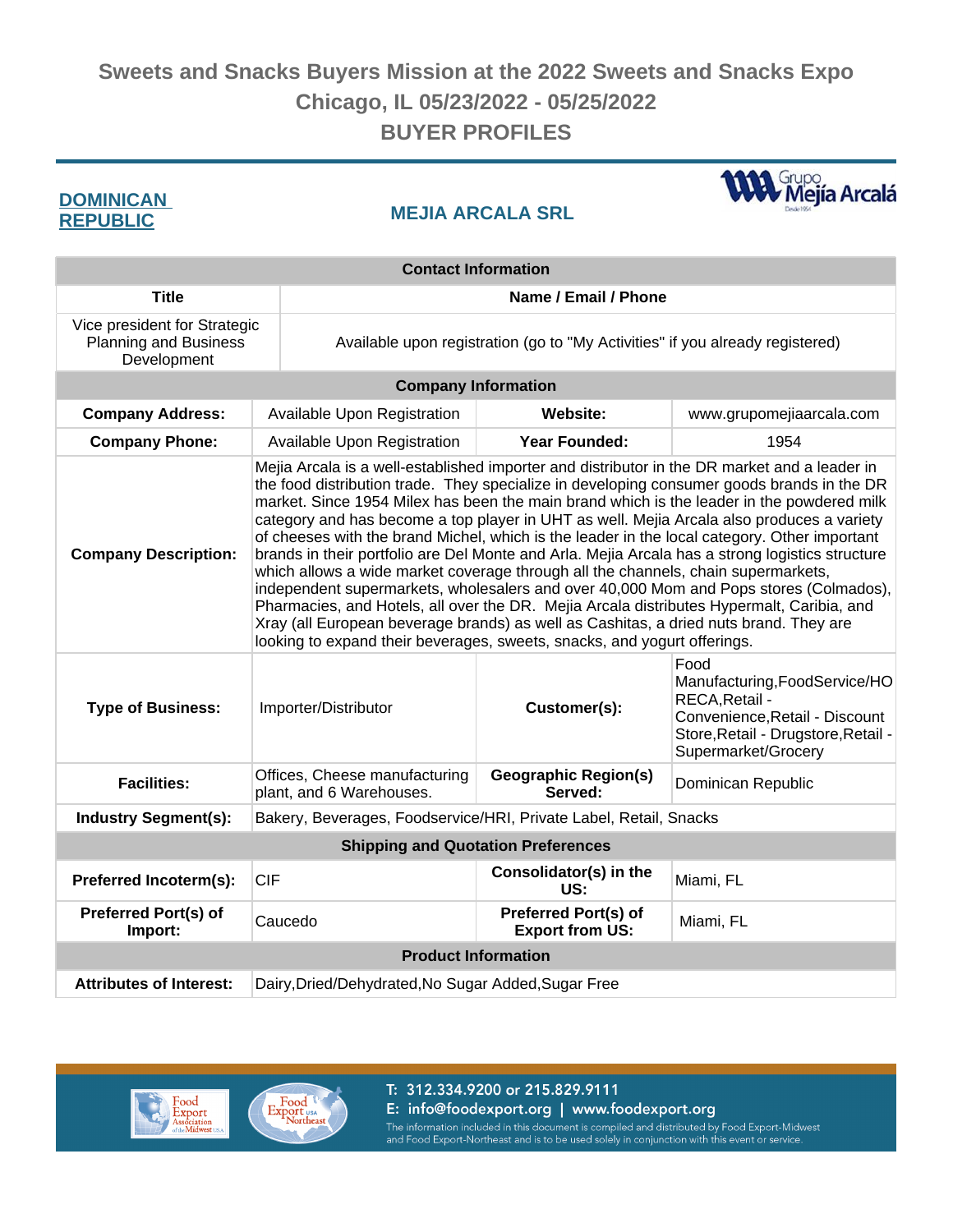| <b>Capacity to Import:</b>                 | <b>Chilled Products, Dairy</b><br>Products, Frozen Products | <b>Cannot Import:</b>          |                                    | Alcoholic beverages due to<br>company guidelines |  |  |  |
|--------------------------------------------|-------------------------------------------------------------|--------------------------------|------------------------------------|--------------------------------------------------|--|--|--|
| <b>Products of Interest at this Event:</b> |                                                             |                                |                                    |                                                  |  |  |  |
| <b>Baby Food</b>                           | <b>Baby Snacks</b>                                          |                                |                                    |                                                  |  |  |  |
|                                            | <b>Baby Supplements</b>                                     |                                |                                    |                                                  |  |  |  |
|                                            | Dried Baby Food                                             |                                |                                    |                                                  |  |  |  |
|                                            | Milk Formula                                                |                                |                                    | Specialty Baby Milk Formula                      |  |  |  |
| <b>Bakery Products</b>                     | Pastries/Tarts/Pies                                         |                                | Cheesecake                         |                                                  |  |  |  |
| Confectionery                              |                                                             | <b>Chocolate Confectionery</b> |                                    |                                                  |  |  |  |
|                                            | Gum                                                         |                                |                                    |                                                  |  |  |  |
|                                            |                                                             | <b>Sugar Confectionery</b>     |                                    |                                                  |  |  |  |
| Dairy & Related Products                   | Dairy                                                       |                                |                                    | Cheese & Curd                                    |  |  |  |
|                                            |                                                             |                                |                                    | Cheese Sauce/Liquid                              |  |  |  |
|                                            |                                                             |                                |                                    | Evaporated & Condensed Milk                      |  |  |  |
|                                            |                                                             |                                | Yogurt Products & Sour Milk Drinks |                                                  |  |  |  |
|                                            | Ice Cream & Related Products                                |                                | Ice Cream Novelty                  |                                                  |  |  |  |
|                                            | Non-Dairy                                                   |                                | <b>Rice Milk</b>                   |                                                  |  |  |  |
|                                            |                                                             |                                | Soy Milk                           |                                                  |  |  |  |
| <b>Additional Information</b>              |                                                             |                                |                                    |                                                  |  |  |  |
| N/A                                        |                                                             |                                |                                    |                                                  |  |  |  |

#### **DOMINICAN REPUBLIC MEJIA ARCALA SRL**

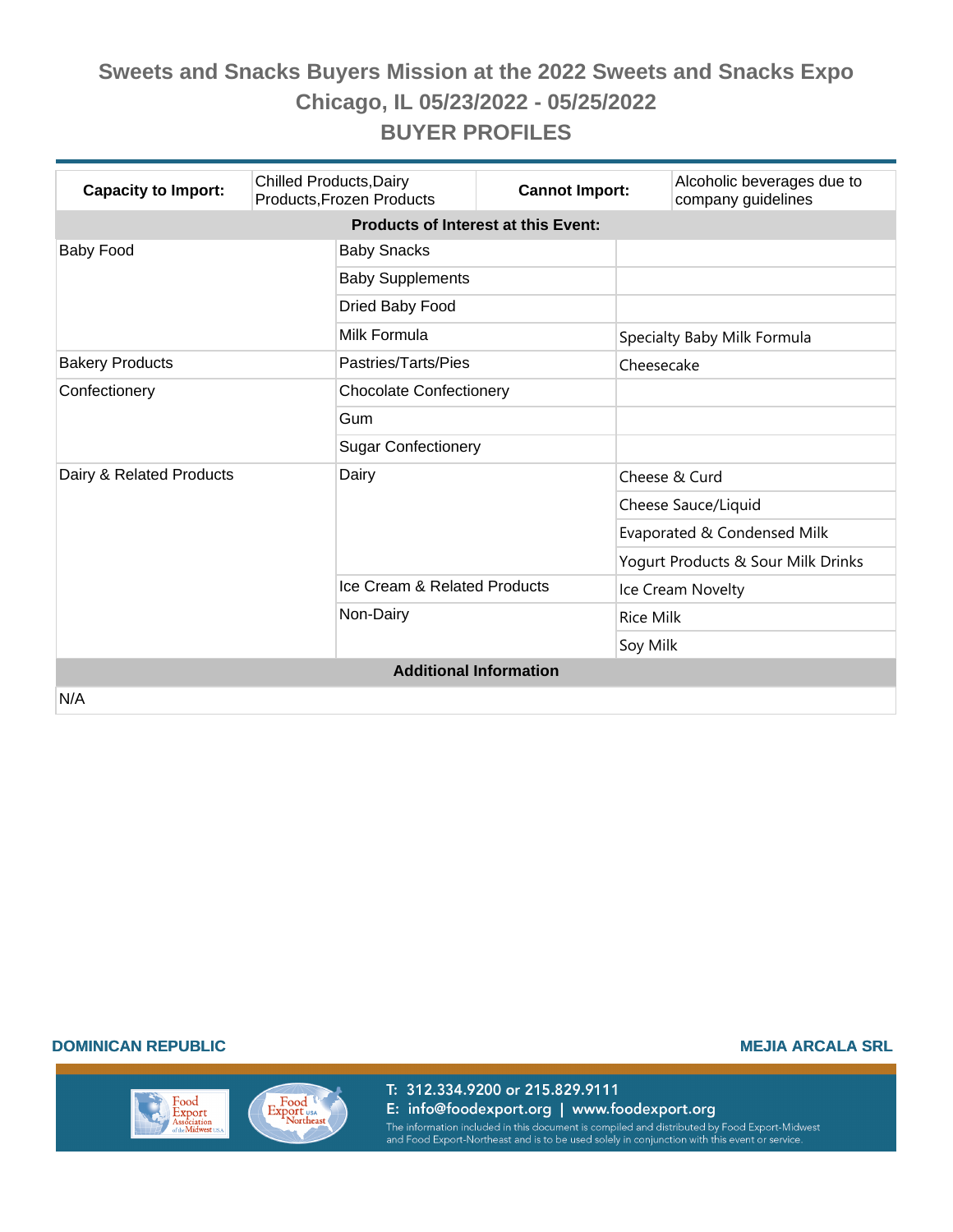### **EL SALVADOR c.imberton**

| <b>Contact Information</b>      |                                                                                                                                                                                                                                                                                                                                                                                                                                                                                                                                                                                               |                                                                 |                                                |                                                                                                                                                                     |                            |  |
|---------------------------------|-----------------------------------------------------------------------------------------------------------------------------------------------------------------------------------------------------------------------------------------------------------------------------------------------------------------------------------------------------------------------------------------------------------------------------------------------------------------------------------------------------------------------------------------------------------------------------------------------|-----------------------------------------------------------------|------------------------------------------------|---------------------------------------------------------------------------------------------------------------------------------------------------------------------|----------------------------|--|
| <b>Title</b>                    | Name / Email / Phone                                                                                                                                                                                                                                                                                                                                                                                                                                                                                                                                                                          |                                                                 |                                                |                                                                                                                                                                     |                            |  |
| <b>Category Manager</b>         | Available upon registration (go to "My Activities" if you already registered)                                                                                                                                                                                                                                                                                                                                                                                                                                                                                                                 |                                                                 |                                                |                                                                                                                                                                     |                            |  |
|                                 |                                                                                                                                                                                                                                                                                                                                                                                                                                                                                                                                                                                               |                                                                 | <b>Company Information</b>                     |                                                                                                                                                                     |                            |  |
| <b>Company Address:</b>         |                                                                                                                                                                                                                                                                                                                                                                                                                                                                                                                                                                                               | Available Upon Registration                                     | Website:                                       |                                                                                                                                                                     | https://www.cimberton.com/ |  |
| <b>Company Phone:</b>           |                                                                                                                                                                                                                                                                                                                                                                                                                                                                                                                                                                                               | Available Upon Registration                                     | <b>Year Founded:</b>                           |                                                                                                                                                                     | 1898                       |  |
| <b>Company Description:</b>     | C. Imberton is one of the most important distributors in El Salvador, distributing food products<br>and pharmaceutical products throughout the country. Their customers include retail<br>supermarkets, convenience stores, drug stores, and hotels. C.imberton represents major<br>national brands such as P&G, Gillette, Pringles, and Kellogg's. The company operates in all<br>over El Salvador and has over 100 years of experience in the importation and distribution of<br>food products. C.imberton would like to increase their product portfolio with additional U.S.<br>products. |                                                                 |                                                |                                                                                                                                                                     |                            |  |
| <b>Type of Business:</b>        |                                                                                                                                                                                                                                                                                                                                                                                                                                                                                                                                                                                               | Importer, Importer/Distributor<br>Customer(s):                  |                                                | FoodService/HORECA, Retail -<br>Club Store/Warehouse, Retail -<br>Convenience, Retail -<br>Department Store, Retail -<br>Drugstore, Retail -<br>Supermarket/Grocery |                            |  |
| <b>Facilities:</b>              |                                                                                                                                                                                                                                                                                                                                                                                                                                                                                                                                                                                               | <b>Geographic Region(s)</b><br>Warehouses and office<br>Served: |                                                |                                                                                                                                                                     | El Salvador as a country   |  |
| <b>Industry Segment(s):</b>     | Retail, Snacks                                                                                                                                                                                                                                                                                                                                                                                                                                                                                                                                                                                |                                                                 |                                                |                                                                                                                                                                     |                            |  |
|                                 |                                                                                                                                                                                                                                                                                                                                                                                                                                                                                                                                                                                               |                                                                 | <b>Shipping and Quotation Preferences</b>      |                                                                                                                                                                     |                            |  |
| Preferred Incoterm(s):          | CIF, EXW                                                                                                                                                                                                                                                                                                                                                                                                                                                                                                                                                                                      |                                                                 | Consolidator(s) in the<br>US:                  |                                                                                                                                                                     | Miami, FL                  |  |
| Preferred Port(s) of<br>Import: | <b>ACAJUTLA</b>                                                                                                                                                                                                                                                                                                                                                                                                                                                                                                                                                                               |                                                                 | Preferred Port(s) of<br><b>Export from US:</b> |                                                                                                                                                                     | Miami, FL                  |  |
|                                 |                                                                                                                                                                                                                                                                                                                                                                                                                                                                                                                                                                                               |                                                                 | <b>Product Information</b>                     |                                                                                                                                                                     |                            |  |
| <b>Attributes of Interest:</b>  | N/A                                                                                                                                                                                                                                                                                                                                                                                                                                                                                                                                                                                           |                                                                 |                                                |                                                                                                                                                                     |                            |  |
| <b>Capacity to Import:</b>      |                                                                                                                                                                                                                                                                                                                                                                                                                                                                                                                                                                                               | Not Applicable<br><b>Cannot Import:</b>                         |                                                |                                                                                                                                                                     | N/A                        |  |
|                                 |                                                                                                                                                                                                                                                                                                                                                                                                                                                                                                                                                                                               |                                                                 | <b>Products of Interest at this Event:</b>     |                                                                                                                                                                     |                            |  |
| <b>Beverages</b>                |                                                                                                                                                                                                                                                                                                                                                                                                                                                                                                                                                                                               | Tea                                                             |                                                |                                                                                                                                                                     |                            |  |
|                                 | Water                                                                                                                                                                                                                                                                                                                                                                                                                                                                                                                                                                                         |                                                                 | <b>Flavored Water</b>                          |                                                                                                                                                                     |                            |  |



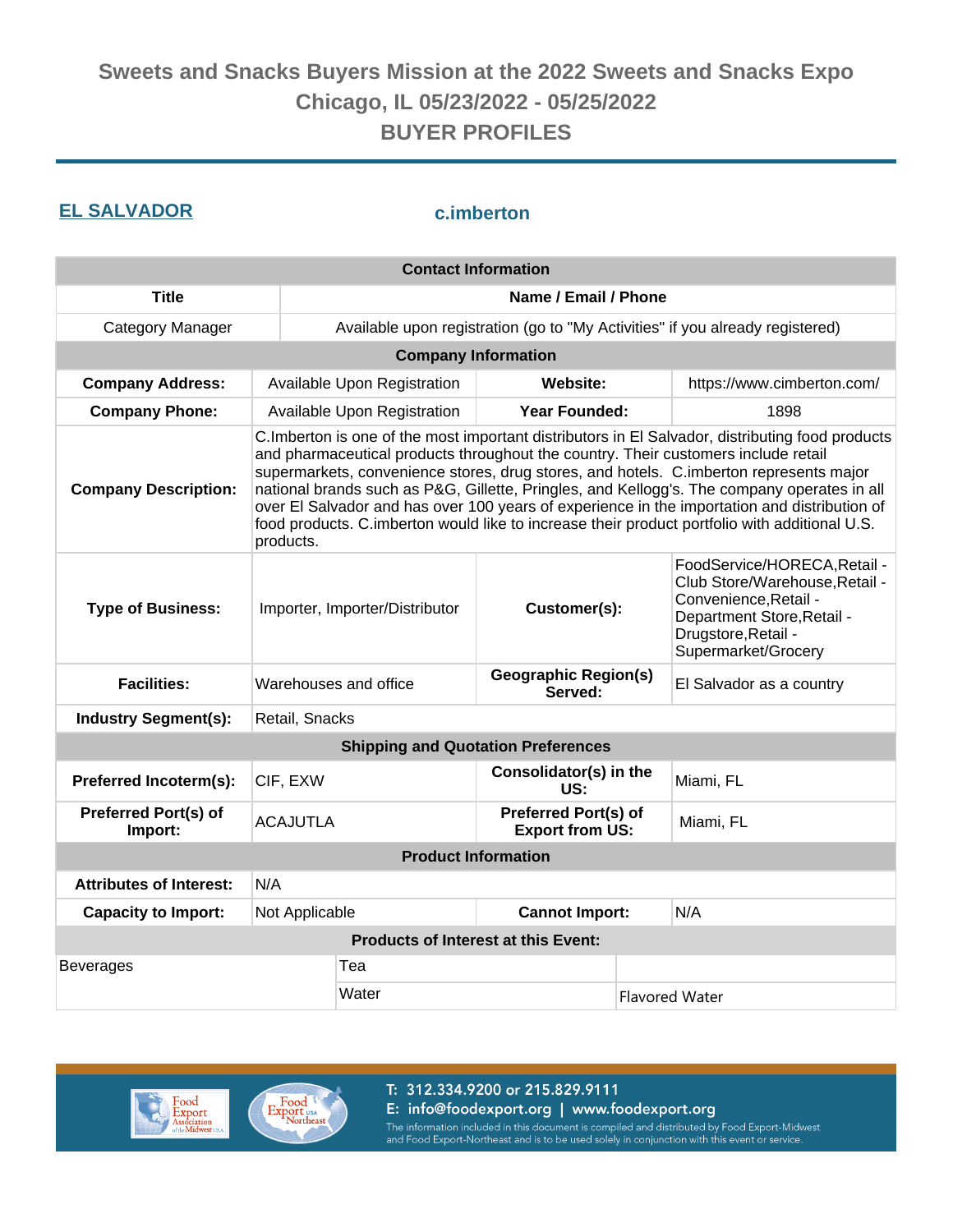| Confectionery                | <b>Chocolate Confectionery</b>       | Alfajores                          |
|------------------------------|--------------------------------------|------------------------------------|
|                              |                                      | <b>Bagged Selflines/Softlines</b>  |
|                              |                                      | <b>Boxed Assortment Chocolates</b> |
|                              |                                      | Chocolate Tablets/Squares          |
|                              |                                      | Seasonal Chocolate                 |
|                              | Gum                                  | <b>Bubble Gum</b>                  |
|                              |                                      | Chewing Gum                        |
|                              | <b>Sugar Confectionery</b>           | Lollipops                          |
|                              |                                      | Marshmallows                       |
|                              |                                      | Mints                              |
|                              |                                      | Spun Sugar                         |
|                              |                                      | Toffees, Caramels, & Nougats       |
| Dairy & Related Products     | Ice Cream & Related Products         |                                    |
| Fruits & Nuts                | Fruits, Berry                        |                                    |
|                              | Fruits, Citrus                       |                                    |
| Pet Food & Pet Care Products | Pet Care                             |                                    |
|                              | Pet Food                             |                                    |
| <b>Ready Meals</b>           | <b>Dinner Mixes</b>                  |                                    |
|                              | <b>Lunch Kits</b>                    |                                    |
|                              | <b>Prepared Appetizers</b>           |                                    |
|                              | <b>Prepared Meals</b>                | <b>Prepared Appetizers</b>         |
| Supplements & Sweeteners     | Dietary Fiber, Prebiotic & Probiotic | Prepared meals                     |
|                              |                                      |                                    |
|                              | <b>Dietary Supplement</b>            |                                    |
|                              | <b>Vitamins</b>                      |                                    |
| Sweet/Savory Snacks          | Chips/Crisps                         | Potato Chips                       |
|                              |                                      | Tortilla/Corn Chips                |
|                              |                                      | Vegetable Chips                    |
|                              | <b>Extruded Snacks</b>               | <b>Extruded Snacks</b>             |
|                              | <b>Fruit Snacks</b>                  |                                    |
|                              | Gelatin                              |                                    |

#### **EL SALVADOR c.imberton**

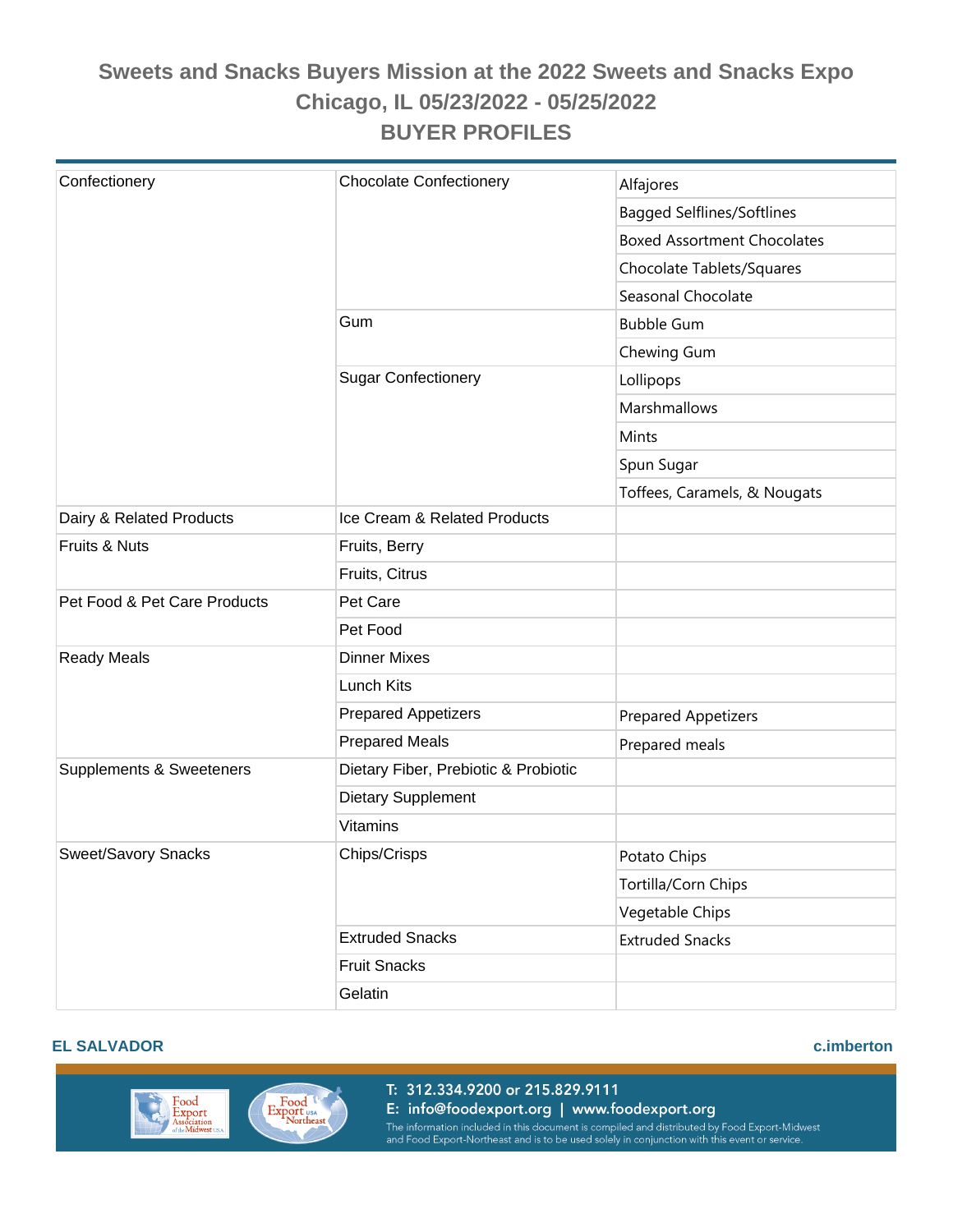| Sweet/Savory Snacks        | <b>Meat Snacks</b>            | Jerky                   |
|----------------------------|-------------------------------|-------------------------|
|                            | Popcorn                       | Microwave Popcorn       |
|                            |                               | Popcorn - Popped        |
|                            |                               | Popcorn - Unpopped      |
|                            | Pretzels                      | <b>Hard Pretzels</b>    |
|                            |                               | Soft Pretzels           |
|                            | <b>Seed Snacks</b>            | Nut snacks              |
|                            |                               | Sunflower seeds         |
|                            | <b>Snack Bars</b>             | <b>Breakfast Bars</b>   |
|                            |                               | Energy & Nutrition Bars |
|                            |                               | <b>Fruit Bars</b>       |
|                            |                               | Granola/Muesli Bars     |
|                            | <b>Trail Mix</b>              | <b>Trail Mix</b>        |
| Vegetables                 | <b>Broccoli</b>               |                         |
|                            | Carrots                       |                         |
|                            | Celery                        |                         |
|                            | <b>Mixed Vegetables</b>       |                         |
|                            | Potatoes                      |                         |
|                            | <b>Tomatoes</b>               |                         |
|                            | Zucchini                      |                         |
|                            | <b>Additional Information</b> |                         |
| https://www.cimberton.com/ |                               |                         |

#### **EL SALVADOR c.imberton**



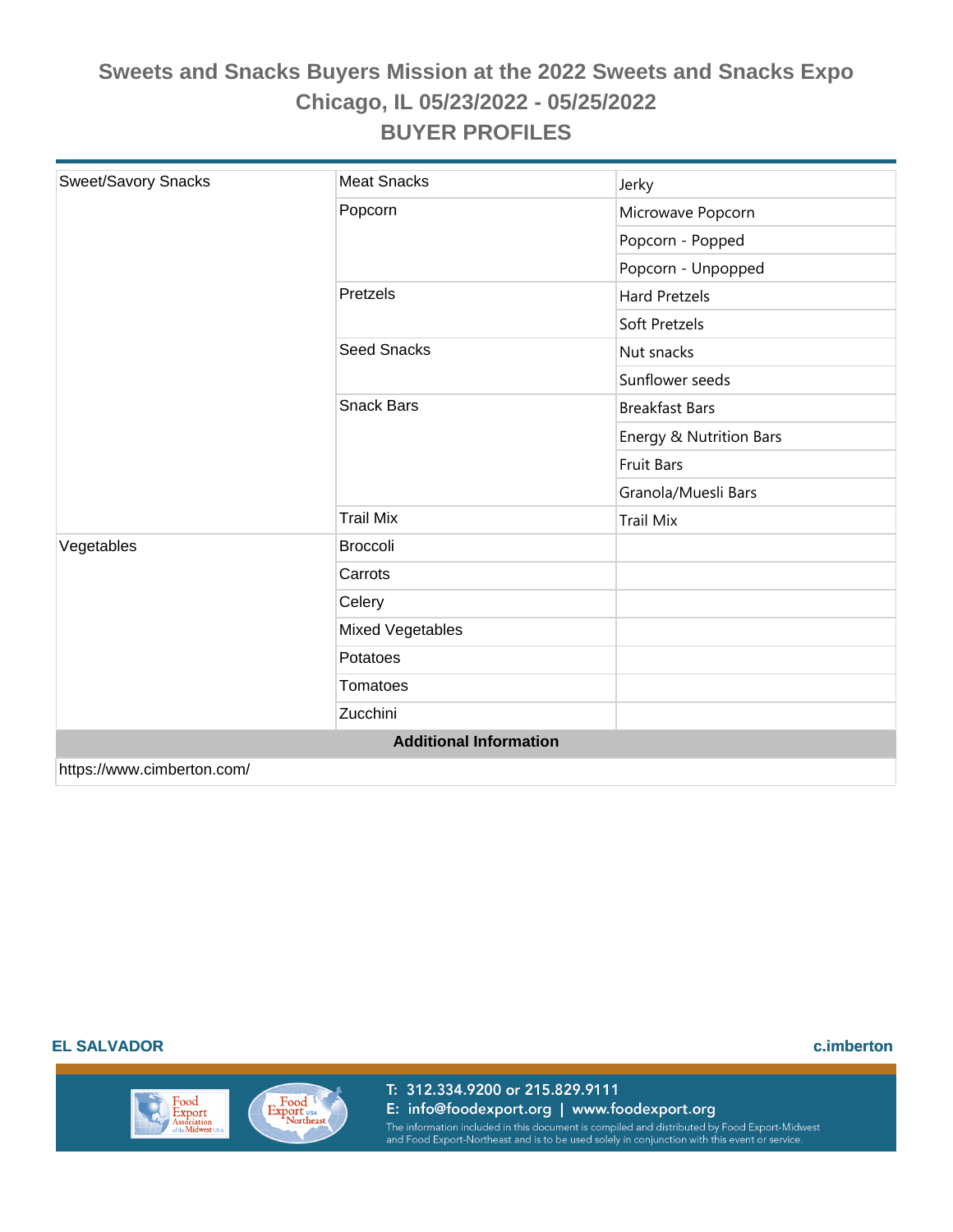### **GERMANY famila Handelsmarkt Kiel GmbH**

| <b>Contact Information</b>             |          |                                                                                                                                                                                                                                                                                                                                                                                                                                                            |                               |                                                                                              |                                                                               |  |  |
|----------------------------------------|----------|------------------------------------------------------------------------------------------------------------------------------------------------------------------------------------------------------------------------------------------------------------------------------------------------------------------------------------------------------------------------------------------------------------------------------------------------------------|-------------------------------|----------------------------------------------------------------------------------------------|-------------------------------------------------------------------------------|--|--|
| <b>Title</b>                           |          | Name / Email / Phone                                                                                                                                                                                                                                                                                                                                                                                                                                       |                               |                                                                                              |                                                                               |  |  |
| <b>Assortment Manager</b>              |          |                                                                                                                                                                                                                                                                                                                                                                                                                                                            |                               |                                                                                              | Available upon registration (go to "My Activities" if you already registered) |  |  |
|                                        |          | <b>Company Information</b>                                                                                                                                                                                                                                                                                                                                                                                                                                 |                               |                                                                                              |                                                                               |  |  |
| <b>Company Address:</b>                |          | Available Upon Registration                                                                                                                                                                                                                                                                                                                                                                                                                                | Website:                      |                                                                                              | https://www.famila-nordost.de/                                                |  |  |
| <b>Company Phone:</b>                  |          | Available Upon Registration                                                                                                                                                                                                                                                                                                                                                                                                                                | <b>Year Founded:</b>          |                                                                                              | 1974                                                                          |  |  |
| <b>Company Description:</b>            | Germany. | Famila Handelsmarkt Kiel runs 89 supermarkets in Germany and works as wholesaler.<br>Famila Handelsmarkt is a part of the Bartels Langness Group (a wholesaler who works with<br>Famila as well as other supermarkets, convenience stores, and gas stations). Famila<br>Handelsmarkt Kiel works with local importers to bring in American products like Reese's and<br>Lucky Charms. They are looking for more U.S. products that are not yet available in |                               |                                                                                              |                                                                               |  |  |
| <b>Type of Business:</b>               |          | Customer(s):<br>Retailer, Wholesaler                                                                                                                                                                                                                                                                                                                                                                                                                       |                               | Retail - Department<br>Store, Retail -<br>Specialty/Gourmet, Retail -<br>Supermarket/Grocery |                                                                               |  |  |
| <b>Facilities:</b>                     |          | 89 Supermarkets, warehouses,<br><b>Geographic Region(s)</b><br>Served:<br>logistic centers                                                                                                                                                                                                                                                                                                                                                                 |                               |                                                                                              | Germany                                                                       |  |  |
| <b>Industry Segment(s):</b>            |          | Confectionery, Private Label, Retail, Snacks, Specialty/Gourmet                                                                                                                                                                                                                                                                                                                                                                                            |                               |                                                                                              |                                                                               |  |  |
|                                        |          | <b>Shipping and Quotation Preferences</b>                                                                                                                                                                                                                                                                                                                                                                                                                  |                               |                                                                                              |                                                                               |  |  |
| Preferred Incoterm(s):                 |          |                                                                                                                                                                                                                                                                                                                                                                                                                                                            | Consolidator(s) in the<br>US: |                                                                                              | None                                                                          |  |  |
| <b>Preferred Port(s) of</b><br>Import: |          | Preferred Port(s) of<br><b>Export from US:</b>                                                                                                                                                                                                                                                                                                                                                                                                             |                               | None                                                                                         |                                                                               |  |  |
|                                        |          | <b>Product Information</b>                                                                                                                                                                                                                                                                                                                                                                                                                                 |                               |                                                                                              |                                                                               |  |  |
| <b>Attributes of Interest:</b>         | N/A      |                                                                                                                                                                                                                                                                                                                                                                                                                                                            |                               |                                                                                              |                                                                               |  |  |
| <b>Capacity to Import:</b>             | Products | Alcoholic Beverages, Chilled<br>Products, Dairy Products, Meat<br><b>Cannot Import:</b>                                                                                                                                                                                                                                                                                                                                                                    |                               | N/A                                                                                          |                                                                               |  |  |
|                                        |          | <b>Products of Interest at this Event:</b>                                                                                                                                                                                                                                                                                                                                                                                                                 |                               |                                                                                              |                                                                               |  |  |
| <b>Bakery Products</b>                 |          | Biscuits, Crackers, & Wafers                                                                                                                                                                                                                                                                                                                                                                                                                               |                               |                                                                                              |                                                                               |  |  |
|                                        |          | Bread                                                                                                                                                                                                                                                                                                                                                                                                                                                      |                               |                                                                                              |                                                                               |  |  |
|                                        |          | <b>Breakfast Products</b>                                                                                                                                                                                                                                                                                                                                                                                                                                  |                               |                                                                                              |                                                                               |  |  |



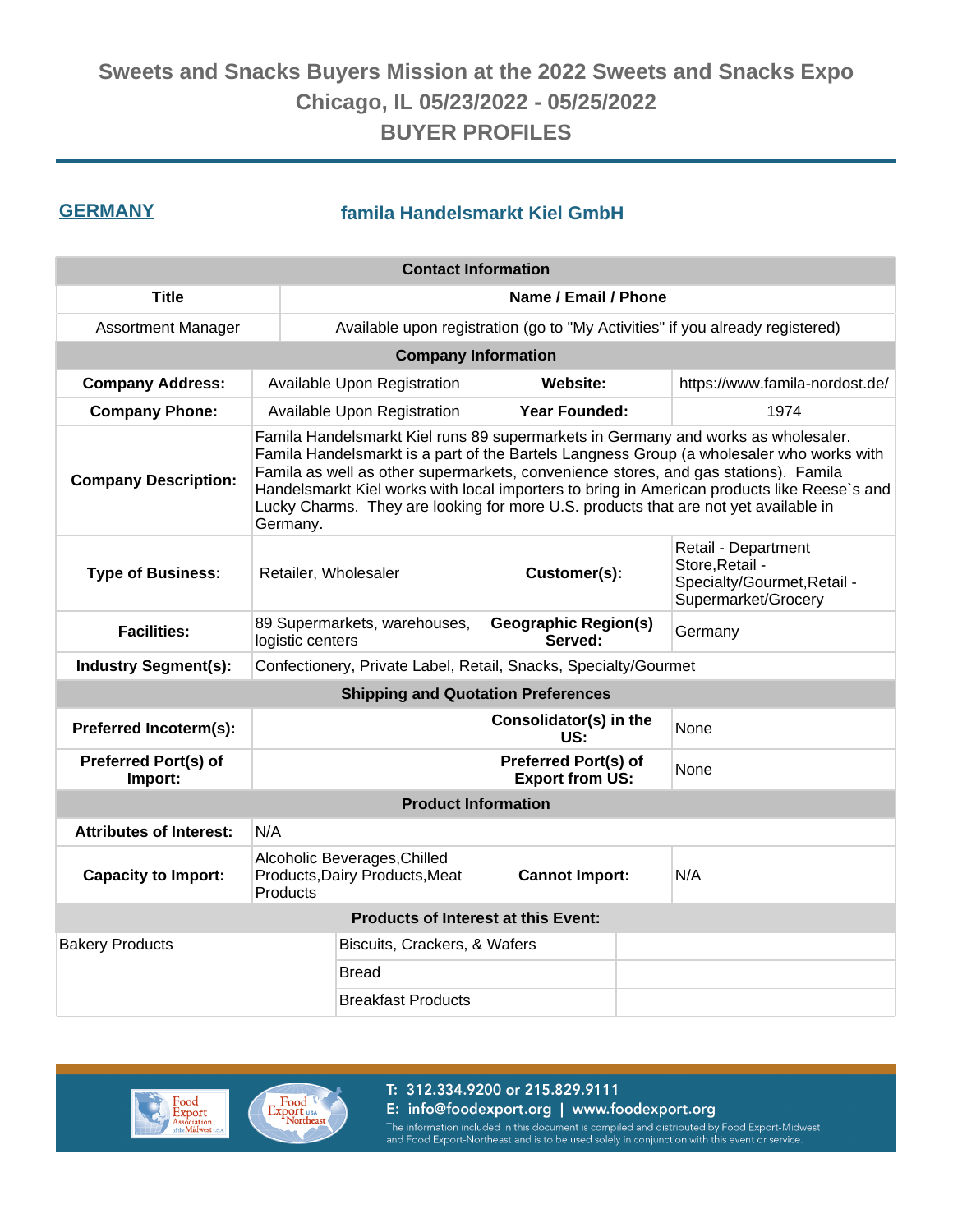| <b>Beverages</b>                           | Beer/Cider                     |                                    |
|--------------------------------------------|--------------------------------|------------------------------------|
|                                            | Coffee                         |                                    |
|                                            | Liqueur & Spirits              |                                    |
|                                            | Sweetened/Soft-Drinks          | <b>Energy Drink</b>                |
|                                            |                                | <b>Functional Drink</b>            |
|                                            |                                | Soda/Pop                           |
|                                            |                                | Sport Drink                        |
|                                            | Wine                           |                                    |
| Confectionery                              | <b>Chocolate Confectionery</b> | <b>Boxed Assortment Chocolates</b> |
|                                            |                                | Chocolate with Toys                |
|                                            |                                | Seasonal Chocolate                 |
|                                            | Gum                            | <b>Bubble Gum</b>                  |
|                                            |                                | Chewing Gum                        |
|                                            | <b>Sugar Confectionery</b>     | <b>Boiled Sweets</b>               |
|                                            |                                | Fudge                              |
|                                            |                                | Licorice                           |
|                                            |                                | Lollipops                          |
|                                            |                                | Marshmallows                       |
|                                            |                                | Medicated Confectionary            |
|                                            |                                | Mints                              |
|                                            |                                | Pastilles, Jellies, & Chews        |
|                                            |                                | Toffees, Caramels, & Nougats       |
| Oils, Fats & Seeds                         | <b>Liquid Oils</b>             | Olive Oil                          |
|                                            | Spreadable Oils & Fats         | Cooking Fat (vegetable based)      |
| Pasta, Rice, & Grains                      | Pasta & Noodles                |                                    |
| Pet Food & Pet Care Products               | Pet Food                       |                                    |
| Sauces, Dressings, Spreads &<br>Condiments | Condiments                     | Ketchup                            |
|                                            |                                | Mayonnaise                         |
|                                            |                                | <b>Pickled Products</b>            |
|                                            |                                | Salsa                              |



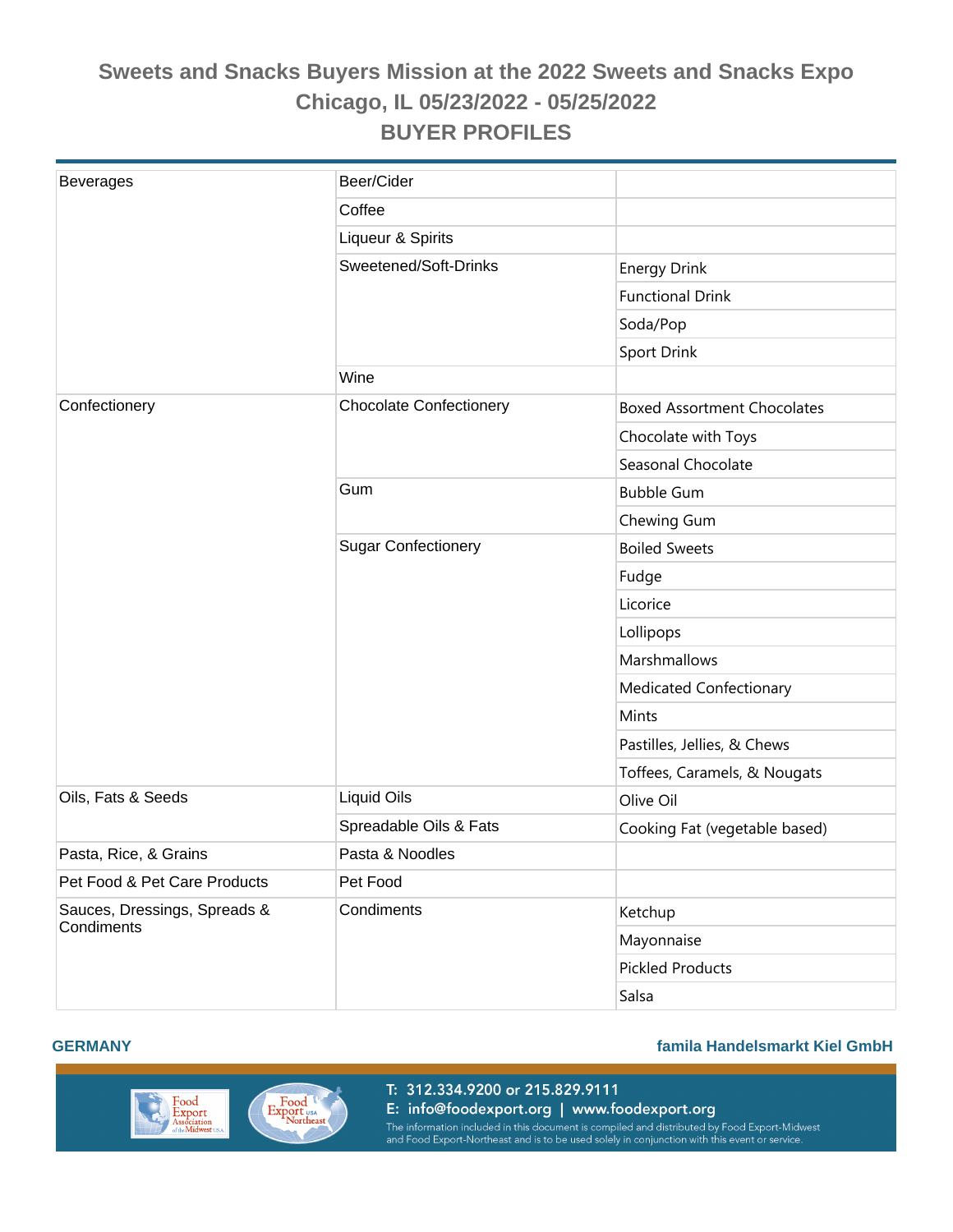| Sauces, Dressings, Spreads &  | <b>Dips</b>            |                      |  |  |  |  |
|-------------------------------|------------------------|----------------------|--|--|--|--|
| Condiments                    | Dressings              |                      |  |  |  |  |
|                               | Sauces/Purees          | Barbeque (BBQ) Sauce |  |  |  |  |
|                               |                        | Chocolate            |  |  |  |  |
|                               |                        | Gravy                |  |  |  |  |
|                               |                        | <b>Hot Sauce</b>     |  |  |  |  |
|                               |                        | Pasta Sauce          |  |  |  |  |
|                               |                        | Soy Sauce            |  |  |  |  |
|                               |                        | <b>Table Sauce</b>   |  |  |  |  |
| <b>Sweet/Savory Snacks</b>    | Chips/Crisps           |                      |  |  |  |  |
|                               | <b>Extruded Snacks</b> |                      |  |  |  |  |
|                               | <b>Fruit Snacks</b>    |                      |  |  |  |  |
|                               | Gelatin                |                      |  |  |  |  |
|                               | <b>Meat Snacks</b>     |                      |  |  |  |  |
|                               | Popcorn                |                      |  |  |  |  |
|                               | Pretzels               |                      |  |  |  |  |
|                               | Pudding/Custard        |                      |  |  |  |  |
|                               | <b>Seed Snacks</b>     |                      |  |  |  |  |
|                               | <b>Snack Bars</b>      |                      |  |  |  |  |
| <b>Additional Information</b> |                        |                      |  |  |  |  |

The buyer does not currently import directly from the United States yet. They do focus on the subcategory of imported goods, especially sweets, snacks and cereals from the US.

Partners from whom they purchase the imported goods are for example the peanutbuttershop (https://peanutbuttershop.de/and) and IBT (https://www.ib-trading.de/).

#### **GERMANY famila Handelsmarkt Kiel GmbH**

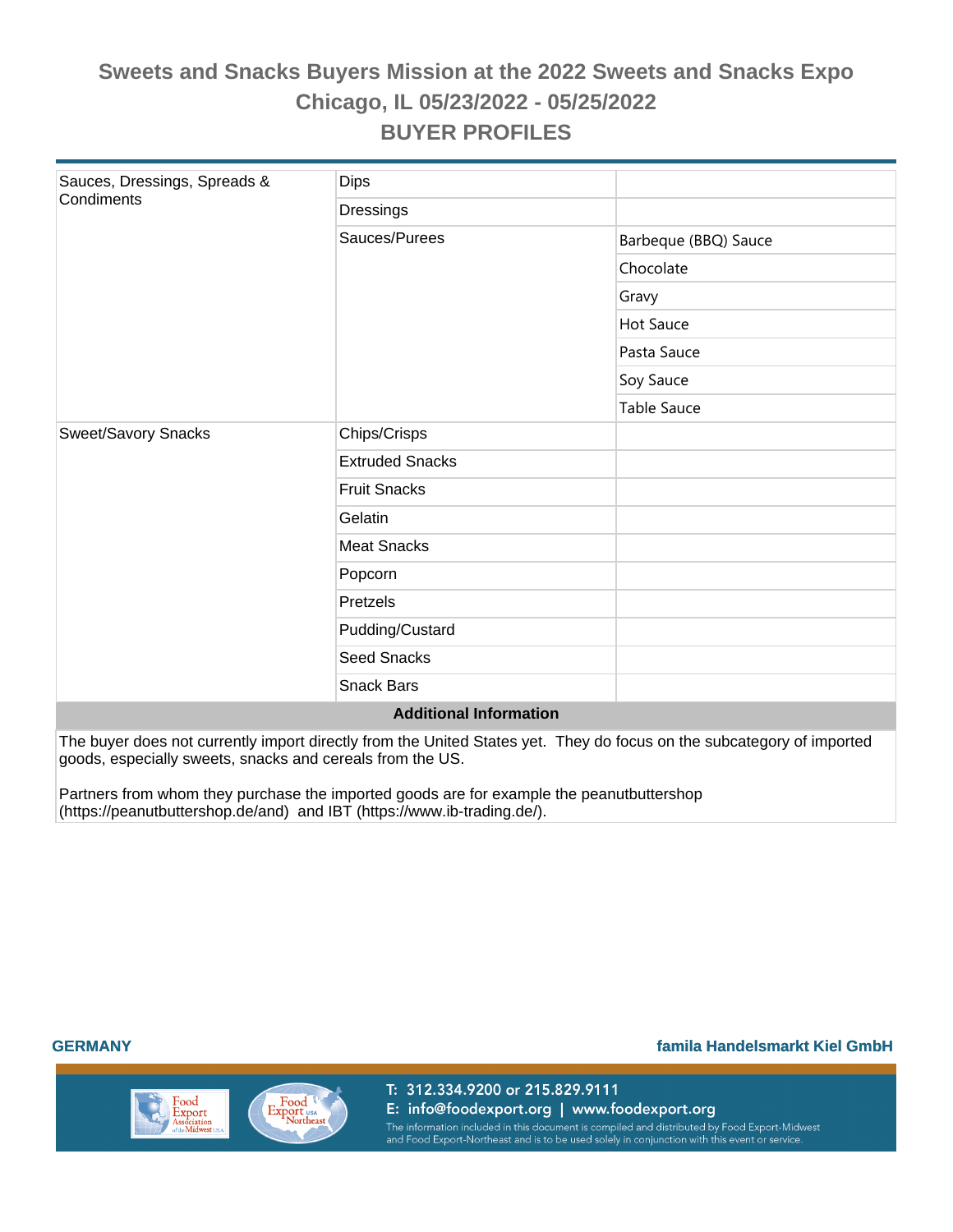| <b>GUATEMALA</b>                       |                                                                                                                                                                                                                                                                                                                                                                                                                                                                                                                                                                                                                                          | <b>Diekcs, Sociedad Anonima</b>                            |                                                |     |                                                                                       |  |
|----------------------------------------|------------------------------------------------------------------------------------------------------------------------------------------------------------------------------------------------------------------------------------------------------------------------------------------------------------------------------------------------------------------------------------------------------------------------------------------------------------------------------------------------------------------------------------------------------------------------------------------------------------------------------------------|------------------------------------------------------------|------------------------------------------------|-----|---------------------------------------------------------------------------------------|--|
|                                        |                                                                                                                                                                                                                                                                                                                                                                                                                                                                                                                                                                                                                                          | <b>Contact Information</b>                                 |                                                |     |                                                                                       |  |
| <b>Title</b>                           |                                                                                                                                                                                                                                                                                                                                                                                                                                                                                                                                                                                                                                          |                                                            | Name / Email / Phone                           |     |                                                                                       |  |
| <b>GENERAL MANAGER</b>                 |                                                                                                                                                                                                                                                                                                                                                                                                                                                                                                                                                                                                                                          |                                                            |                                                |     | Available upon registration (go to "My Activities" if you already registered)         |  |
|                                        |                                                                                                                                                                                                                                                                                                                                                                                                                                                                                                                                                                                                                                          | <b>Company Information</b>                                 |                                                |     |                                                                                       |  |
| <b>Company Address:</b>                |                                                                                                                                                                                                                                                                                                                                                                                                                                                                                                                                                                                                                                          | Available Upon Registration                                | Website:                                       |     | http://diekcs.com/                                                                    |  |
| <b>Company Phone:</b>                  |                                                                                                                                                                                                                                                                                                                                                                                                                                                                                                                                                                                                                                          | Available Upon Registration                                | <b>Year Founded:</b>                           |     | 2011                                                                                  |  |
| <b>Company Description:</b>            | Established in 2011, Diekcs, Sociedad Anonima is an importer and distributor of U.S brands<br>in Guatemala, mainly in the sweets and snacks category. The company has solid experience<br>in commercializing their products in different retail store formats such as retail and specialty<br>stores throughout the country. Diekcs current import brands such as Ghirardelli, Blue<br>Diamond, Martinelli's, Sun Maid, and Bahia. They are currently looking for new brands to<br>introduce to the Guatemalan market as their retail customers are demanding more variety of<br>products, especially in the sweets and snacks category. |                                                            |                                                |     |                                                                                       |  |
| <b>Type of Business:</b>               | Importer/Distributor                                                                                                                                                                                                                                                                                                                                                                                                                                                                                                                                                                                                                     |                                                            | Customer(s):                                   |     | Retail -<br>Specialty/Gourmet, Retail -<br>Supermarket/Grocery                        |  |
| <b>Facilities:</b>                     | Warehouse, offices.                                                                                                                                                                                                                                                                                                                                                                                                                                                                                                                                                                                                                      |                                                            | <b>Geographic Region(s)</b><br>Served:         |     | Guatemala City and main cities<br>in the country.                                     |  |
| <b>Industry Segment(s):</b>            |                                                                                                                                                                                                                                                                                                                                                                                                                                                                                                                                                                                                                                          | Pet Food, Retail, Specialty/Gourmet                        |                                                |     |                                                                                       |  |
|                                        |                                                                                                                                                                                                                                                                                                                                                                                                                                                                                                                                                                                                                                          |                                                            | <b>Shipping and Quotation Preferences</b>      |     |                                                                                       |  |
| Preferred Incoterm(s):                 | FOB, nearest port                                                                                                                                                                                                                                                                                                                                                                                                                                                                                                                                                                                                                        |                                                            | Consolidator(s) in the<br>US:                  |     | Oakland, California                                                                   |  |
| <b>Preferred Port(s) of</b><br>Import: |                                                                                                                                                                                                                                                                                                                                                                                                                                                                                                                                                                                                                                          | Depends on which coast the<br>product will be sending from | Preferred Port(s) of<br><b>Export from US:</b> |     | None                                                                                  |  |
|                                        |                                                                                                                                                                                                                                                                                                                                                                                                                                                                                                                                                                                                                                          | <b>Product Information</b>                                 |                                                |     |                                                                                       |  |
| <b>Attributes of Interest:</b>         |                                                                                                                                                                                                                                                                                                                                                                                                                                                                                                                                                                                                                                          |                                                            |                                                |     | All Natural, Dried/Dehydrated, Ethnic, Fat Free, Gluten Free, Low Calorie, Sugar Free |  |
| <b>Capacity to Import:</b>             | Alcoholic Beverages                                                                                                                                                                                                                                                                                                                                                                                                                                                                                                                                                                                                                      |                                                            | <b>Cannot Import:</b>                          | n/a |                                                                                       |  |
|                                        |                                                                                                                                                                                                                                                                                                                                                                                                                                                                                                                                                                                                                                          | <b>Products of Interest at this Event:</b>                 |                                                |     |                                                                                       |  |
| <b>Bakery Products</b>                 |                                                                                                                                                                                                                                                                                                                                                                                                                                                                                                                                                                                                                                          | Cookies                                                    |                                                |     | Ready-to-Bake Cookies                                                                 |  |
|                                        |                                                                                                                                                                                                                                                                                                                                                                                                                                                                                                                                                                                                                                          |                                                            |                                                |     | Ready-to-Eat Cookies                                                                  |  |
| <b>Beverages</b>                       |                                                                                                                                                                                                                                                                                                                                                                                                                                                                                                                                                                                                                                          | Tea                                                        |                                                |     |                                                                                       |  |
| Confectionery                          | <b>Chocolate Confectionery</b>                                                                                                                                                                                                                                                                                                                                                                                                                                                                                                                                                                                                           |                                                            | <b>Boxed Assortment Chocolates</b>             |     |                                                                                       |  |



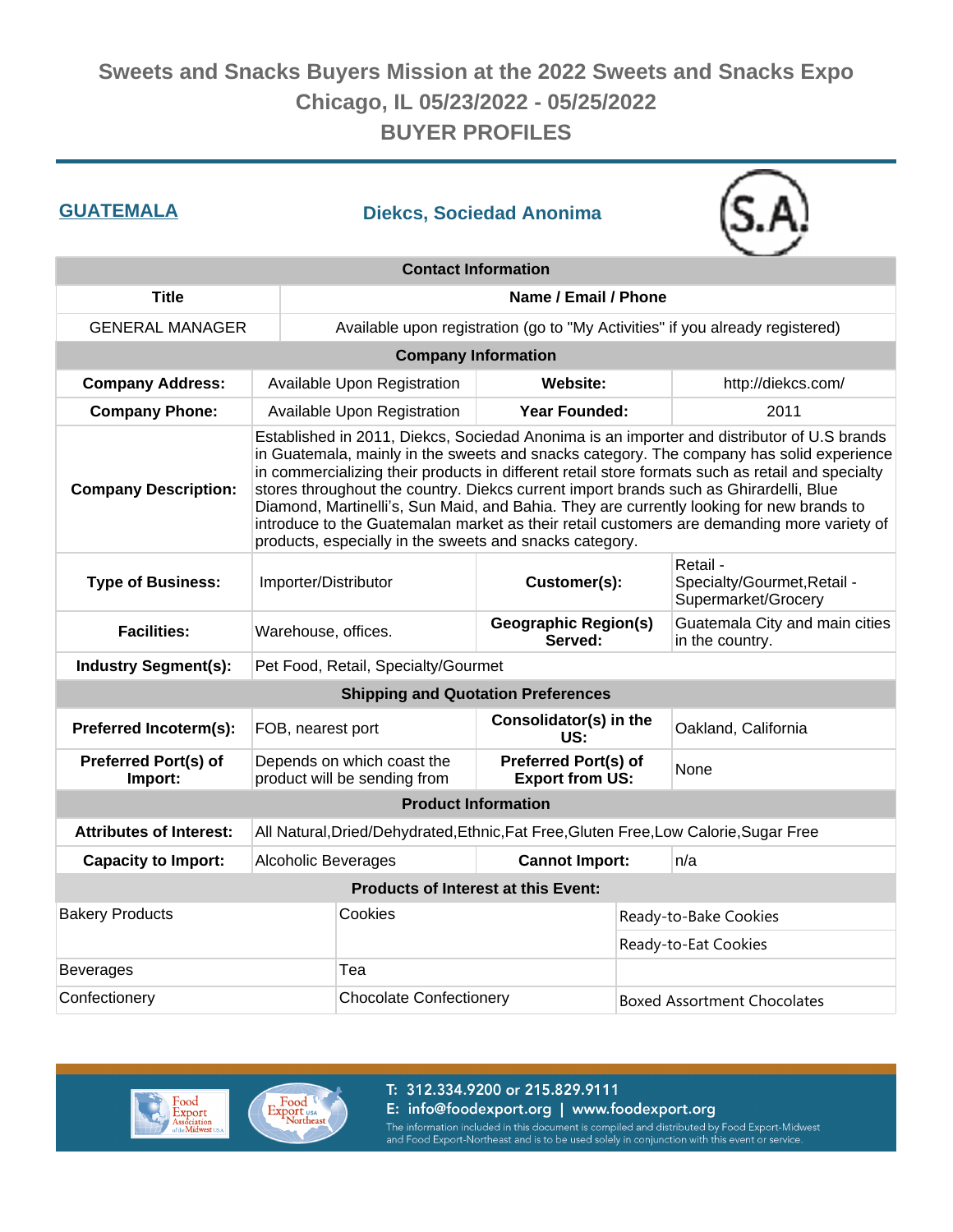| Confectionery                              | <b>Chocolate Confectionery</b> | Chocolate Tablets/Squares |  |
|--------------------------------------------|--------------------------------|---------------------------|--|
|                                            |                                | Chocolate with Toys       |  |
| Dairy & Related Products                   | Non-Dairy                      | <b>Almond Milk</b>        |  |
|                                            |                                | <b>Rice Milk</b>          |  |
| Fruits & Nuts                              | <b>Nuts</b>                    | Almonds                   |  |
|                                            |                                | Cashews                   |  |
|                                            |                                | Chestnuts                 |  |
|                                            |                                | Macadamia                 |  |
|                                            |                                | <b>Mixed Nuts</b>         |  |
|                                            |                                | Peanuts                   |  |
|                                            |                                | Pecans                    |  |
| Sauces, Dressings, Spreads &<br>Condiments | <b>Dips</b>                    |                           |  |
|                                            | Spreads                        | Cheese Spread             |  |
|                                            |                                | Chocolate spread          |  |
|                                            |                                | Jams & Preserves          |  |
| <b>Sweet/Savory Snacks</b>                 | Chips/Crisps                   | Potato Chips              |  |
|                                            |                                | Tortilla/Corn Chips       |  |
|                                            |                                | Vegetable Chips           |  |
|                                            | <b>Meat Snacks</b>             |                           |  |
|                                            | Popcorn                        | Microwave Popcorn         |  |
|                                            |                                | Popcorn - Popped          |  |
|                                            |                                | Popcorn - Unpopped        |  |
|                                            | Pretzels                       | <b>Hard Pretzels</b>      |  |
|                                            |                                | Soft Pretzels             |  |
|                                            | <b>Snack Bars</b>              | <b>Fruit Bars</b>         |  |
|                                            | <b>Trail Mix</b>               | <b>Trail Mix</b>          |  |
| <b>Additional Information</b>              |                                |                           |  |
| http://diekcs.com/#                        |                                |                           |  |

#### **GUATEMALA Diekcs, Sociedad Anonima**

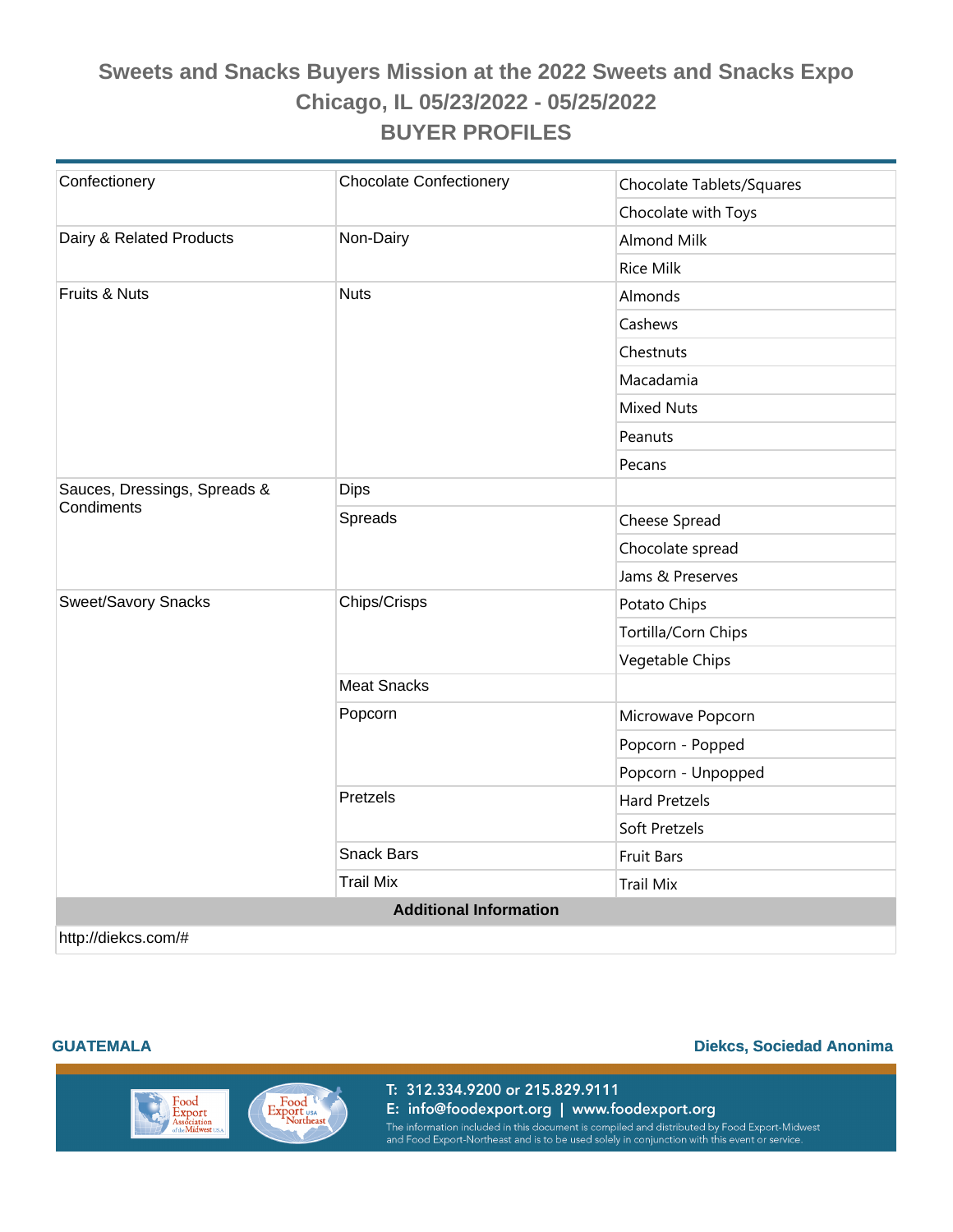**GIEM, Grupo Importador y Exportador Mexicano, S.A. de C.V. MEXICO**



| <b>Contact Information</b>                |                                                                                                                                                                                                                                                                                                                            |                                                                               |                                                |                       |                                                                                       |
|-------------------------------------------|----------------------------------------------------------------------------------------------------------------------------------------------------------------------------------------------------------------------------------------------------------------------------------------------------------------------------|-------------------------------------------------------------------------------|------------------------------------------------|-----------------------|---------------------------------------------------------------------------------------|
| <b>Title</b>                              |                                                                                                                                                                                                                                                                                                                            | Name / Email / Phone                                                          |                                                |                       |                                                                                       |
| <b>Vice President</b>                     |                                                                                                                                                                                                                                                                                                                            | Available upon registration (go to "My Activities" if you already registered) |                                                |                       |                                                                                       |
|                                           |                                                                                                                                                                                                                                                                                                                            | <b>Company Information</b>                                                    |                                                |                       |                                                                                       |
| <b>Company Address:</b>                   |                                                                                                                                                                                                                                                                                                                            | Available Upon Registration<br>Website:                                       |                                                | http://www.giem.mx    |                                                                                       |
| <b>Company Phone:</b>                     |                                                                                                                                                                                                                                                                                                                            | Available Upon Registration                                                   | <b>Year Founded:</b>                           |                       | 1990                                                                                  |
| <b>Company Description:</b>               | Food importer/exporter, GIEM, also works with Importadora Gilese and Mexcom Group Inc.<br>Clients include supermarkets, department stores, specialty stores, etc. GIEM handles dry<br>food such as bakery goods, breakfast products, snacks, nuts, sweets, beer, beverages,<br>juices, wine & spirits, personal care, etc. |                                                                               |                                                |                       |                                                                                       |
| <b>Type of Business:</b>                  | Distributor, Importer                                                                                                                                                                                                                                                                                                      |                                                                               | Customer(s):                                   |                       | Retail - Club<br>Store/Warehouse, Retail -<br>Department Store, Retail -<br>Drugstore |
| <b>Facilities:</b>                        | in Mexico City                                                                                                                                                                                                                                                                                                             | Headquarters and warehouse                                                    | <b>Geographic Region(s)</b><br>Served:         |                       | Nationwide                                                                            |
| <b>Industry Segment(s):</b>               | Bakery, Beverages, Confectionery, Ethnic, Health and Beauty, Natural/Organic, Retail,<br>Snacks, Specialty/Gourmet                                                                                                                                                                                                         |                                                                               |                                                |                       |                                                                                       |
| <b>Shipping and Quotation Preferences</b> |                                                                                                                                                                                                                                                                                                                            |                                                                               |                                                |                       |                                                                                       |
| Preferred Incoterm(s):                    | <b>EXW</b>                                                                                                                                                                                                                                                                                                                 |                                                                               | Consolidator(s) in the<br>US:                  |                       | Laredo TX                                                                             |
| Preferred Port(s) of<br>Import:           | Laredo TX                                                                                                                                                                                                                                                                                                                  |                                                                               | Preferred Port(s) of<br><b>Export from US:</b> |                       | None                                                                                  |
|                                           |                                                                                                                                                                                                                                                                                                                            | <b>Product Information</b>                                                    |                                                |                       |                                                                                       |
| <b>Attributes of Interest:</b>            |                                                                                                                                                                                                                                                                                                                            | All Natural, Dried/Dehydrated, Ethnic, Organic                                |                                                |                       |                                                                                       |
| <b>Capacity to Import:</b>                | <b>Alcoholic Beverages</b>                                                                                                                                                                                                                                                                                                 |                                                                               | <b>Cannot Import:</b>                          |                       | Refrigerated and frozen<br>products                                                   |
|                                           |                                                                                                                                                                                                                                                                                                                            | <b>Products of Interest at this Event:</b>                                    |                                                |                       |                                                                                       |
| <b>Bakery Products</b>                    |                                                                                                                                                                                                                                                                                                                            | Biscuits, Crackers, & Wafers                                                  |                                                |                       | Savory Biscuits/Crackers                                                              |
|                                           |                                                                                                                                                                                                                                                                                                                            |                                                                               |                                                | <b>Sweet Biscuits</b> |                                                                                       |
|                                           |                                                                                                                                                                                                                                                                                                                            | <b>Bread</b>                                                                  |                                                | <b>Bagels</b>         |                                                                                       |
|                                           |                                                                                                                                                                                                                                                                                                                            |                                                                               |                                                |                       | <b>Bread Crumbs/Croutons</b>                                                          |
|                                           |                                                                                                                                                                                                                                                                                                                            |                                                                               |                                                | Loaf Bread            |                                                                                       |



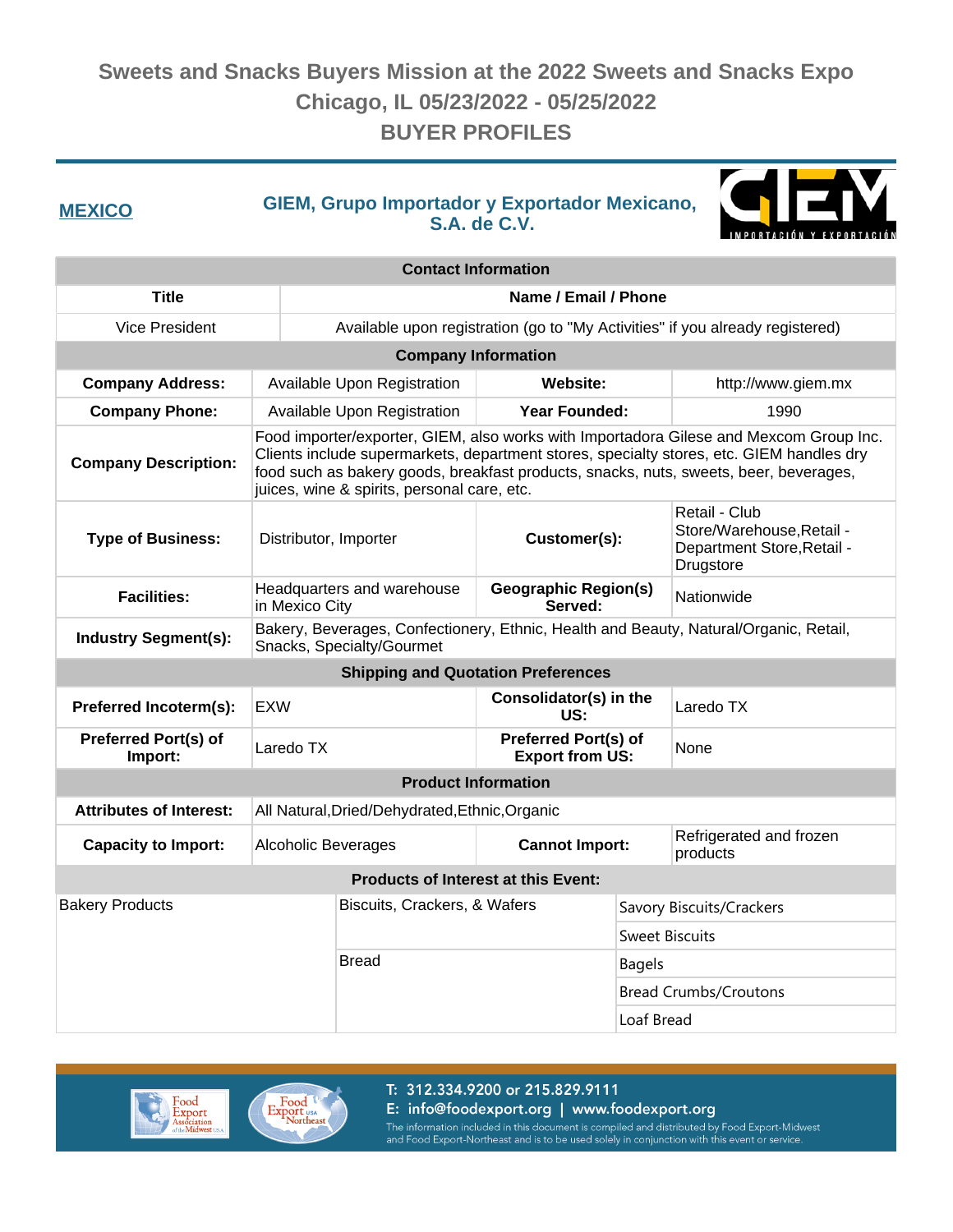| <b>Bakery Products</b> | <b>Bread</b>              | <b>Muffins</b>                                                |
|------------------------|---------------------------|---------------------------------------------------------------|
|                        |                           | Pita/Flat Bread                                               |
|                        | <b>Breakfast Products</b> | <b>Breakfast Cereal Flakes</b>                                |
|                        |                           | <b>Hot Cereal</b>                                             |
|                        |                           | Muesli                                                        |
|                        |                           | Oats & Oatmeal                                                |
|                        |                           | <b>Other Breakfast Cereal</b>                                 |
|                        |                           | Sweetened Cereal                                              |
|                        |                           | Waffles                                                       |
|                        | Cookies                   | Ready-to-Bake Cookies                                         |
|                        |                           | Ready-to-Eat Cookies                                          |
|                        | Granola                   | Mixed/Trail Mix                                               |
|                        |                           | Plain Granola                                                 |
|                        |                           | Sweetened/Flavored Granola                                    |
|                        | Pastries/Tarts/Pies       | Ready-to-Eat Pastries & Tarts                                 |
| <b>Beverages</b>       | Beer/Cider                | Ale                                                           |
|                        |                           | Cider/Perry                                                   |
|                        |                           | Lager                                                         |
|                        |                           | Malt Beverages                                                |
|                        |                           | Non-Alcoholic Beer                                            |
|                        |                           | Porter                                                        |
|                        |                           | Ready to drink/High-Strength Malt<br><b>Beverage Premixes</b> |
|                        |                           | Stout                                                         |
|                        | Juices                    | Juice Concentrate                                             |
|                        |                           | Other Juices                                                  |
|                        | Liqueur & Spirits         | Cocktail Mix & Base                                           |
|                        |                           | Other Distilled Spirits                                       |
|                        | Sweetened/Soft-Drinks     | Soda/Pop                                                      |
|                        |                           | Soft Drink Concentrate                                        |
|                        |                           | Sport Drink                                                   |

#### **MEXICO**

#### **GIEM, Grupo Importador y Exportador Mexicano, S.A. de**





T: 312.334.9200 or 215.829.9111

E: info@foodexport.org | www.foodexport.org

The information included in this document is compiled and distributed by Food Export-Midwest<br>and Food Export-Northeast and is to be used solely in conjunction with this event or service.

**C.V.**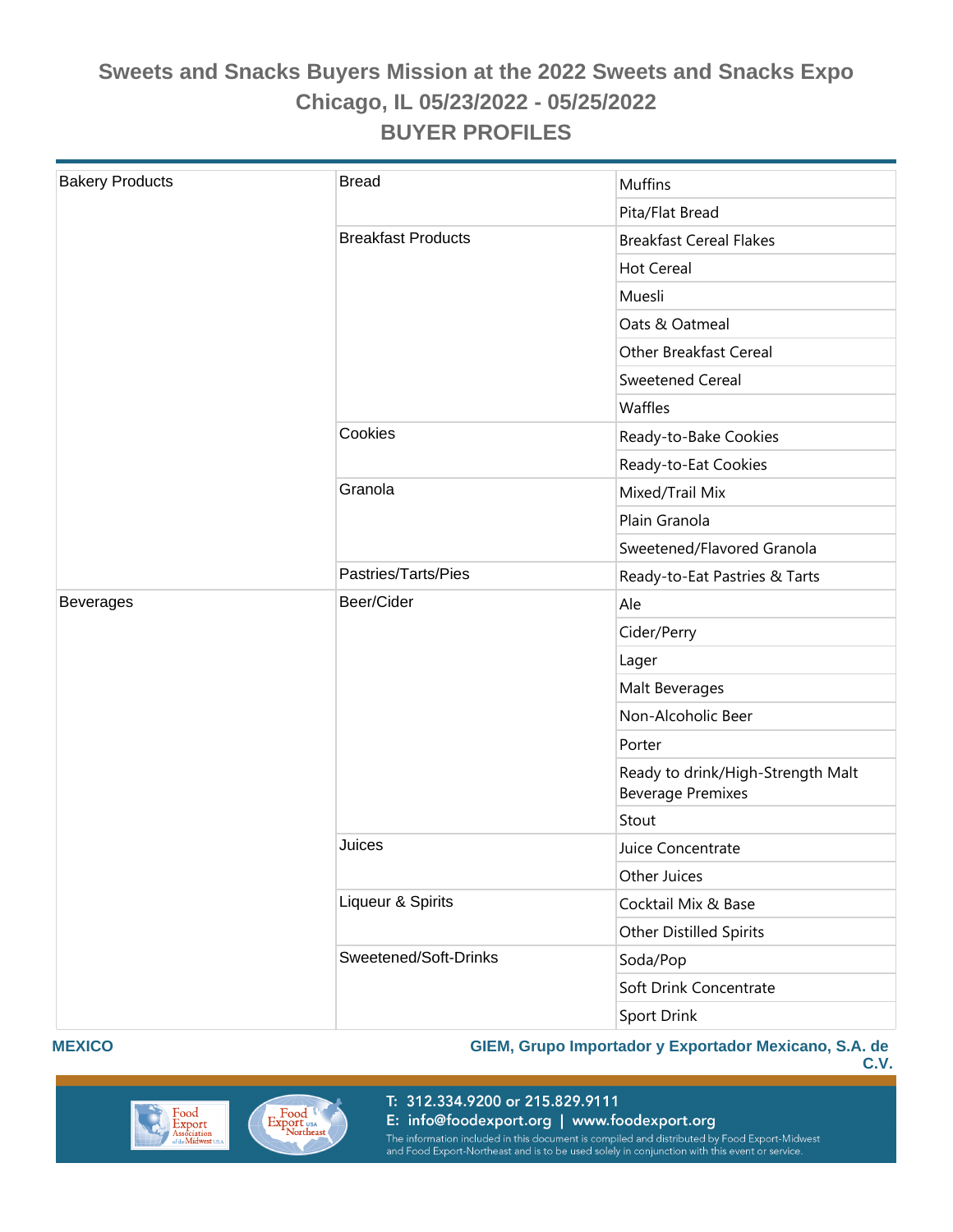| <b>Beverages</b>         | Tea                            | <b>Black Tea</b>                   |
|--------------------------|--------------------------------|------------------------------------|
|                          |                                | Green Tea                          |
|                          |                                | Herbal Tea                         |
|                          |                                | Kombucha                           |
|                          |                                | White Tea                          |
|                          | Wine                           | Alcoholic Wine                     |
|                          |                                | Non-Alcoholic Wine                 |
|                          |                                | Sparkling Wine                     |
| Confectionery            | <b>Chocolate Confectionery</b> | Alfajores                          |
|                          |                                | Bagged Selflines/Softlines         |
|                          |                                | <b>Boxed Assortment Chocolates</b> |
|                          |                                | Chocolate Tablets/Squares          |
|                          |                                | Seasonal Chocolate                 |
|                          | <b>Sugar Confectionery</b>     | Marshmallows                       |
|                          |                                | Pastilles, Jellies, & Chews        |
|                          |                                | Spun Sugar                         |
|                          |                                | Toffees, Caramels, & Nougats       |
| Dairy & Related Products | Non-Dairy                      | <b>Almond Milk</b>                 |
|                          |                                | Soy Milk                           |
| Fruits & Nuts            | <b>Nuts</b>                    | Almonds                            |
|                          |                                | Cashews                            |
|                          |                                | Chestnuts                          |
|                          |                                | Hazelnuts                          |
|                          |                                | Macadamia                          |
|                          |                                | <b>Mixed Nuts</b>                  |
|                          |                                | Peanuts                            |
|                          |                                | Pecans                             |
|                          |                                | Pistachios                         |
|                          |                                | Walnuts, Black                     |
| Oils, Fats & Seeds       | <b>Liquid Oils</b>             | Olive Oil                          |

#### **MEXICO**

#### **GIEM, Grupo Importador y Exportador Mexicano, S.A. de C.V.**



T: 312.334.9200 or 215.829.9111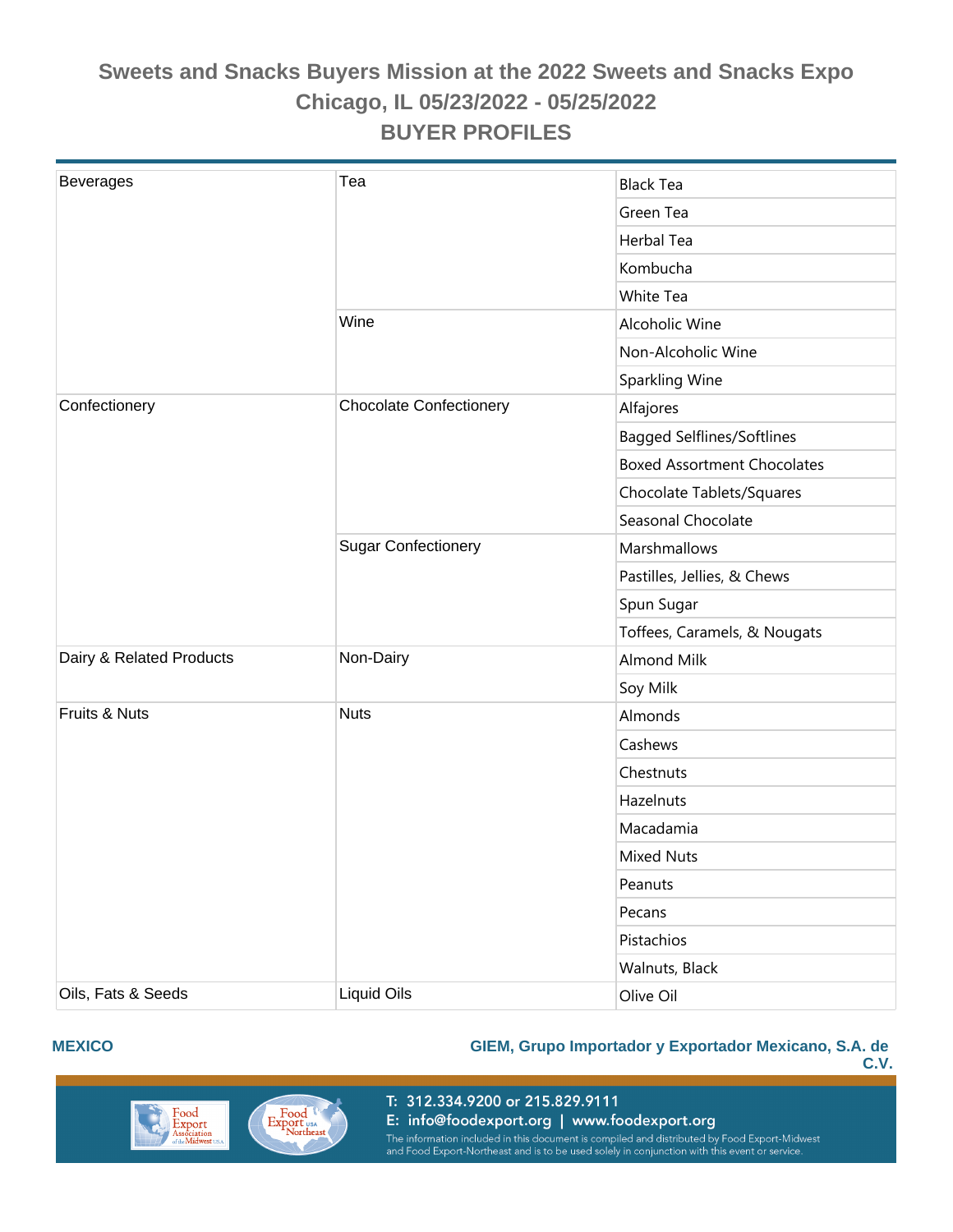| Oils, Fats & Seeds                     | Liquid Oils                         | Palm Oil                   |
|----------------------------------------|-------------------------------------|----------------------------|
| Other Agricultural Products (excluding | <b>Health &amp; Beauty Products</b> | <b>Bath Products</b>       |
| food and wood)                         |                                     | <b>Hair Products</b>       |
|                                        |                                     | Make-up                    |
| Pasta, Rice, & Grains                  | Pasta & Noodles                     | <b>Instant Noodles</b>     |
|                                        |                                     | Other Pasta/Noodle         |
| Pet Food & Pet Care Products           | Pet Care                            | Bedding                    |
|                                        |                                     | Pet Bath/Skin Care         |
| <b>Ready Meals</b>                     | <b>Dinner Mixes</b>                 | Dinner mixes               |
|                                        | <b>Lunch Kits</b>                   |                            |
|                                        | <b>Prepared Appetizers</b>          | <b>Prepared Appetizers</b> |
|                                        | Soup                                | Soup, Instant              |
| Sauces, Dressings, Spreads &           | Spreads                             | Cheese Spread              |
| Condiments                             |                                     | Chocolate spread           |
|                                        |                                     | Other Spreads              |
| Spices & Seasonings                    | Salt & Salt Mixtures                | Sea Salt                   |
| Supplements & Sweeteners               | <b>Sugars &amp; Sweeteners</b>      | Maple Syrup                |
| Sweet/Savory Snacks                    | Chips/Crisps                        | Potato Chips               |
|                                        |                                     | Tortilla/Corn Chips        |
|                                        |                                     | Vegetable Chips            |
|                                        | Pretzels                            | <b>Hard Pretzels</b>       |
|                                        | <b>Snack Bars</b>                   | <b>Breakfast Bars</b>      |
|                                        |                                     | <b>Fruit Bars</b>          |
|                                        |                                     | Granola/Muesli Bars        |
|                                        |                                     | <b>Other Snack Bars</b>    |
|                                        | <b>Trail Mix</b>                    | <b>Trail Mix</b>           |
|                                        | <b>Additional Information</b>       |                            |
|                                        |                                     |                            |

#### **MEXICO**

#### **GIEM, Grupo Importador y Exportador Mexicano, S.A. de**

**C.V.**



Export USA<br>
Northeast

E: info@foodexport.org | www.foodexport.org The information included in this document is compiled and distributed by Food Export-Midwest<br>and Food Export-Northeast and is to be used solely in conjunction with this event or service.

T: 312.334.9200 or 215.829.9111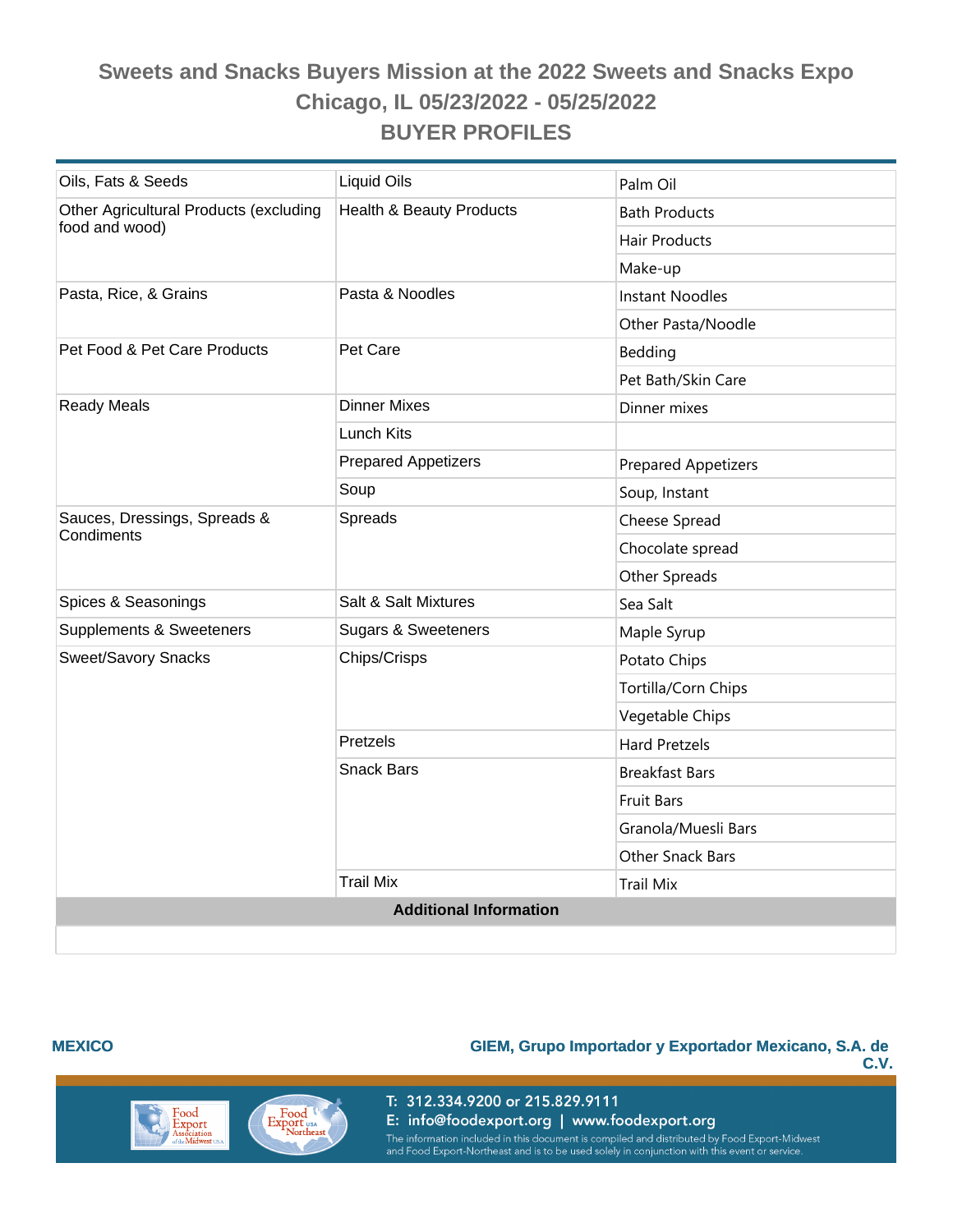### **MEXICO Soriana City Club**

| <b>Contact Information</b>               |                                                                                                                                                                                                                                                                                                                                                                                  |                                                                               |                                                       |           |                                                                                                                                       |
|------------------------------------------|----------------------------------------------------------------------------------------------------------------------------------------------------------------------------------------------------------------------------------------------------------------------------------------------------------------------------------------------------------------------------------|-------------------------------------------------------------------------------|-------------------------------------------------------|-----------|---------------------------------------------------------------------------------------------------------------------------------------|
| <b>Title</b>                             | Name / Email / Phone                                                                                                                                                                                                                                                                                                                                                             |                                                                               |                                                       |           |                                                                                                                                       |
| Sr. Buyer Snacks, Candy and<br>Chocolate |                                                                                                                                                                                                                                                                                                                                                                                  | Available upon registration (go to "My Activities" if you already registered) |                                                       |           |                                                                                                                                       |
|                                          |                                                                                                                                                                                                                                                                                                                                                                                  | <b>Company Information</b>                                                    |                                                       |           |                                                                                                                                       |
| <b>Company Address:</b>                  |                                                                                                                                                                                                                                                                                                                                                                                  | Available Upon Registration                                                   | <b>Website:</b>                                       |           | https://www.soriana.com/                                                                                                              |
| <b>Company Phone:</b>                    |                                                                                                                                                                                                                                                                                                                                                                                  | Available Upon Registration                                                   | <b>Year Founded:</b>                                  |           | 1968                                                                                                                                  |
| <b>Company Description:</b>              | City Club was founded in 2002 and is Soriana's club store format with 35 stores nationwide.<br>Soriana, the mother company, was founded in 1968 and is the one of the largest<br>supermarket chain in Mexico, second only to Walmart. Snacks is one of the fastest-growing<br>categories in Mexico and they are actively seeking new sweets and snacks products from<br>the U.S. |                                                                               |                                                       |           |                                                                                                                                       |
| <b>Type of Business:</b>                 | Importer, Retailer                                                                                                                                                                                                                                                                                                                                                               |                                                                               | Customer(s):                                          |           | Retail - Club<br>Store/Warehouse, Retail -<br>Natural/Organic/Healthy, Retail<br>- Specialty/Gourmet, Retail -<br>Supermarket/Grocery |
| <b>Facilities:</b>                       | parts of Mexico                                                                                                                                                                                                                                                                                                                                                                  | 35+ Club Stores in different                                                  | <b>Geographic Region(s)</b><br>Served:                |           | Mainly North of Mexico states<br>and Mexico City and metro<br>area.                                                                   |
| <b>Industry Segment(s):</b>              | Bakery, Beverages, Confectionery, Natural/Organic, Private Label, Snacks,<br>Specialty/Gourmet                                                                                                                                                                                                                                                                                   |                                                                               |                                                       |           |                                                                                                                                       |
|                                          |                                                                                                                                                                                                                                                                                                                                                                                  | <b>Shipping and Quotation Preferences</b>                                     |                                                       |           |                                                                                                                                       |
| Preferred Incoterm(s):                   | FOB and EXW                                                                                                                                                                                                                                                                                                                                                                      |                                                                               | Consolidator(s) in the<br>US:                         |           | Laredo TX and San Diego CA                                                                                                            |
| <b>Preferred Port(s) of</b><br>Import:   | CA.                                                                                                                                                                                                                                                                                                                                                                              | Laredo TX and Los Angeles                                                     | <b>Preferred Port(s) of</b><br><b>Export from US:</b> |           | None                                                                                                                                  |
|                                          |                                                                                                                                                                                                                                                                                                                                                                                  | <b>Product Information</b>                                                    |                                                       |           |                                                                                                                                       |
| <b>Attributes of Interest:</b>           |                                                                                                                                                                                                                                                                                                                                                                                  |                                                                               |                                                       |           | 100% Organic, Kosher, Non - GMO - EU Certified, Non - GMO - US Certified, Organic, Smart                                              |
| <b>Capacity to Import:</b>               | <b>Chilled Products, Dairy</b>                                                                                                                                                                                                                                                                                                                                                   | <b>Products, Frozen Products</b>                                              | <b>Cannot Import:</b>                                 |           | na                                                                                                                                    |
|                                          |                                                                                                                                                                                                                                                                                                                                                                                  | <b>Products of Interest at this Event:</b>                                    |                                                       |           |                                                                                                                                       |
| <b>Bakery Products</b>                   |                                                                                                                                                                                                                                                                                                                                                                                  | Cookies                                                                       |                                                       |           | Ready-to-Eat Cookies                                                                                                                  |
| Confectionery                            |                                                                                                                                                                                                                                                                                                                                                                                  | <b>Chocolate Confectionery</b>                                                |                                                       | Alfajores |                                                                                                                                       |



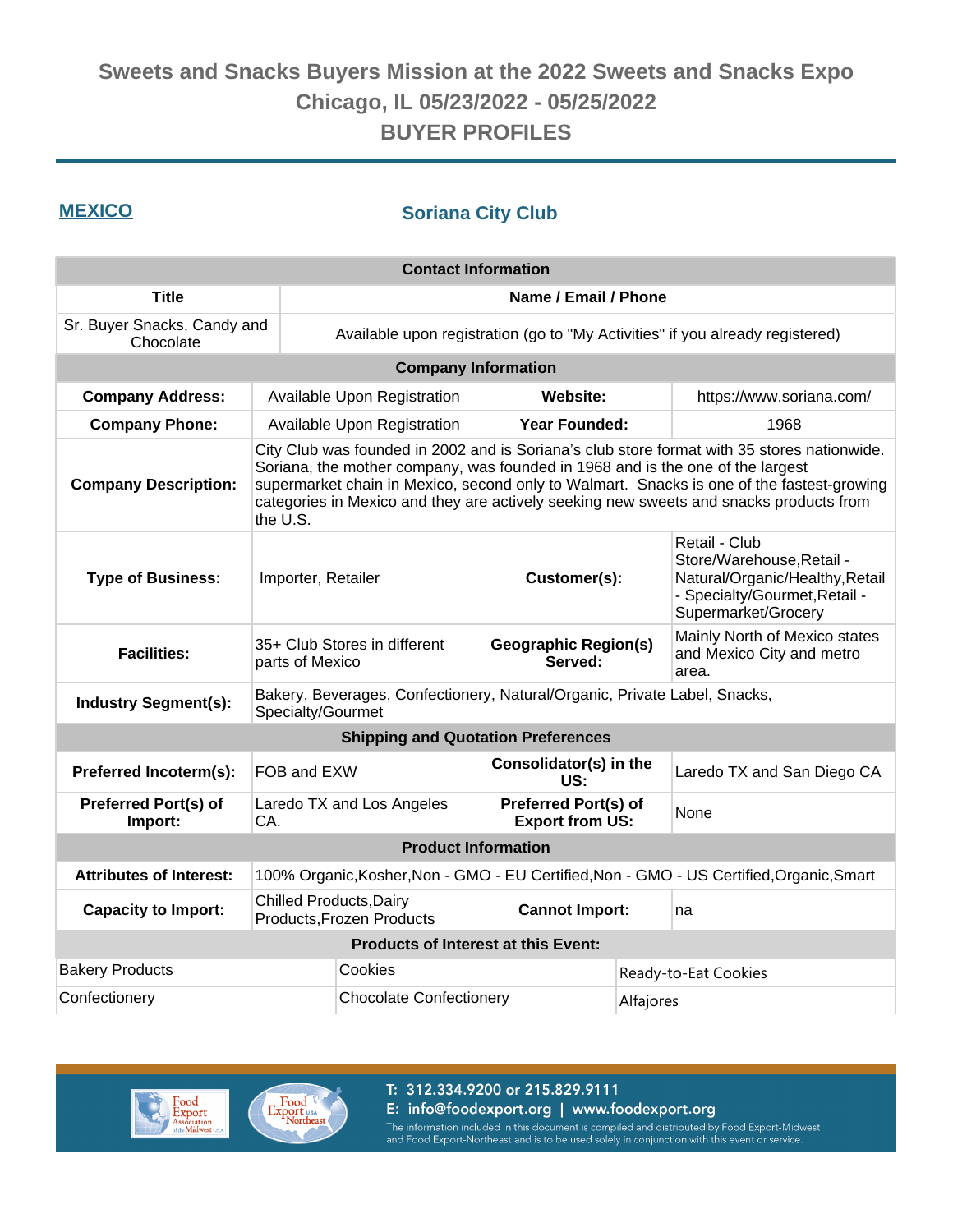| Confectionery              | <b>Chocolate Confectionery</b> | <b>Bagged Selflines/Softlines</b>  |
|----------------------------|--------------------------------|------------------------------------|
|                            |                                | <b>Boxed Assortment Chocolates</b> |
|                            |                                | Chocolate Tablets/Squares          |
|                            |                                | Chocolate with Toys                |
|                            |                                | Seasonal Chocolate                 |
|                            | Gum                            | Chewing Gum                        |
|                            | <b>Sugar Confectionery</b>     | <b>Boiled Sweets</b>               |
|                            |                                | Fudge                              |
|                            |                                | Marshmallows                       |
|                            |                                | Pastilles, Jellies, & Chews        |
|                            |                                | Toffees, Caramels, & Nougats       |
| Fruits & Nuts              | <b>Nuts</b>                    | Peanuts                            |
| <b>Sweet/Savory Snacks</b> | Chips/Crisps                   | Potato Chips                       |
|                            |                                | Tortilla/Corn Chips                |
|                            |                                | Vegetable Chips                    |
|                            | <b>Extruded Snacks</b>         | <b>Extruded Snacks</b>             |
|                            | <b>Fruit Snacks</b>            |                                    |
|                            | <b>Meat Snacks</b>             | Jerky                              |
|                            |                                | <b>Meat Sticks</b>                 |
|                            | Popcorn                        | Microwave Popcorn                  |
|                            |                                | Popcorn - Popped                   |
|                            | Pretzels                       | <b>Hard Pretzels</b>               |
|                            |                                | Soft Pretzels                      |
|                            | <b>Seed Snacks</b>             | Nut snacks                         |
|                            | Snack Bars                     | Other Snack Bars                   |
|                            | <b>Trail Mix</b>               | <b>Trail Mix</b>                   |
|                            | <b>Additional Information</b>  |                                    |
|                            |                                |                                    |

#### **MEXICO Soriana City Club**

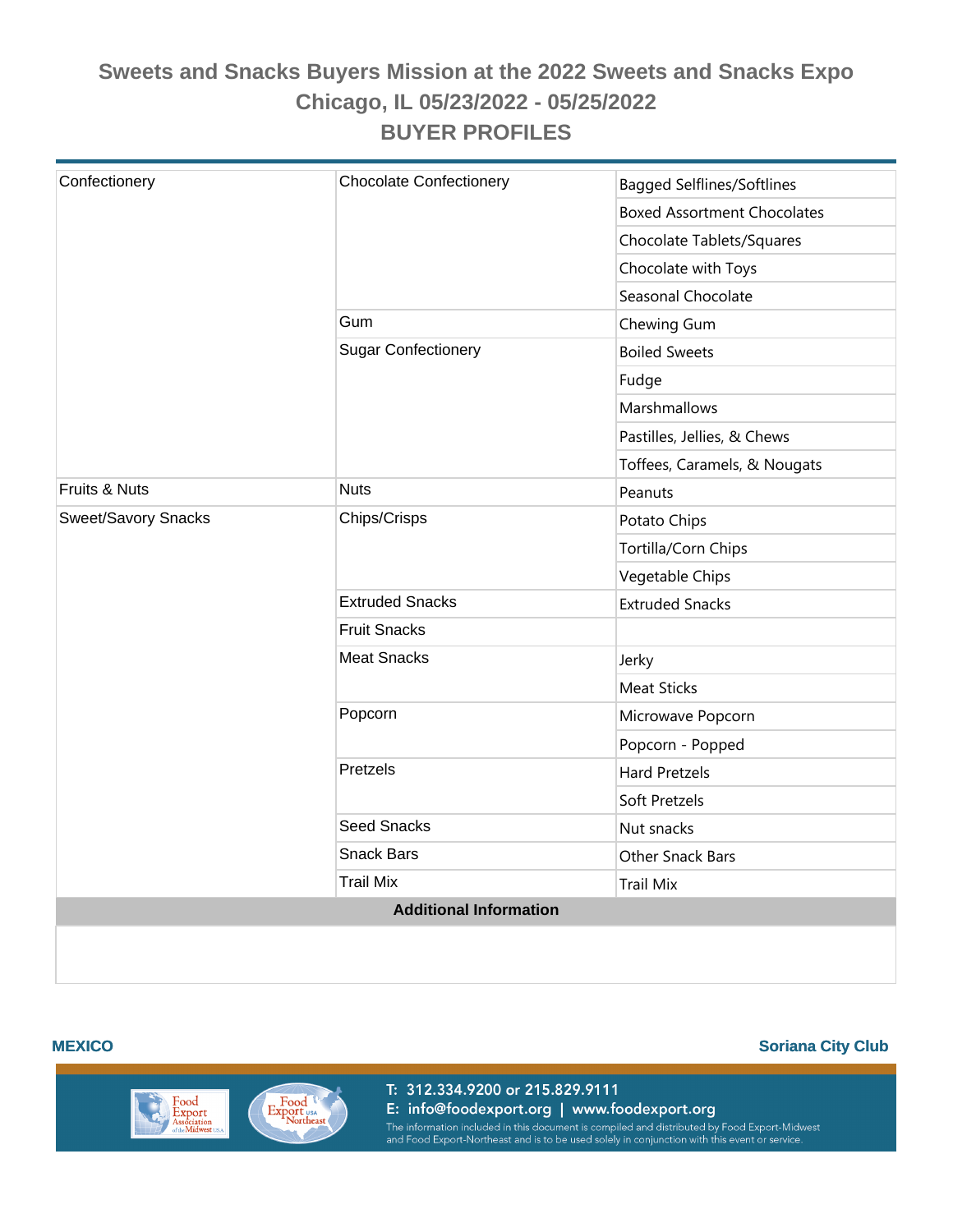### **PERU Red Tiger S.A.C.**

| <b>Contact Information</b>                |                                                                                                                                                                                                                                                                                                                                                                                                                                                                                                                                                                                                                                        |                                                                               |                                                |                    |                                                                                                                           |
|-------------------------------------------|----------------------------------------------------------------------------------------------------------------------------------------------------------------------------------------------------------------------------------------------------------------------------------------------------------------------------------------------------------------------------------------------------------------------------------------------------------------------------------------------------------------------------------------------------------------------------------------------------------------------------------------|-------------------------------------------------------------------------------|------------------------------------------------|--------------------|---------------------------------------------------------------------------------------------------------------------------|
| <b>Title</b>                              | Name / Email / Phone                                                                                                                                                                                                                                                                                                                                                                                                                                                                                                                                                                                                                   |                                                                               |                                                |                    |                                                                                                                           |
| <b>Commercial Manager</b>                 |                                                                                                                                                                                                                                                                                                                                                                                                                                                                                                                                                                                                                                        | Available upon registration (go to "My Activities" if you already registered) |                                                |                    |                                                                                                                           |
|                                           | <b>Company Information</b>                                                                                                                                                                                                                                                                                                                                                                                                                                                                                                                                                                                                             |                                                                               |                                                |                    |                                                                                                                           |
| <b>Company Address:</b>                   |                                                                                                                                                                                                                                                                                                                                                                                                                                                                                                                                                                                                                                        | Available Upon Registration                                                   | <b>Website:</b>                                |                    |                                                                                                                           |
| <b>Company Phone:</b>                     |                                                                                                                                                                                                                                                                                                                                                                                                                                                                                                                                                                                                                                        | Available Upon Registration                                                   | <b>Year Founded:</b>                           |                    | 2008                                                                                                                      |
| <b>Company Description:</b>               | Red Tiger is an importer and distributor of consumer products, and it is a growing company<br>focused on healthy and innovative products imported from Asia and the USA. Red Tiger is<br>focused on consumer packaged goods, and works with different products such as<br>beverages, snacks, cereals, sauces, among others, and is looking to increase the number of<br>U.S. products in its portfolio. They are looking for bakery mixes, desserts, sweets, snacks,<br>and healthy options. U.S. products are considered to be of high and consistent quality and<br>there is demand by Red Tiger's customers for more U.S. products. |                                                                               |                                                |                    |                                                                                                                           |
| <b>Type of Business:</b>                  | Importer/Distributor                                                                                                                                                                                                                                                                                                                                                                                                                                                                                                                                                                                                                   |                                                                               | Customer(s):                                   |                    | Retail - Convenience, Retail -<br>Natural/Organic/Healthy, Retail<br>- Specialty/Gourmet, Retail -<br>Supermarket/Grocery |
| <b>Facilities:</b>                        | Warehouse and                                                                                                                                                                                                                                                                                                                                                                                                                                                                                                                                                                                                                          | transport/distribution fleet                                                  | <b>Geographic Region(s)</b><br>Served:         |                    | Peru nationwide                                                                                                           |
| <b>Industry Segment(s):</b>               |                                                                                                                                                                                                                                                                                                                                                                                                                                                                                                                                                                                                                                        | Beverages, Natural/Organic, Retail, Snacks, Specialty/Gourmet                 |                                                |                    |                                                                                                                           |
| <b>Shipping and Quotation Preferences</b> |                                                                                                                                                                                                                                                                                                                                                                                                                                                                                                                                                                                                                                        |                                                                               |                                                |                    |                                                                                                                           |
| Preferred Incoterm(s):                    | <b>FOB</b>                                                                                                                                                                                                                                                                                                                                                                                                                                                                                                                                                                                                                             |                                                                               | Consolidator(s) in the<br>US:                  |                    | Miami, FL                                                                                                                 |
| <b>Preferred Port(s) of</b><br>Import:    |                                                                                                                                                                                                                                                                                                                                                                                                                                                                                                                                                                                                                                        |                                                                               | Preferred Port(s) of<br><b>Export from US:</b> |                    | Miami, FL                                                                                                                 |
|                                           |                                                                                                                                                                                                                                                                                                                                                                                                                                                                                                                                                                                                                                        | <b>Product Information</b>                                                    |                                                |                    |                                                                                                                           |
| <b>Attributes of Interest:</b>            | 100% Organic, All Natural, Dried/Dehydrated, Fat Free, Kosher, Low Calorie, Low<br>Fat, Natural, No Sugar Added, Organic, Reduced Fat, Trans-fat Free, Zero Calories                                                                                                                                                                                                                                                                                                                                                                                                                                                                   |                                                                               |                                                |                    |                                                                                                                           |
| <b>Capacity to Import:</b>                |                                                                                                                                                                                                                                                                                                                                                                                                                                                                                                                                                                                                                                        | <b>Alcoholic Beverages</b><br><b>Cannot Import:</b>                           |                                                |                    | n/a                                                                                                                       |
|                                           |                                                                                                                                                                                                                                                                                                                                                                                                                                                                                                                                                                                                                                        | <b>Products of Interest at this Event:</b>                                    |                                                |                    |                                                                                                                           |
| <b>Baby Food</b>                          |                                                                                                                                                                                                                                                                                                                                                                                                                                                                                                                                                                                                                                        | <b>Baby Snacks</b>                                                            |                                                | <b>Baby Snacks</b> |                                                                                                                           |
|                                           |                                                                                                                                                                                                                                                                                                                                                                                                                                                                                                                                                                                                                                        | <b>Baby Supplements</b>                                                       |                                                |                    | <b>Baby Supplements</b>                                                                                                   |
|                                           |                                                                                                                                                                                                                                                                                                                                                                                                                                                                                                                                                                                                                                        | Dried Baby Food                                                               |                                                |                    | Dried Baby Food                                                                                                           |



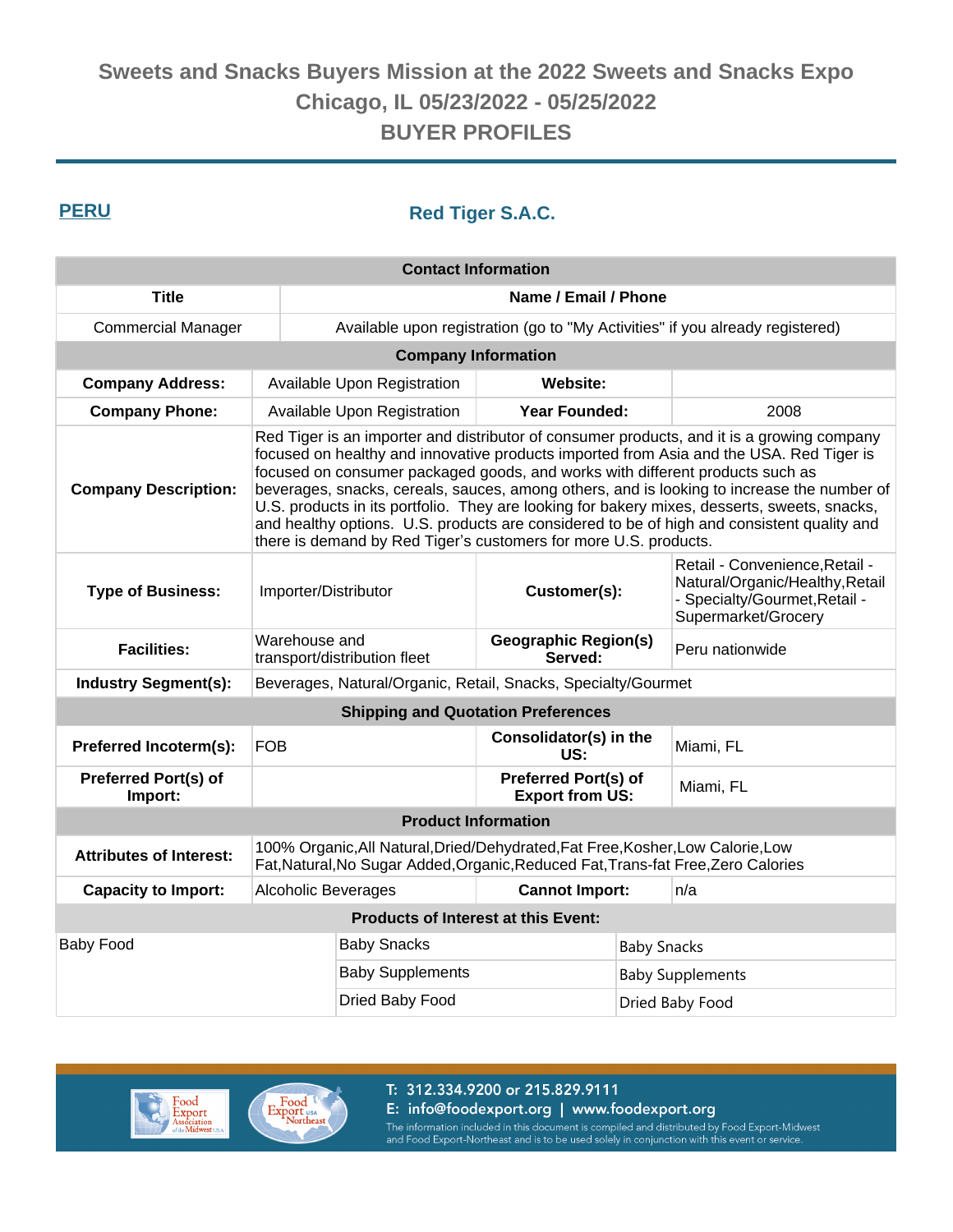| <b>Baby Food</b>       | Prepared Baby Food           | Prepared Baby Food             |
|------------------------|------------------------------|--------------------------------|
| <b>Bakery Products</b> | Biscuits, Crackers, & Wafers | Savory Biscuits/Crackers       |
|                        |                              | <b>Sweet Biscuits</b>          |
|                        | <b>Breakfast Products</b>    | <b>Breakfast Cereal Flakes</b> |
|                        |                              | <b>Hot Cereal</b>              |
|                        |                              | Muesli                         |
|                        |                              | Oats & Oatmeal                 |
|                        |                              | <b>Other Breakfast Cereal</b>  |
|                        | Cookies                      | Ready-to-Eat Cookies           |
|                        | Granola                      | Mixed/Trail Mix                |
|                        |                              | Plain Granola                  |
|                        |                              | Sweetened/Flavored Granola     |
| <b>Beverages</b>       | Beer/Cider                   | Ale                            |
|                        |                              | Cider/Perry                    |
|                        |                              | Lager                          |
|                        |                              | Non-Alcoholic Beer             |
|                        | Juices                       | Fruit Juice                    |
|                        |                              | Juice Concentrate              |
|                        |                              | Other Juices                   |
|                        |                              | Vegetable Juice                |
|                        | Liqueur & Spirits            | Cocktail Mix & Base            |
|                        |                              | Gin & Geneva                   |
|                        |                              | Vodka                          |
|                        |                              | Whiskey                        |
|                        | Sweetened/Soft-Drinks        | <b>Energy Drink</b>            |
|                        |                              | <b>Functional Drink</b>        |
|                        |                              | Hot Chocolate/Cocoa Mix        |
|                        |                              | Soda/Pop                       |
|                        |                              | Soft Drink Concentrate         |
|                        |                              | Sport Drink                    |





T: 312.334.9200 or 215.829.9111 E: info@foodexport.org | www.foodexport.org The information included in this document is compiled and distributed by Food Export-Midwest<br>and Food Export-Northeast and is to be used solely in conjunction with this event or service.

#### **PERU Red Tiger S.A.C.**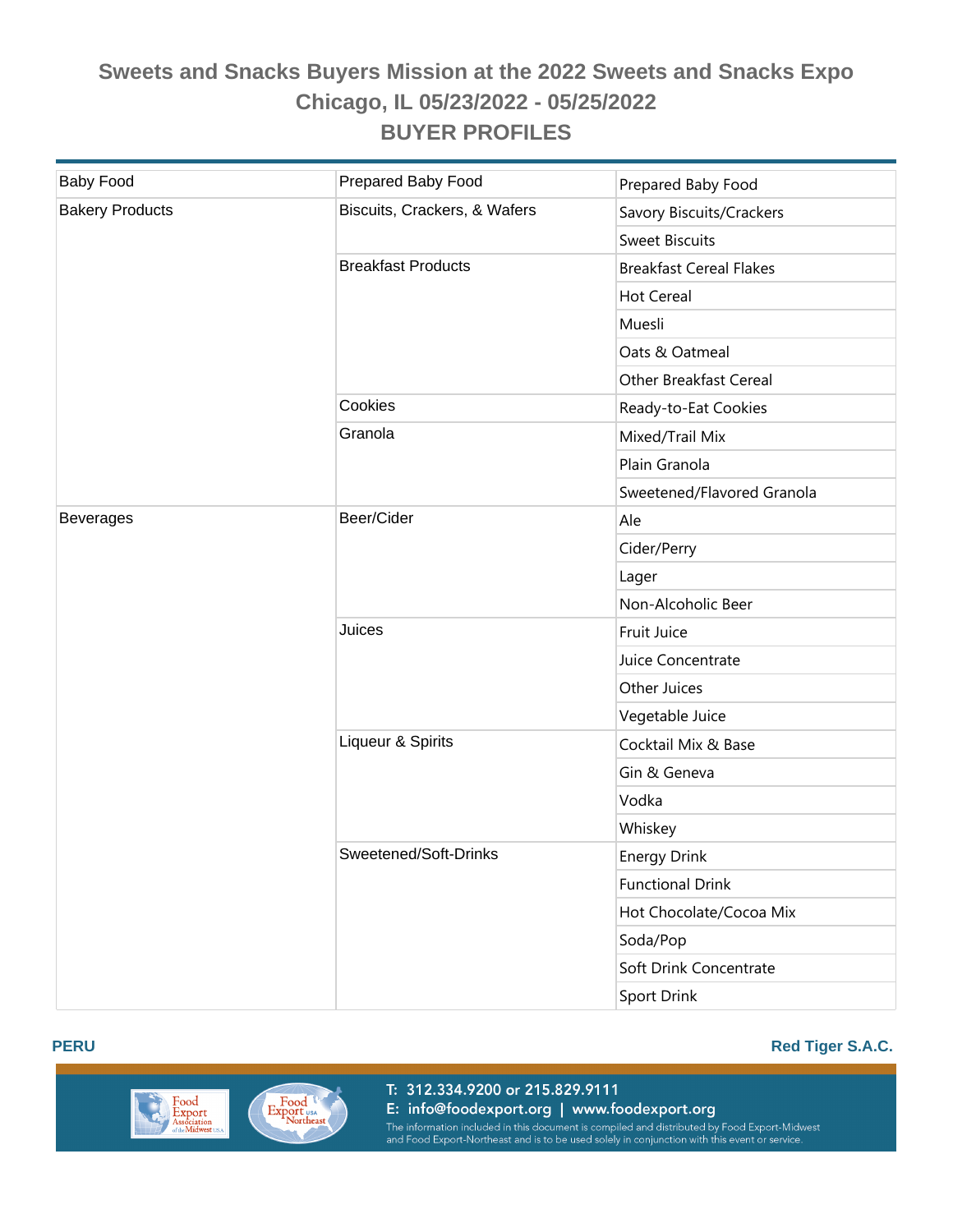| <b>Beverages</b>                                         | Tea                            | <b>Black Tea</b>                 |
|----------------------------------------------------------|--------------------------------|----------------------------------|
|                                                          |                                | Green Tea                        |
|                                                          |                                | Herbal Tea                       |
|                                                          |                                | Kombucha                         |
|                                                          | Water                          | Flavored Water                   |
| Confectionery                                            | <b>Chocolate Confectionery</b> | Chocolate with Toys              |
|                                                          | <b>Sugar Confectionery</b>     | Lollipops                        |
|                                                          |                                | Marshmallows                     |
|                                                          |                                | Mints                            |
|                                                          |                                | Pastilles, Jellies, & Chews      |
|                                                          |                                | Toffees, Caramels, & Nougats     |
| Dairy & Related Products                                 | Non-Dairy                      | <b>Almond Milk</b>               |
|                                                          |                                | Dried/Powder Milk Substitute     |
|                                                          |                                | Non-Dairy Creamer                |
|                                                          |                                | Non-Dairy Yogurt Products        |
|                                                          |                                | Other Non-Dairy Drinking Product |
|                                                          |                                | <b>Rice Milk</b>                 |
|                                                          |                                | Soy Milk                         |
| Fruits & Nuts                                            | <b>Nuts</b>                    | Almonds                          |
|                                                          |                                | Cashews                          |
|                                                          |                                | <b>Mixed Nuts</b>                |
|                                                          |                                | Peanuts                          |
|                                                          |                                | Pecans                           |
|                                                          |                                | Pistachios                       |
| Oils, Fats & Seeds                                       | Liquid Oils                    | Olive Oil                        |
|                                                          | Seeds                          | Flax Seed                        |
|                                                          |                                | Sesame Seed                      |
|                                                          |                                | Sunflower Seed                   |
| Other Agricultural Products (excluding<br>food and wood) | Candles                        | Wax                              |
| Pasta, Rice, & Grains                                    | Pasta & Noodles                | Vegetable Based Pasta            |





T: 312.334.9200 or 215.829.9111 E: info@foodexport.org | www.foodexport.org

## **PERU Red Tiger S.A.C.**

The information included in this document is compiled and distributed by Food Export-Midwest<br>and Food Export-Northeast and is to be used solely in conjunction with this event or service.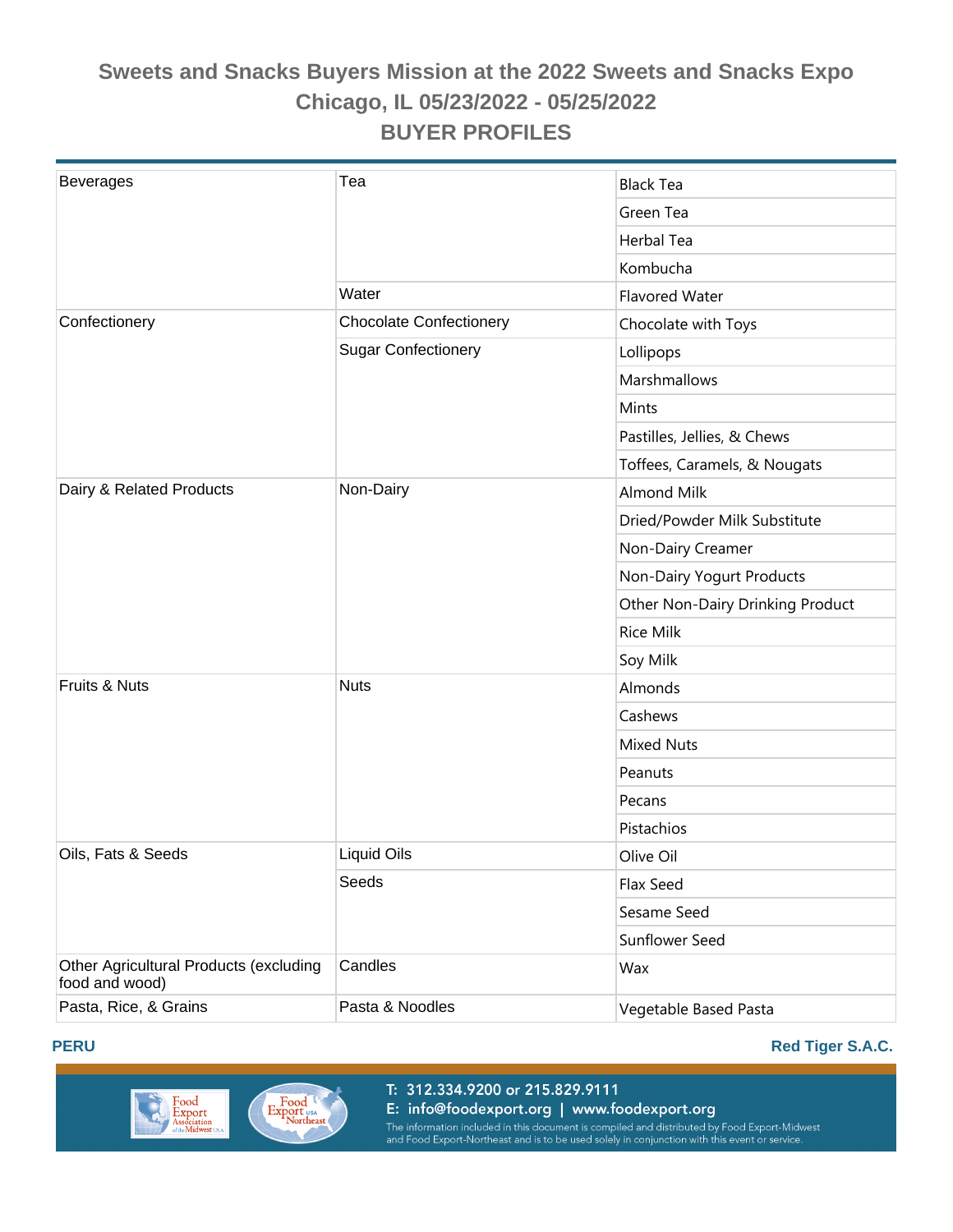| Pasta, Rice, & Grains                      | Pasta & Noodles                | <b>White Pasta</b>          |  |
|--------------------------------------------|--------------------------------|-----------------------------|--|
| <b>Ready Meals</b>                         | <b>Dinner Mixes</b>            |                             |  |
|                                            | Lunch Kits                     |                             |  |
|                                            | <b>Prepared Meals</b>          |                             |  |
|                                            | Soup                           | Soup, Canned                |  |
|                                            |                                | Soup, Dehydrated            |  |
|                                            |                                | Soup, Instant               |  |
| Sauces, Dressings, Spreads &<br>Condiments | Condiments                     | Ketchup                     |  |
|                                            |                                | Mayonnaise                  |  |
|                                            |                                | Mustard                     |  |
|                                            | <b>Dips</b>                    | Dip, Other                  |  |
|                                            |                                | Hummus                      |  |
|                                            | Dressings                      | Salad Dressing              |  |
|                                            |                                | Vinaigrette                 |  |
|                                            | Sauces/Purees                  | Barbeque (BBQ) Sauce        |  |
|                                            |                                | Chocolate                   |  |
|                                            |                                | Cocktail/Tartar Sauce       |  |
|                                            |                                | Gravy                       |  |
|                                            |                                | Pasta Sauce                 |  |
|                                            |                                | <b>Tomato Sauce</b>         |  |
|                                            |                                | <b>Worcestershire Sauce</b> |  |
|                                            | Spreads                        | Cheese Spread               |  |
| Spices & Seasonings                        | <b>Herbs</b>                   | Dried/Ground Herb           |  |
| Supplements & Sweeteners                   | <b>Sugars &amp; Sweeteners</b> | Agave                       |  |
|                                            |                                | Maple Syrup                 |  |
| <b>Sweet/Savory Snacks</b>                 | Chips/Crisps                   |                             |  |
|                                            | <b>Fruit Snacks</b>            |                             |  |
|                                            | <b>Meat Snacks</b>             | Jerky                       |  |
|                                            | Pretzels                       | <b>Hard Pretzels</b>        |  |
|                                            | Seed Snacks                    | Nut snacks                  |  |





T: 312.334.9200 or 215.829.9111 E: info@foodexport.org | www.foodexport.org The information included in this document is compiled and distributed by Food Export-Midwest<br>and Food Export-Northeast and is to be used solely in conjunction with this event or service.

#### **PERU Red Tiger S.A.C.**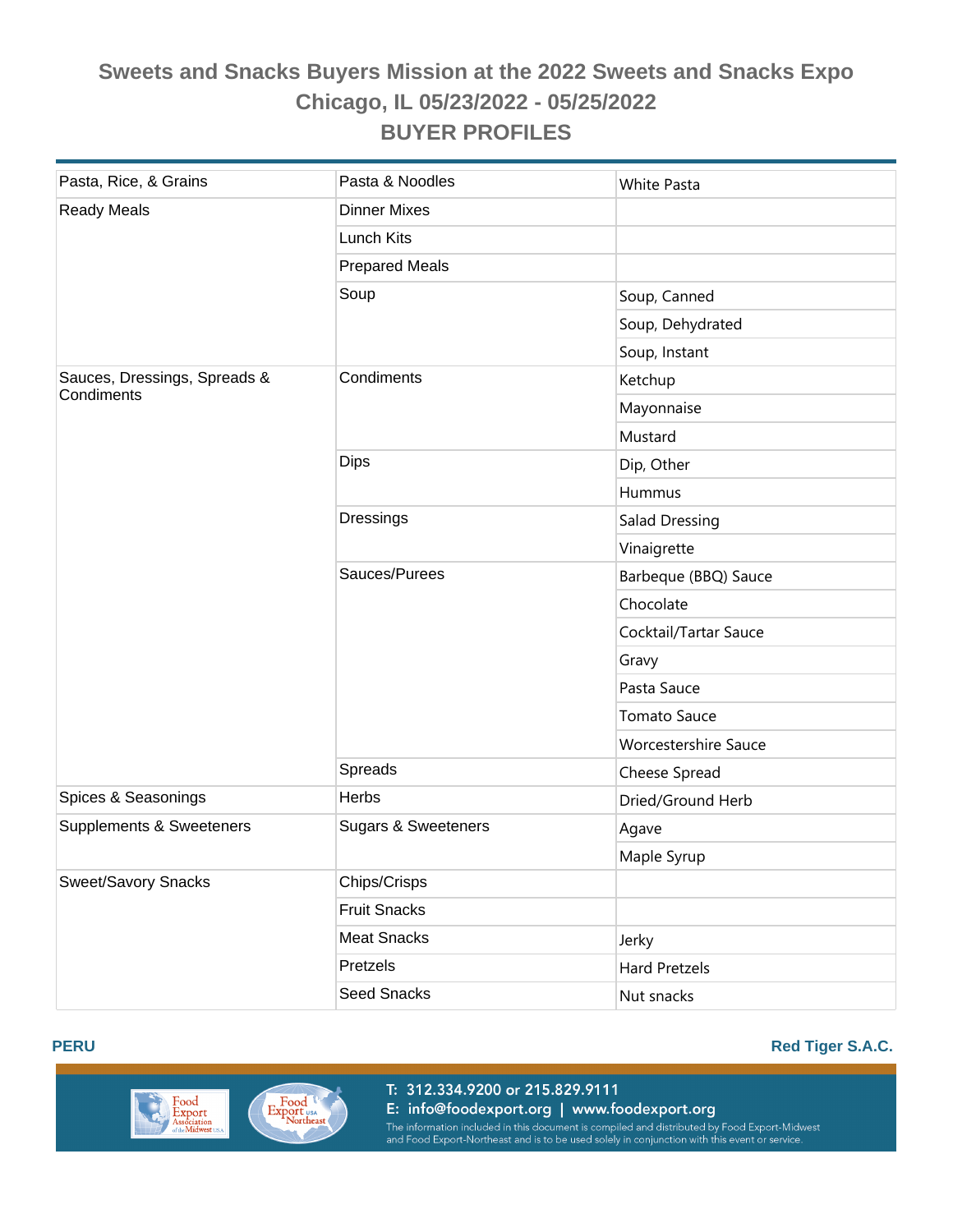| <b>Sweet/Savory Snacks</b>    | Seed Snacks      | Sunflower seeds         |
|-------------------------------|------------------|-------------------------|
|                               | Snack Bars       | <b>Breakfast Bars</b>   |
|                               |                  | Energy & Nutrition Bars |
|                               |                  | Fruit Bars              |
|                               |                  | Granola/Muesli Bars     |
|                               |                  | Other Snack Bars        |
|                               | <b>Trail Mix</b> | <b>Trail Mix</b>        |
| <b>Additional Information</b> |                  |                         |
|                               |                  |                         |

**PERU Red Tiger S.A.C.** 

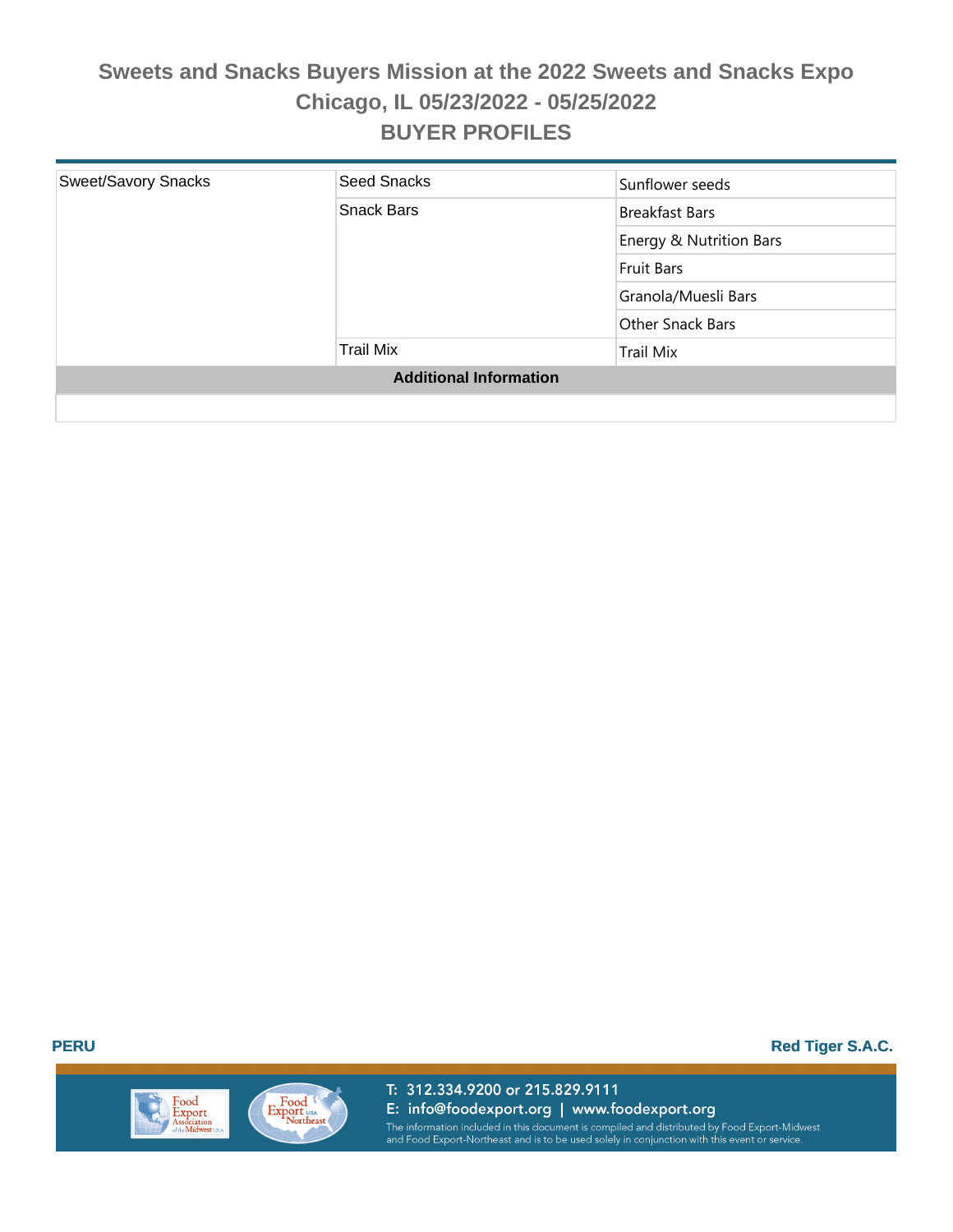### **PHILIPPINES Candy Corner Philippines Inc**

| <b>Contact Information</b>                                                                       |                                                                                                                                                                                                                                                                                                                                                                                                                                                                                                                                                                                                                                                                                                                                                                                                             |                                                                               |                                                                                                                                                                                                                                                                                              |  |  |
|--------------------------------------------------------------------------------------------------|-------------------------------------------------------------------------------------------------------------------------------------------------------------------------------------------------------------------------------------------------------------------------------------------------------------------------------------------------------------------------------------------------------------------------------------------------------------------------------------------------------------------------------------------------------------------------------------------------------------------------------------------------------------------------------------------------------------------------------------------------------------------------------------------------------------|-------------------------------------------------------------------------------|----------------------------------------------------------------------------------------------------------------------------------------------------------------------------------------------------------------------------------------------------------------------------------------------|--|--|
| <b>Title</b>                                                                                     | Name / Email / Phone                                                                                                                                                                                                                                                                                                                                                                                                                                                                                                                                                                                                                                                                                                                                                                                        |                                                                               |                                                                                                                                                                                                                                                                                              |  |  |
| <b>Business Development</b><br>Manager                                                           |                                                                                                                                                                                                                                                                                                                                                                                                                                                                                                                                                                                                                                                                                                                                                                                                             | Available upon registration (go to "My Activities" if you already registered) |                                                                                                                                                                                                                                                                                              |  |  |
|                                                                                                  |                                                                                                                                                                                                                                                                                                                                                                                                                                                                                                                                                                                                                                                                                                                                                                                                             | <b>Company Information</b>                                                    |                                                                                                                                                                                                                                                                                              |  |  |
| <b>Company Address:</b>                                                                          | Available Upon Registration                                                                                                                                                                                                                                                                                                                                                                                                                                                                                                                                                                                                                                                                                                                                                                                 | Website:                                                                      | www.candycorner.ph                                                                                                                                                                                                                                                                           |  |  |
| <b>Company Phone:</b>                                                                            | Available Upon Registration                                                                                                                                                                                                                                                                                                                                                                                                                                                                                                                                                                                                                                                                                                                                                                                 | <b>Year Founded:</b>                                                          | 1996                                                                                                                                                                                                                                                                                         |  |  |
| <b>Company Description:</b>                                                                      | Candy Corner is the number one source of quality candies and chocolates in the Philippines.<br>Their products are sourced and hand-picked from all over the world to bring Filipinos the<br>very best that the confectionery world has to offer. Candy Corner is the first retail outlet in<br>the Philippines to combine traditional packaged and novelty confectionery with the concept<br>of customers' choosing and combining their own selection of sweets. The first Candy Corner<br>store in Glorietta 2 was opened in October 1996. Today, with more than 20 years of<br>experience in the confectionery retail trade, they are proud to have a total of 100 outlets<br>nationwide, of which 97 are company-owned. Candy Corner is looking to expand their<br>offerings with products from the U.S. |                                                                               |                                                                                                                                                                                                                                                                                              |  |  |
| <b>Type of Business:</b>                                                                         | Importer/Distributor, Retailer                                                                                                                                                                                                                                                                                                                                                                                                                                                                                                                                                                                                                                                                                                                                                                              | Customer(s):                                                                  | FoodService/HORECA, Retail -<br>Club Store/Warehouse, Retail -<br>Convenience, Retail -<br>Department Store, Retail -<br>Discount Store, Retail -<br>Drugstore, Retail -<br>Internet/TV, Retail -<br>Natural/Organic/Healthy, Retail<br>- Specialty/Gourmet, Retail -<br>Supermarket/Grocery |  |  |
| <b>Facilities:</b>                                                                               | own warehouse, cold storage,<br>own retail shops, cold logistics<br>fleet                                                                                                                                                                                                                                                                                                                                                                                                                                                                                                                                                                                                                                                                                                                                   | <b>Geographic Region(s)</b><br>Served:                                        | <b>Entire Philippines</b>                                                                                                                                                                                                                                                                    |  |  |
| <b>Industry Segment(s):</b><br>Confectionery, Foodservice/HRI, Retail, Snacks, Specialty/Gourmet |                                                                                                                                                                                                                                                                                                                                                                                                                                                                                                                                                                                                                                                                                                                                                                                                             |                                                                               |                                                                                                                                                                                                                                                                                              |  |  |
|                                                                                                  |                                                                                                                                                                                                                                                                                                                                                                                                                                                                                                                                                                                                                                                                                                                                                                                                             | <b>Shipping and Quotation Preferences</b>                                     |                                                                                                                                                                                                                                                                                              |  |  |
| Preferred Incoterm(s):                                                                           | <b>EXW</b>                                                                                                                                                                                                                                                                                                                                                                                                                                                                                                                                                                                                                                                                                                                                                                                                  | Consolidator(s) in the<br>US:                                                 | San Leandro, CA                                                                                                                                                                                                                                                                              |  |  |
| Preferred Port(s) of<br>Import:                                                                  | San Leandro, California                                                                                                                                                                                                                                                                                                                                                                                                                                                                                                                                                                                                                                                                                                                                                                                     | Preferred Port(s) of<br><b>Export from US:</b>                                | Los Angeles, CA; Oakland, CA                                                                                                                                                                                                                                                                 |  |  |
| <b>Product Information</b>                                                                       |                                                                                                                                                                                                                                                                                                                                                                                                                                                                                                                                                                                                                                                                                                                                                                                                             |                                                                               |                                                                                                                                                                                                                                                                                              |  |  |

# Food<br>Export<br>Association<br><sub>of the</sub> Midwest u

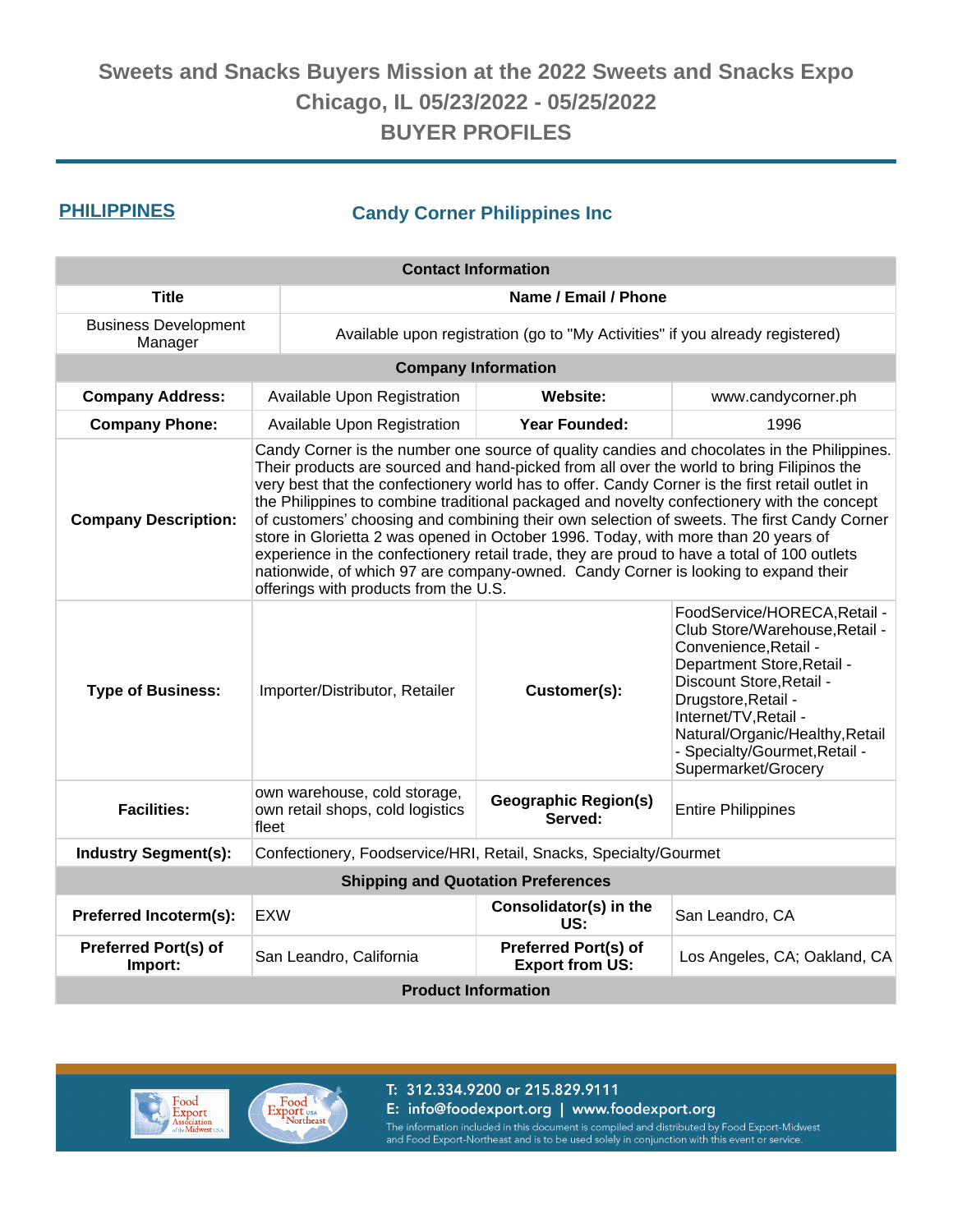| <b>Attributes of Interest:</b>             | 100% Organic, All Natural, Dietary, Dried/Dehydrated, Fat Free, Gluten Free, Halal, Halal<br>Uncertified, Low Calorie, Low Fat, No Artificial Ingredients, No Fat, No Preservatives, No Sugar<br>Added, Non - GMO - EU Certified, Organic, Reduced Fat, Smart, Sugar Free, Trans-fat<br>Free, Vegan, Zero Calories |                                               |                       |                       |                                      |  |
|--------------------------------------------|--------------------------------------------------------------------------------------------------------------------------------------------------------------------------------------------------------------------------------------------------------------------------------------------------------------------|-----------------------------------------------|-----------------------|-----------------------|--------------------------------------|--|
| <b>Capacity to Import:</b>                 | Alcoholic Beverages                                                                                                                                                                                                                                                                                                |                                               | <b>Cannot Import:</b> |                       | <b>NIL</b>                           |  |
| <b>Products of Interest at this Event:</b> |                                                                                                                                                                                                                                                                                                                    |                                               |                       |                       |                                      |  |
| <b>Bakery Products</b>                     |                                                                                                                                                                                                                                                                                                                    | Biscuits, Crackers, & Wafers                  |                       |                       | Savory Biscuits/Crackers             |  |
|                                            |                                                                                                                                                                                                                                                                                                                    |                                               |                       | <b>Sweet Biscuits</b> |                                      |  |
|                                            |                                                                                                                                                                                                                                                                                                                    | Cookies                                       |                       |                       | Ready-to-Bake Cookies                |  |
|                                            |                                                                                                                                                                                                                                                                                                                    |                                               |                       |                       | Ready-to-Eat Cookies                 |  |
|                                            |                                                                                                                                                                                                                                                                                                                    | <b>Mixes</b>                                  |                       | <b>Dessert Mixes</b>  |                                      |  |
|                                            |                                                                                                                                                                                                                                                                                                                    | Pastries/Tarts/Pies                           |                       | Cheesecake            |                                      |  |
| <b>Beverages</b>                           |                                                                                                                                                                                                                                                                                                                    | Beer/Cider                                    |                       |                       |                                      |  |
|                                            |                                                                                                                                                                                                                                                                                                                    | Liqueur & Spirits                             |                       |                       | Liqueur/Cordial                      |  |
|                                            |                                                                                                                                                                                                                                                                                                                    | Wine                                          |                       | Sparkling Wine        |                                      |  |
| Confectionery                              |                                                                                                                                                                                                                                                                                                                    | <b>Chocolate Confectionery</b>                |                       |                       | Chocolate Tablets/Squares            |  |
|                                            |                                                                                                                                                                                                                                                                                                                    | <b>Sugar Confectionery</b>                    |                       |                       |                                      |  |
| Food Ingredients                           |                                                                                                                                                                                                                                                                                                                    | <b>Bakery &amp; Confectionary Ingredients</b> |                       |                       | Bakery & Confectionary Bases         |  |
|                                            |                                                                                                                                                                                                                                                                                                                    |                                               |                       | <b>Bakery Mixes</b>   |                                      |  |
|                                            |                                                                                                                                                                                                                                                                                                                    |                                               |                       |                       | <b>Baking Decorations/Toppings</b>   |  |
|                                            |                                                                                                                                                                                                                                                                                                                    |                                               |                       |                       | Icing, Glazes, Gels                  |  |
| Sauces, Dressings, Spreads &               |                                                                                                                                                                                                                                                                                                                    | Spreads                                       |                       |                       | Chocolate spread                     |  |
| Condiments                                 |                                                                                                                                                                                                                                                                                                                    |                                               |                       |                       | Nut-based Spread/Nut Butter          |  |
| Supplements & Sweeteners                   |                                                                                                                                                                                                                                                                                                                    | American Ginseng                              |                       |                       |                                      |  |
|                                            |                                                                                                                                                                                                                                                                                                                    | Dietary Fiber, Prebiotic & Probiotic          |                       |                       | Dietary Fiber, Prebiotic & Probiotic |  |
|                                            |                                                                                                                                                                                                                                                                                                                    | <b>Dietary Supplement</b>                     |                       |                       |                                      |  |
|                                            |                                                                                                                                                                                                                                                                                                                    | <b>Minerals</b>                               |                       |                       |                                      |  |
| <b>Sweet/Savory Snacks</b>                 |                                                                                                                                                                                                                                                                                                                    | Chips/Crisps                                  |                       |                       |                                      |  |
|                                            |                                                                                                                                                                                                                                                                                                                    | <b>Extruded Snacks</b>                        |                       |                       |                                      |  |
|                                            |                                                                                                                                                                                                                                                                                                                    | <b>Meat Snacks</b>                            |                       |                       |                                      |  |
|                                            |                                                                                                                                                                                                                                                                                                                    | Popcorn                                       |                       |                       |                                      |  |
|                                            |                                                                                                                                                                                                                                                                                                                    | Pretzels                                      |                       |                       |                                      |  |

#### **PHILIPPINES Candy Corner Philippines Inc**



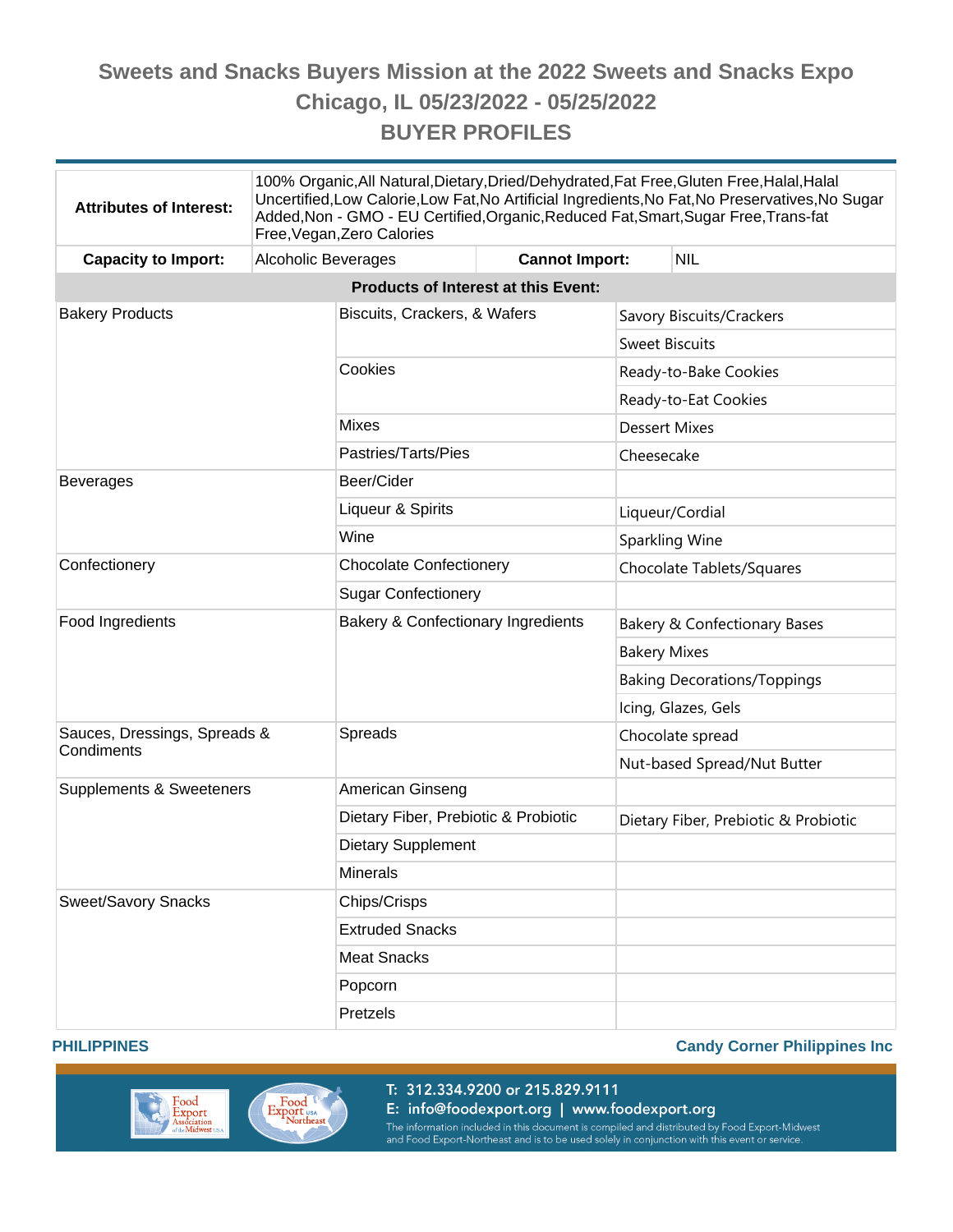| <b>Sweet/Savory Snacks</b>    | Pudding/Custard                                                                                    |  |  |  |
|-------------------------------|----------------------------------------------------------------------------------------------------|--|--|--|
|                               | Seed Snacks                                                                                        |  |  |  |
|                               | <b>Snack Bars</b>                                                                                  |  |  |  |
|                               | <b>Trail Mix</b>                                                                                   |  |  |  |
| <b>Additional Information</b> |                                                                                                    |  |  |  |
|                               | The contact is in charge of having high level discussions with principals brands' representatives. |  |  |  |



T: 312.334.9200 or 215.829.9111 E: info@foodexport.org | www.foodexport.org The information included in this document is compiled and distributed by Food Export-Midwest<br>and Food Export-Northeast and is to be used solely in conjunction with this event or service.

**PHILIPPINES Candy Corner Philippines Inc**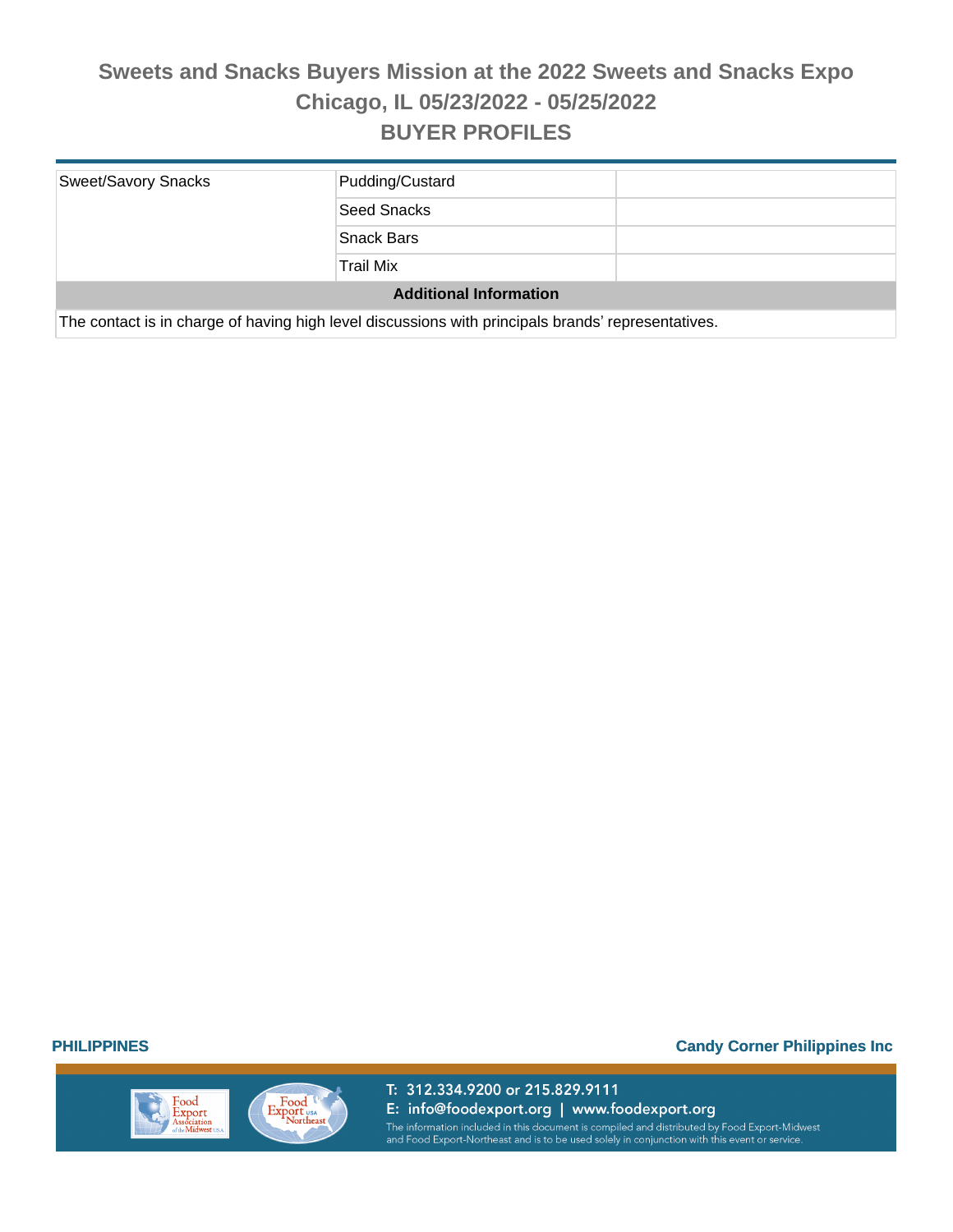### **SINGAPORE NTUC Fairprice Co-operative Ltd.**

**FairPriceON** 

| <b>Contact Information</b>                 |                                                                                                                                                                                                                                                                                                                                                                                                                                                                                                                                                                                                                                                                                                                                                                                                                                                                                                                                                                                                                                                                                                                      |                                                                                  |                                                       |                                                                          |                             |
|--------------------------------------------|----------------------------------------------------------------------------------------------------------------------------------------------------------------------------------------------------------------------------------------------------------------------------------------------------------------------------------------------------------------------------------------------------------------------------------------------------------------------------------------------------------------------------------------------------------------------------------------------------------------------------------------------------------------------------------------------------------------------------------------------------------------------------------------------------------------------------------------------------------------------------------------------------------------------------------------------------------------------------------------------------------------------------------------------------------------------------------------------------------------------|----------------------------------------------------------------------------------|-------------------------------------------------------|--------------------------------------------------------------------------|-----------------------------|
| <b>Title</b>                               | Name / Email / Phone                                                                                                                                                                                                                                                                                                                                                                                                                                                                                                                                                                                                                                                                                                                                                                                                                                                                                                                                                                                                                                                                                                 |                                                                                  |                                                       |                                                                          |                             |
| Deputy Group Category<br>Manager (Finest)  |                                                                                                                                                                                                                                                                                                                                                                                                                                                                                                                                                                                                                                                                                                                                                                                                                                                                                                                                                                                                                                                                                                                      | Available upon registration (go to "My Activities" if you already registered)    |                                                       |                                                                          |                             |
|                                            |                                                                                                                                                                                                                                                                                                                                                                                                                                                                                                                                                                                                                                                                                                                                                                                                                                                                                                                                                                                                                                                                                                                      |                                                                                  | <b>Company Information</b>                            |                                                                          |                             |
| <b>Company Address:</b>                    |                                                                                                                                                                                                                                                                                                                                                                                                                                                                                                                                                                                                                                                                                                                                                                                                                                                                                                                                                                                                                                                                                                                      | Available Upon Registration<br>Website:                                          |                                                       |                                                                          | http://www.fairprice.com.sg |
| <b>Company Phone:</b>                      |                                                                                                                                                                                                                                                                                                                                                                                                                                                                                                                                                                                                                                                                                                                                                                                                                                                                                                                                                                                                                                                                                                                      | Available Upon Registration                                                      | <b>Year Founded:</b>                                  |                                                                          | 1973                        |
| <b>Company Description:</b>                | NTUC Fairprice Co-operative Ltd is Singapore's largest retailer. It was founded by the labor<br>movement in 1973 with a social mission to moderate the cost of living in Singapore. From<br>one supermarket, they have grown to serve over 600k shoppers daily, with a network of over<br>250 outlets, comprising FairPrice supermarkets, FairPrice Shop, FairPrice Finest, FairPrice<br>Xtra, and Unity Pharmacies. Their convenience arm comprises a network of over 200<br>FairPrice Xpress and Cheers convenience stores, which serve over 100k customers daily.<br>FairPrice On caters to over 400k subscribers offering a hassle-free online shopping<br>experience. NTUC FairPrice also owns a Fresh Food Distribution Centre and a centralized<br>warehousing and distribution company. Today, with their multiple retail formats serving the<br>varied needs and interests of people from all walks of life, they are keeping pace with the<br>changing needs of customers while remaining committed to their social mission and<br>aspiration to be Singapore's leading world-class retailer with a heart. |                                                                                  |                                                       |                                                                          |                             |
| <b>Type of Business:</b>                   | Importer, Retailer                                                                                                                                                                                                                                                                                                                                                                                                                                                                                                                                                                                                                                                                                                                                                                                                                                                                                                                                                                                                                                                                                                   |                                                                                  | Customer(s):                                          |                                                                          |                             |
| <b>Facilities:</b>                         | center                                                                                                                                                                                                                                                                                                                                                                                                                                                                                                                                                                                                                                                                                                                                                                                                                                                                                                                                                                                                                                                                                                               | It has its own Distribution                                                      | <b>Geographic Region(s)</b><br>Served:                |                                                                          | Whole of Singapore          |
| <b>Industry Segment(s):</b>                | Retail                                                                                                                                                                                                                                                                                                                                                                                                                                                                                                                                                                                                                                                                                                                                                                                                                                                                                                                                                                                                                                                                                                               |                                                                                  |                                                       |                                                                          |                             |
|                                            |                                                                                                                                                                                                                                                                                                                                                                                                                                                                                                                                                                                                                                                                                                                                                                                                                                                                                                                                                                                                                                                                                                                      |                                                                                  | <b>Shipping and Quotation Preferences</b>             |                                                                          |                             |
| Preferred Incoterm(s):                     | <b>CIF</b>                                                                                                                                                                                                                                                                                                                                                                                                                                                                                                                                                                                                                                                                                                                                                                                                                                                                                                                                                                                                                                                                                                           |                                                                                  | Consolidator(s) in the<br>US:                         |                                                                          | <b>MULTIPLE CITIES</b>      |
| <b>Preferred Port(s) of</b><br>Import:     |                                                                                                                                                                                                                                                                                                                                                                                                                                                                                                                                                                                                                                                                                                                                                                                                                                                                                                                                                                                                                                                                                                                      |                                                                                  | <b>Preferred Port(s) of</b><br><b>Export from US:</b> |                                                                          | None                        |
| <b>Product Information</b>                 |                                                                                                                                                                                                                                                                                                                                                                                                                                                                                                                                                                                                                                                                                                                                                                                                                                                                                                                                                                                                                                                                                                                      |                                                                                  |                                                       |                                                                          |                             |
| <b>Attributes of Interest:</b>             |                                                                                                                                                                                                                                                                                                                                                                                                                                                                                                                                                                                                                                                                                                                                                                                                                                                                                                                                                                                                                                                                                                                      | 100% Organic, All Natural, Gluten Free, Organic, Trans-fat Free                  |                                                       |                                                                          |                             |
| <b>Capacity to Import:</b>                 |                                                                                                                                                                                                                                                                                                                                                                                                                                                                                                                                                                                                                                                                                                                                                                                                                                                                                                                                                                                                                                                                                                                      | Alcoholic Beverages, Dairy<br><b>Cannot Import:</b><br>Products, Frozen Products |                                                       | <b>SUBJECT TO REGULATIONS</b><br>FROM SINGAPORE FOOD<br><b>AUTHORITY</b> |                             |
| <b>Products of Interest at this Event:</b> |                                                                                                                                                                                                                                                                                                                                                                                                                                                                                                                                                                                                                                                                                                                                                                                                                                                                                                                                                                                                                                                                                                                      |                                                                                  |                                                       |                                                                          |                             |
| <b>Bakery Products</b>                     | Biscuits, Crackers, & Wafers                                                                                                                                                                                                                                                                                                                                                                                                                                                                                                                                                                                                                                                                                                                                                                                                                                                                                                                                                                                                                                                                                         |                                                                                  |                                                       | Savory Biscuits/Crackers                                                 |                             |





T: 312.334.9200 or 215.829.9111

E: info@foodexport.org | www.foodexport.org

The information included in this document is compiled and distributed by Food Export-Midwest<br>and Food Export-Northeast and is to be used solely in conjunction with this event or service.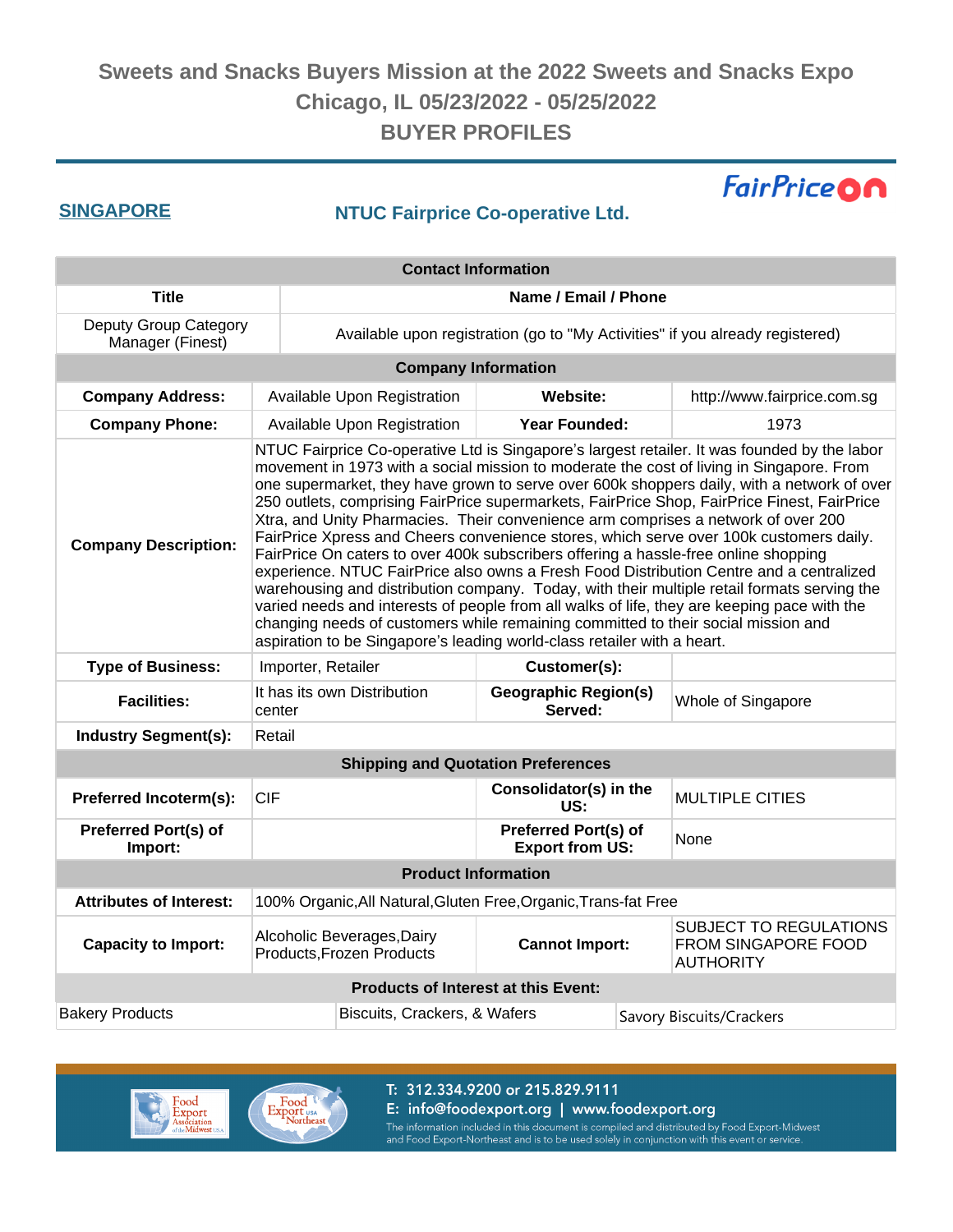| <b>Bakery Products</b> | Biscuits, Crackers, & Wafers | <b>Sweet Biscuits</b>                                         |
|------------------------|------------------------------|---------------------------------------------------------------|
|                        | <b>Breakfast Products</b>    | <b>Breakfast Cereal Flakes</b>                                |
|                        |                              | <b>Hot Cereal</b>                                             |
|                        |                              | Muesli                                                        |
|                        |                              | Oats & Oatmeal                                                |
|                        |                              | Other Breakfast Cereal                                        |
|                        | Granola                      | Mixed/Trail Mix                                               |
|                        |                              | Plain Granola                                                 |
|                        |                              | Sweetened/Flavored Granola                                    |
| <b>Beverages</b>       | Beer/Cider                   | Ale                                                           |
|                        |                              | Cider/Perry                                                   |
|                        |                              | Craft Beer                                                    |
|                        |                              | Hard Ginger Beer                                              |
|                        |                              | Lager                                                         |
|                        |                              | Malt Beverages                                                |
|                        |                              | Non-Alcoholic Beer                                            |
|                        |                              | Porter                                                        |
|                        |                              | Ready to drink/High-Strength Malt<br><b>Beverage Premixes</b> |
|                        |                              | Stout                                                         |
|                        | Coffee                       | Coffee Husks                                                  |
|                        |                              | Mixes, Powder or Liquid                                       |
|                        |                              | Not Roasted Coffee                                            |
|                        |                              | Not Roasted Coffee, Decaffeinated                             |
|                        |                              | Ready Drink Coffee Beverage                                   |
|                        |                              | Roasted Coffee                                                |
|                        |                              | Roasted Coffee, Decaffeinated                                 |
|                        | Juices                       | Fruit Juice                                                   |
|                        |                              | Juice Concentrate                                             |
|                        |                              | Other Juices                                                  |
|                        |                              | Vegetable Juice                                               |

#### **SINGAPORE NTUC Fairprice Co-operative Ltd.**



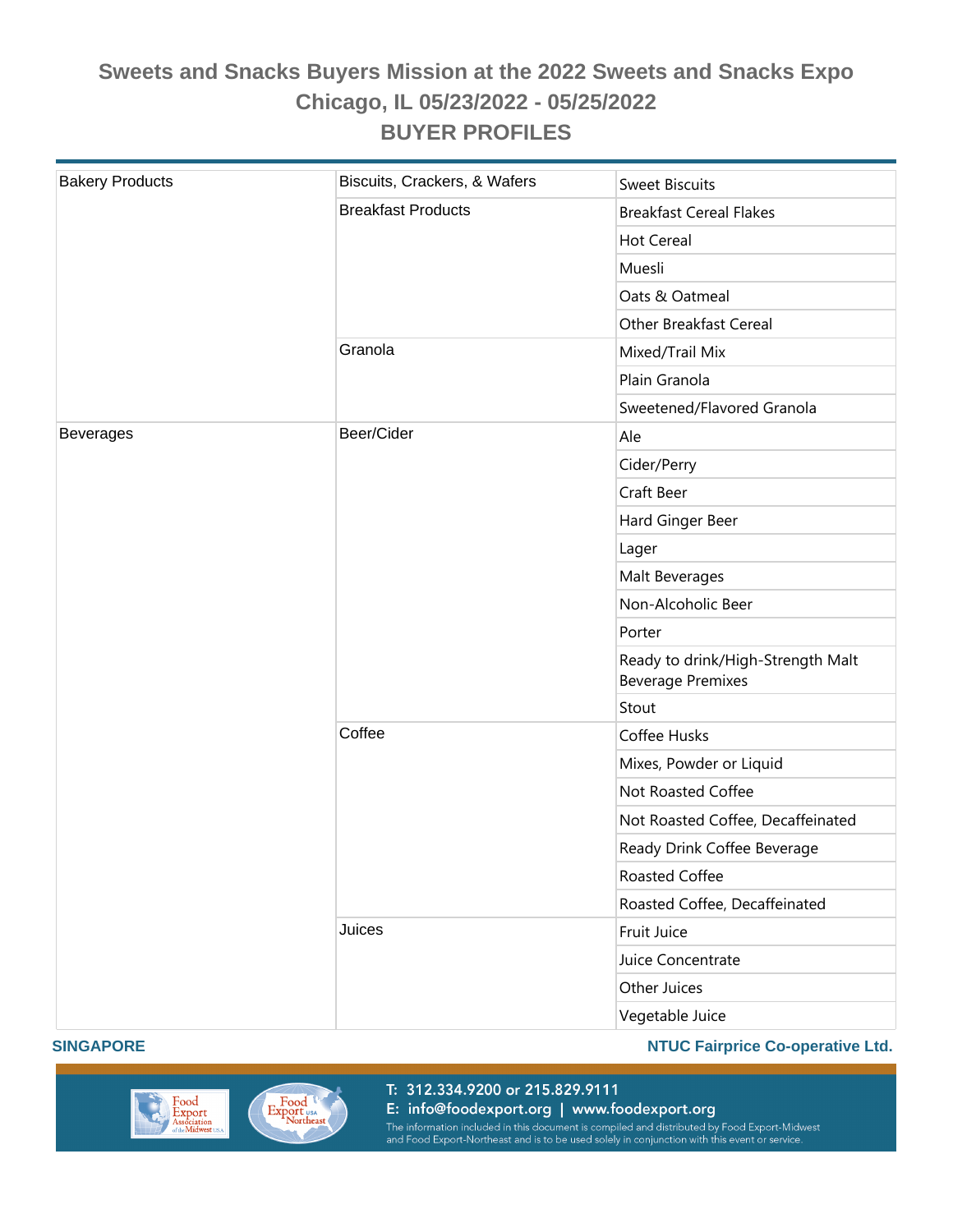| <b>Beverages</b>         | Sweetened/Soft-Drinks          | <b>Energy Drink</b>                |
|--------------------------|--------------------------------|------------------------------------|
|                          |                                | <b>Functional Drink</b>            |
|                          |                                | Hot Chocolate/Cocoa Mix            |
|                          |                                | Soda/Pop                           |
|                          |                                | Soft Drink Concentrate             |
|                          |                                | <b>Sport Drink</b>                 |
|                          | Tea                            | <b>Black Tea</b>                   |
|                          |                                | Green Tea                          |
|                          |                                | <b>Herbal Tea</b>                  |
|                          |                                | Kombucha                           |
|                          |                                | White Tea                          |
|                          | Water                          | Carbonated Water                   |
|                          |                                | <b>Flavored Water</b>              |
|                          |                                | Mineral Water                      |
| Confectionery            | <b>Chocolate Confectionery</b> | Alfajores                          |
|                          |                                | <b>Bagged Selflines/Softlines</b>  |
|                          |                                | <b>Boxed Assortment Chocolates</b> |
|                          |                                | Chocolate Tablets/Squares          |
|                          |                                | Chocolate with Toys                |
|                          |                                | Countlines                         |
|                          |                                | Seasonal Chocolate                 |
|                          | <b>Sugar Confectionery</b>     | <b>Boiled Sweets</b>               |
|                          |                                | Lollipops                          |
|                          |                                | Marshmallows                       |
|                          |                                | Mints                              |
|                          |                                | Pastilles, Jellies, & Chews        |
|                          |                                | Spun Sugar                         |
|                          |                                | Toffees, Caramels, & Nougats       |
| Dairy & Related Products | Dairy                          | <b>Butter</b>                      |
|                          |                                | Buttermilk                         |

#### **SINGAPORE NTUC Fairprice Co-operative Ltd.**



T: 312.334.9200 or 215.829.9111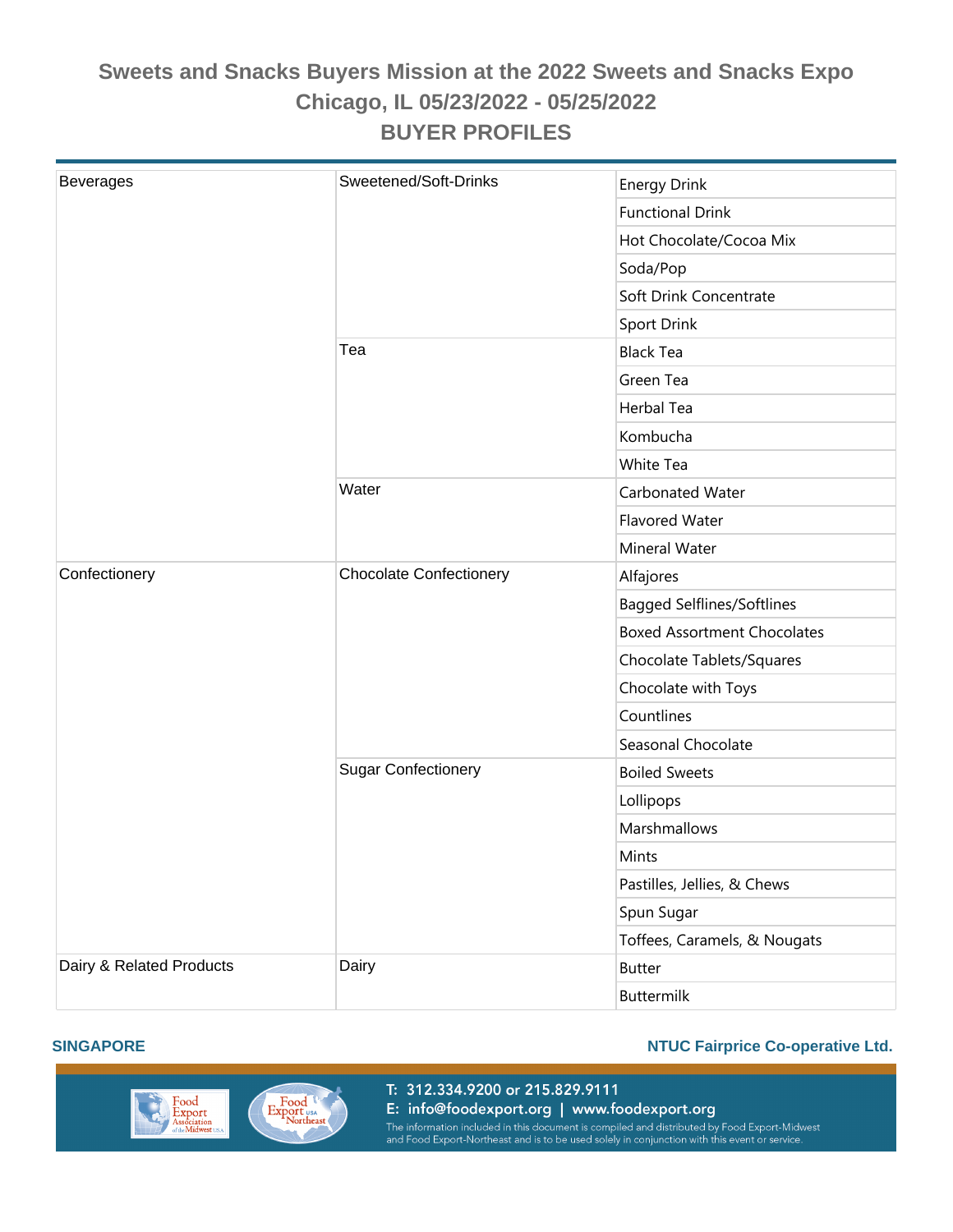| Dairy & Related Products | Dairy                        | Cheese & Curd                      |  |
|--------------------------|------------------------------|------------------------------------|--|
|                          |                              | Cream Cheese                       |  |
|                          |                              | Yogurt Products & Sour Milk Drinks |  |
|                          | Ice Cream & Related Products | Frozen Yogurt                      |  |
|                          |                              | Fruit Based Sorbet/Sherbet         |  |
|                          |                              | Ice Cream                          |  |
|                          |                              | Ice Cream Novelty                  |  |
|                          | Non-Dairy                    | <b>Almond Milk</b>                 |  |
|                          |                              | Cheese                             |  |
|                          |                              | Dried/Powder Milk Substitute       |  |
|                          |                              | Ice Cream/Frozen Yogurt Substitute |  |
|                          |                              | Non-Dairy Creamer                  |  |
|                          |                              | Non-Dairy Yogurt Products          |  |
|                          |                              | Oat Milk                           |  |
|                          |                              | Other Dairy Substitute             |  |
|                          |                              | <b>Rice Milk</b>                   |  |
|                          |                              | Soy Milk                           |  |
| Fruits & Nuts            | <b>Nuts</b>                  | Almonds                            |  |
|                          |                              | Cashews                            |  |
|                          |                              | Chestnuts                          |  |
|                          |                              | Hazelnuts                          |  |
|                          |                              | Macadamia                          |  |
|                          |                              | <b>Mixed Nuts</b>                  |  |
|                          |                              | Other Nuts                         |  |
|                          |                              | Peanuts                            |  |
|                          |                              | Pecans                             |  |
|                          |                              | Pistachios                         |  |
|                          |                              | Soy Nuts                           |  |
|                          |                              | Walnuts, Black                     |  |
|                          |                              | Walnuts, English                   |  |



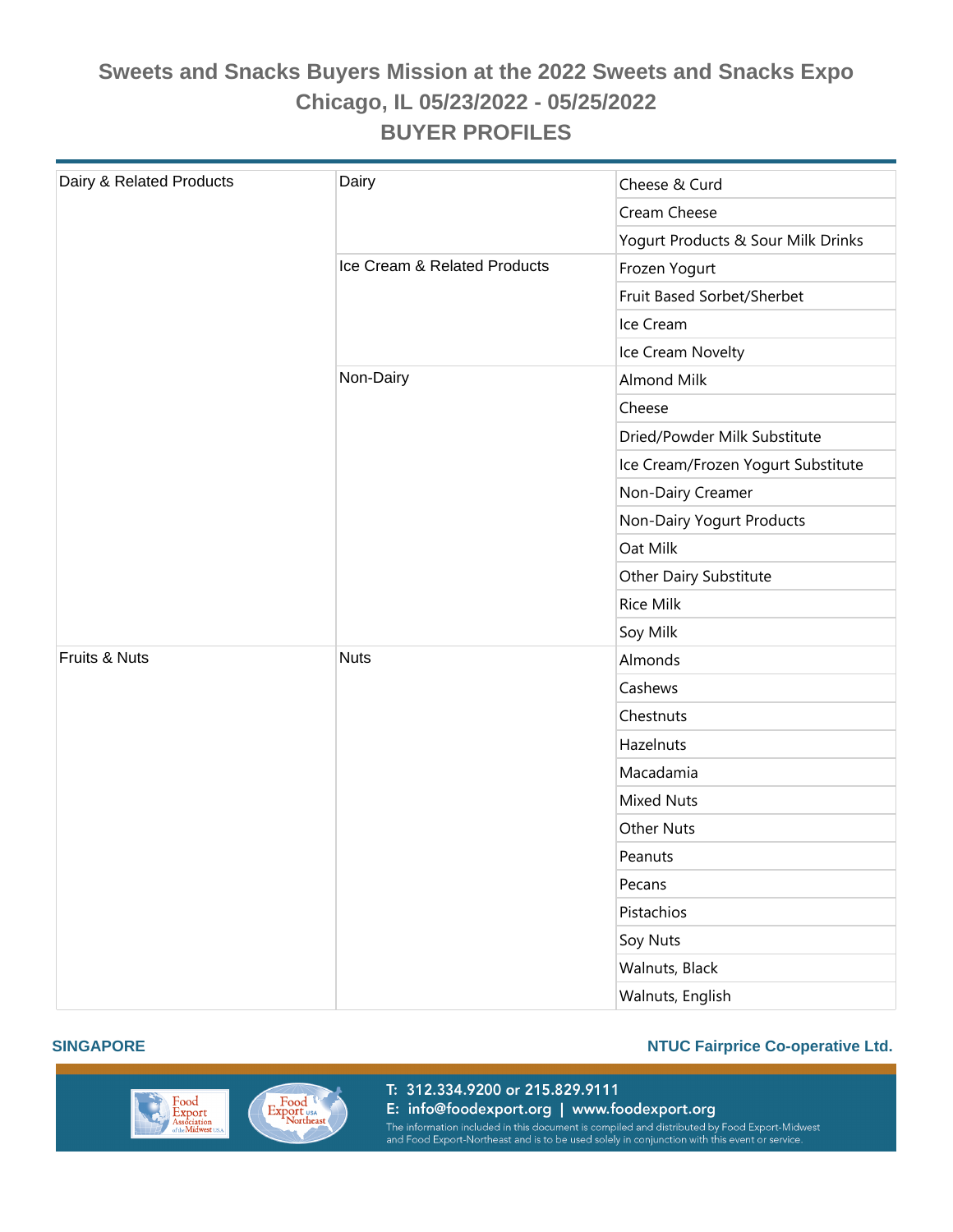| Oils, Fats & Seeds                         | Liquid Oils        | Flax Seed Oil              |
|--------------------------------------------|--------------------|----------------------------|
|                                            |                    | Olive Oil                  |
|                                            |                    | Safflower Oil              |
| Pet Food & Pet Care Products               | Pet Treats & Mixes | <b>Bird Treats</b>         |
|                                            |                    | Cat Treats                 |
|                                            |                    | Dog Treats                 |
|                                            |                    | <b>Small Animal Treats</b> |
| Sauces, Dressings, Spreads &<br>Condiments | Condiments         | Ketchup                    |
|                                            |                    | Mayonnaise                 |
|                                            |                    | Mustard                    |
|                                            |                    | <b>Pickled Products</b>    |
|                                            |                    | Salsa                      |
|                                            |                    | Vinegar                    |
|                                            | <b>Dips</b>        | Bean Dip                   |
|                                            |                    | Dip, Other                 |
|                                            |                    | Hummus                     |
|                                            | <b>Dressings</b>   | Salad Dressing             |
|                                            |                    | Vinaigrette                |
|                                            | Sauces/Purees      | Barbeque (BBQ) Sauce       |
|                                            |                    | Chocolate                  |
|                                            |                    | Cocktail/Tartar Sauce      |
|                                            |                    | Dry Sauce/Powder Mix       |
|                                            |                    | Gravy                      |
|                                            |                    | Horseradish                |
|                                            |                    | Hot Sauce                  |
|                                            |                    | Liquid Cooking Sauce       |
|                                            |                    | Marinade                   |
|                                            |                    | Pasta Sauce                |
|                                            |                    | Table Sauce                |
|                                            |                    | Tomato Puree               |



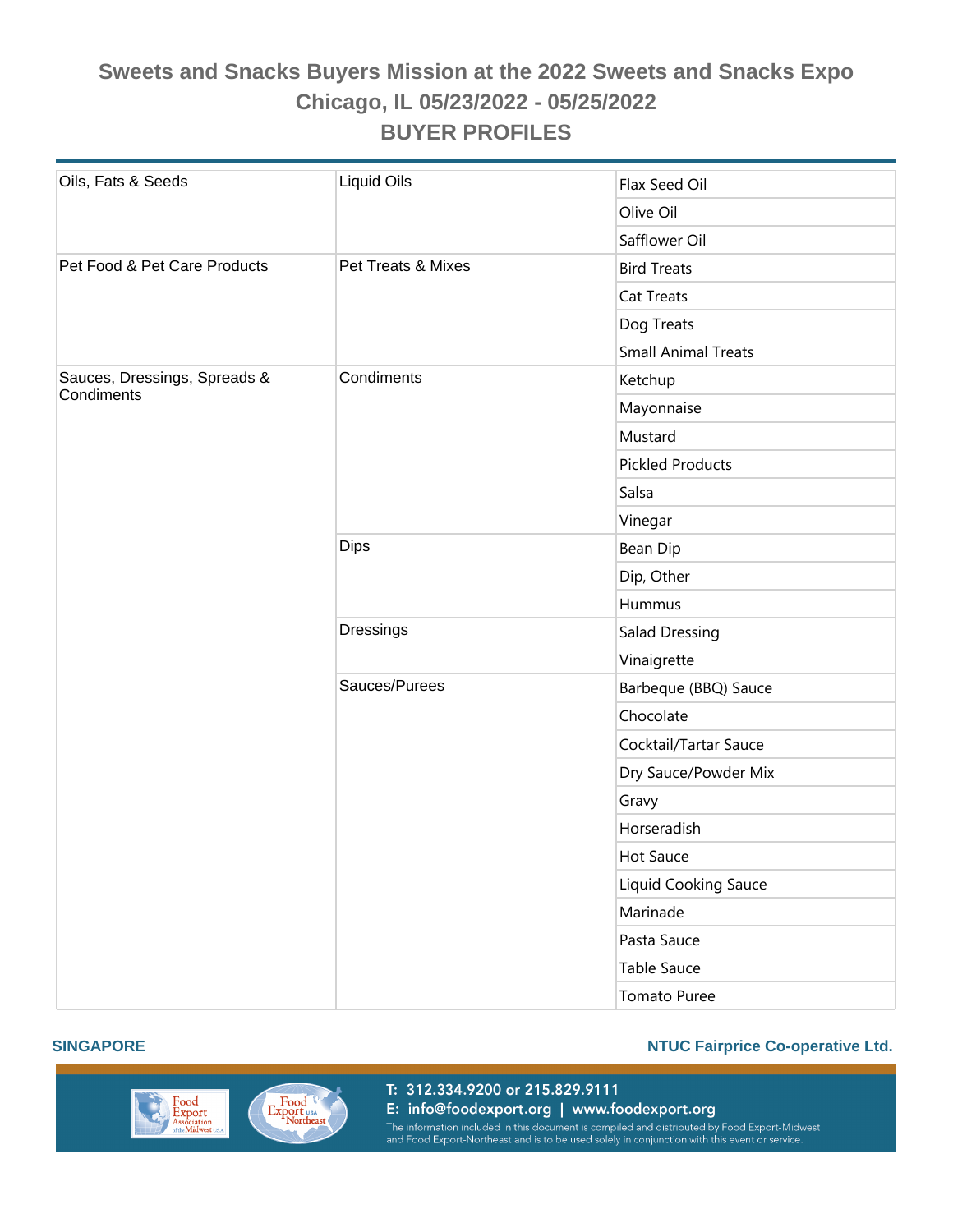| Sauces, Dressings, Spreads &<br>Condiments     | Sauces/Purees                  | <b>Tomato Sauce</b>         |  |
|------------------------------------------------|--------------------------------|-----------------------------|--|
|                                                |                                | <b>Worcestershire Sauce</b> |  |
|                                                | Spreads                        | Cheese Spread               |  |
|                                                |                                | Chocolate spread            |  |
|                                                |                                | Jams & Preserves            |  |
|                                                |                                | Nut-based Spread/Nut Butter |  |
|                                                |                                | Other Spreads               |  |
|                                                |                                | Yeast-based Spread          |  |
| Supplements & Sweeteners                       | <b>Sugars &amp; Sweeteners</b> | Honey                       |  |
| <b>Sweet/Savory Snacks</b>                     | Chips/Crisps                   | Potato Chips                |  |
|                                                |                                | Tortilla/Corn Chips         |  |
|                                                |                                | Vegetable Chips             |  |
|                                                | <b>Extruded Snacks</b>         | <b>Extruded Snacks</b>      |  |
|                                                | <b>Fruit Snacks</b>            | <b>Fruit Snacks</b>         |  |
|                                                | <b>Meat Snacks</b>             | Jerky                       |  |
|                                                |                                | <b>Meat Sticks</b>          |  |
|                                                | Popcorn                        | Microwave Popcorn           |  |
|                                                |                                | Popcorn - Popped            |  |
|                                                | Pretzels                       | <b>Hard Pretzels</b>        |  |
|                                                |                                | Soft Pretzels               |  |
|                                                | <b>Seed Snacks</b>             | Nut snacks                  |  |
|                                                | <b>Snack Bars</b>              | <b>Breakfast Bars</b>       |  |
|                                                |                                | Energy & Nutrition Bars     |  |
|                                                |                                | <b>Fruit Bars</b>           |  |
|                                                |                                | Granola/Muesli Bars         |  |
|                                                |                                | <b>Other Snack Bars</b>     |  |
|                                                | <b>Trail Mix</b>               | <b>Trail Mix</b>            |  |
| <b>Additional Information</b>                  |                                |                             |  |
| ACTIVELY LOOKING FOR NEW AND ON-TREND PRODUCTS |                                |                             |  |



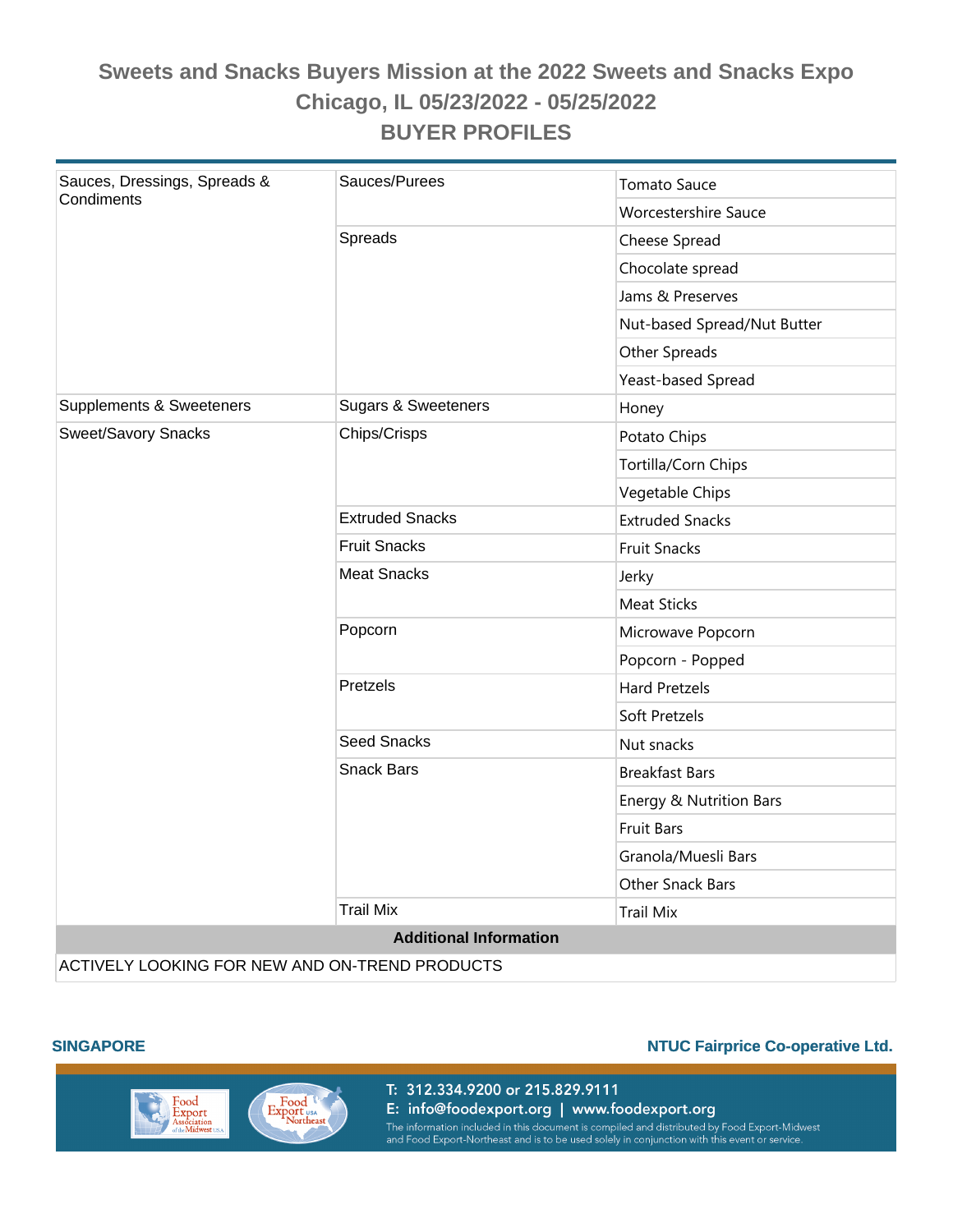**SOUTH KOREA Youngnam Co.,Ltd.**

| <b>Contact Information</b>                                                                                                                                                                                                                                                                               |                                                                                                                                                                                                                                                                                                                                                                                                                                                    |                                                |                                                                                                                                                                                                                                                                                                                         |  |
|----------------------------------------------------------------------------------------------------------------------------------------------------------------------------------------------------------------------------------------------------------------------------------------------------------|----------------------------------------------------------------------------------------------------------------------------------------------------------------------------------------------------------------------------------------------------------------------------------------------------------------------------------------------------------------------------------------------------------------------------------------------------|------------------------------------------------|-------------------------------------------------------------------------------------------------------------------------------------------------------------------------------------------------------------------------------------------------------------------------------------------------------------------------|--|
| <b>Title</b>                                                                                                                                                                                                                                                                                             | Name / Email / Phone                                                                                                                                                                                                                                                                                                                                                                                                                               |                                                |                                                                                                                                                                                                                                                                                                                         |  |
| Manager                                                                                                                                                                                                                                                                                                  | Available upon registration (go to "My Activities" if you already registered)                                                                                                                                                                                                                                                                                                                                                                      |                                                |                                                                                                                                                                                                                                                                                                                         |  |
|                                                                                                                                                                                                                                                                                                          |                                                                                                                                                                                                                                                                                                                                                                                                                                                    | <b>Company Information</b>                     |                                                                                                                                                                                                                                                                                                                         |  |
| <b>Company Address:</b>                                                                                                                                                                                                                                                                                  | Available Upon Registration                                                                                                                                                                                                                                                                                                                                                                                                                        | <b>Website:</b>                                | http://www.yncorp.co.kr                                                                                                                                                                                                                                                                                                 |  |
| <b>Company Phone:</b>                                                                                                                                                                                                                                                                                    | Available Upon Registration                                                                                                                                                                                                                                                                                                                                                                                                                        | <b>Year Founded:</b>                           | 1984                                                                                                                                                                                                                                                                                                                    |  |
| <b>Company Description:</b>                                                                                                                                                                                                                                                                              | Youngnam Co. is one of the major importers and distributors in Korea. They import various<br>food products such as confectioneries, chocolate, candy, snacks, cookies, beverages,<br>sauces, dressings, etc. from all over the world, and distributes to retail stores including<br>department stores, hypermarkets, convenience stores, and foodservice channels in Korea<br>nationwide. They are looking for new products to import from the US. |                                                |                                                                                                                                                                                                                                                                                                                         |  |
| <b>Type of Business:</b>                                                                                                                                                                                                                                                                                 | Distributor, Importer,<br>Customer(s):<br>Importer/Distributor                                                                                                                                                                                                                                                                                                                                                                                     |                                                | Food<br>Manufacturing, FoodService/HO<br>RECA, Retail - Club<br>Store/Warehouse, Retail -<br>Convenience, Retail -<br>Department Store, Retail -<br>Discount Store, Retail -<br>Drugstore, Retail -<br>Internet/TV, Retail -<br>Natural/Organic/Healthy, Retail<br>- Specialty/Gourmet, Retail -<br>Supermarket/Grocery |  |
| <b>Facilities:</b>                                                                                                                                                                                                                                                                                       | Sales office, Bonded<br>warehouse                                                                                                                                                                                                                                                                                                                                                                                                                  | <b>Geographic Region(s)</b><br>Served:         | Korea nationwide                                                                                                                                                                                                                                                                                                        |  |
| <b>Industry Segment(s):</b>                                                                                                                                                                                                                                                                              | Beverages, Confectionery, Foodservice/HRI, Natural/Organic, Private Label, Retail, Snacks                                                                                                                                                                                                                                                                                                                                                          |                                                |                                                                                                                                                                                                                                                                                                                         |  |
|                                                                                                                                                                                                                                                                                                          |                                                                                                                                                                                                                                                                                                                                                                                                                                                    | <b>Shipping and Quotation Preferences</b>      |                                                                                                                                                                                                                                                                                                                         |  |
| Preferred Incoterm(s):                                                                                                                                                                                                                                                                                   | EXW, FCA, FOB, CIF                                                                                                                                                                                                                                                                                                                                                                                                                                 | Consolidator(s) in the<br>US:                  | None                                                                                                                                                                                                                                                                                                                    |  |
| <b>Preferred Port(s) of</b><br>Import:                                                                                                                                                                                                                                                                   | Busan Port, Korea                                                                                                                                                                                                                                                                                                                                                                                                                                  | Preferred Port(s) of<br><b>Export from US:</b> | None                                                                                                                                                                                                                                                                                                                    |  |
| <b>Product Information</b>                                                                                                                                                                                                                                                                               |                                                                                                                                                                                                                                                                                                                                                                                                                                                    |                                                |                                                                                                                                                                                                                                                                                                                         |  |
| 100% Organic, All Natural, Dairy, Gluten Free, Halal, Kosher, Low Calorie, Natural, No Artificial<br><b>Attributes of Interest:</b><br>Ingredients, No Monosodium Glutamate (MSG), No Preservatives, No Sugar Added, Non -<br>GMO - US Certified, Organic, Sugar Free, Trans-fat Free, Vegan, Vegetarian |                                                                                                                                                                                                                                                                                                                                                                                                                                                    |                                                |                                                                                                                                                                                                                                                                                                                         |  |



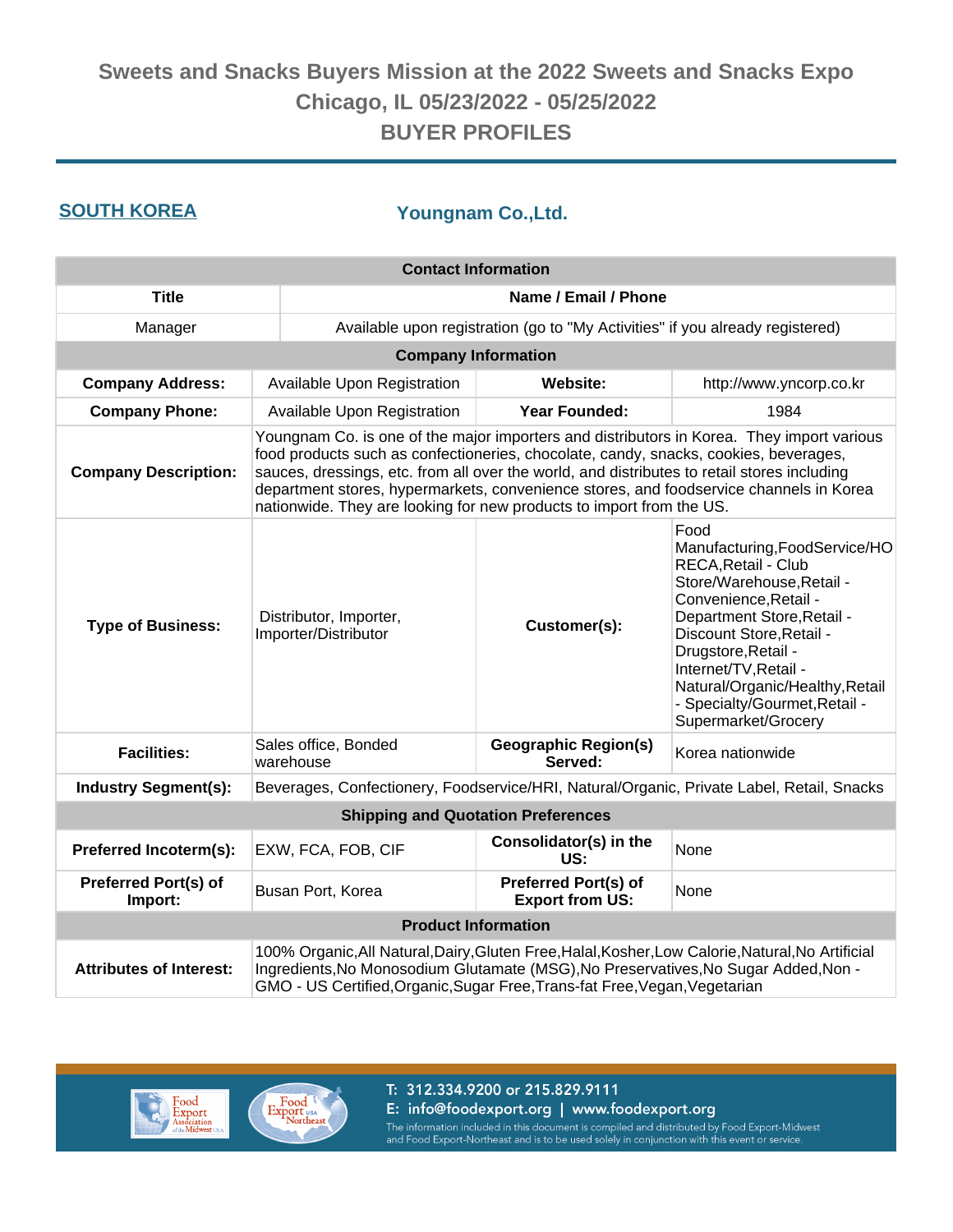| <b>Capacity to Import:</b>                 | Not Applicable |                                | <b>Cannot Import:</b> |                               | alcoholic beverage, meat<br>products, chilled products,<br>GMO products |  |
|--------------------------------------------|----------------|--------------------------------|-----------------------|-------------------------------|-------------------------------------------------------------------------|--|
| <b>Products of Interest at this Event:</b> |                |                                |                       |                               |                                                                         |  |
| <b>Baby Food</b>                           |                | <b>Baby Snacks</b>             |                       |                               | <b>Baby Snacks</b>                                                      |  |
|                                            |                | Dried Baby Food                |                       |                               |                                                                         |  |
| <b>Bakery Products</b>                     |                | Biscuits, Crackers, & Wafers   |                       |                               | Savory Biscuits/Crackers                                                |  |
|                                            |                |                                |                       | <b>Sweet Biscuits</b>         |                                                                         |  |
|                                            |                | <b>Bread</b>                   |                       | <b>Muffins</b>                |                                                                         |  |
|                                            |                | <b>Breakfast Products</b>      |                       | Muesli                        |                                                                         |  |
|                                            |                |                                |                       | <b>Other Breakfast Cereal</b> |                                                                         |  |
|                                            |                |                                |                       | Waffles                       |                                                                         |  |
|                                            |                | Cakes                          |                       | Cakes                         |                                                                         |  |
|                                            |                | Cookies                        |                       | Ready-to-Eat Cookies          |                                                                         |  |
|                                            |                | Pastries/Tarts/Pies            |                       | Cheesecake                    |                                                                         |  |
|                                            |                |                                |                       | <b>Cream Pies</b>             |                                                                         |  |
|                                            |                |                                |                       | <b>Fruit Pies</b>             |                                                                         |  |
|                                            |                |                                |                       |                               | Ready-to-Eat Pastries & Tarts                                           |  |
| <b>Beverages</b>                           |                | Coffee                         |                       |                               |                                                                         |  |
|                                            |                | Juices                         |                       | Fruit Juice                   |                                                                         |  |
|                                            |                |                                |                       | Vegetable Juice               |                                                                         |  |
|                                            |                | Sweetened/Soft-Drinks          |                       | <b>Energy Drink</b>           |                                                                         |  |
|                                            |                |                                |                       | <b>Functional Drink</b>       |                                                                         |  |
|                                            |                |                                |                       | Hot Chocolate/Cocoa Mix       |                                                                         |  |
|                                            |                |                                |                       | Soda/Pop                      |                                                                         |  |
|                                            |                | Tea                            |                       | Kombucha                      |                                                                         |  |
| Confectionery                              |                | <b>Chocolate Confectionery</b> |                       | Alfajores                     |                                                                         |  |
|                                            |                |                                |                       |                               | <b>Bagged Selflines/Softlines</b>                                       |  |
|                                            |                |                                |                       |                               | <b>Boxed Assortment Chocolates</b>                                      |  |
|                                            |                |                                |                       |                               | Chocolate Tablets/Squares                                               |  |
|                                            |                |                                |                       | Chocolate with Toys           |                                                                         |  |

#### **SOUTH KOREA Youngnam Co.,Ltd.**

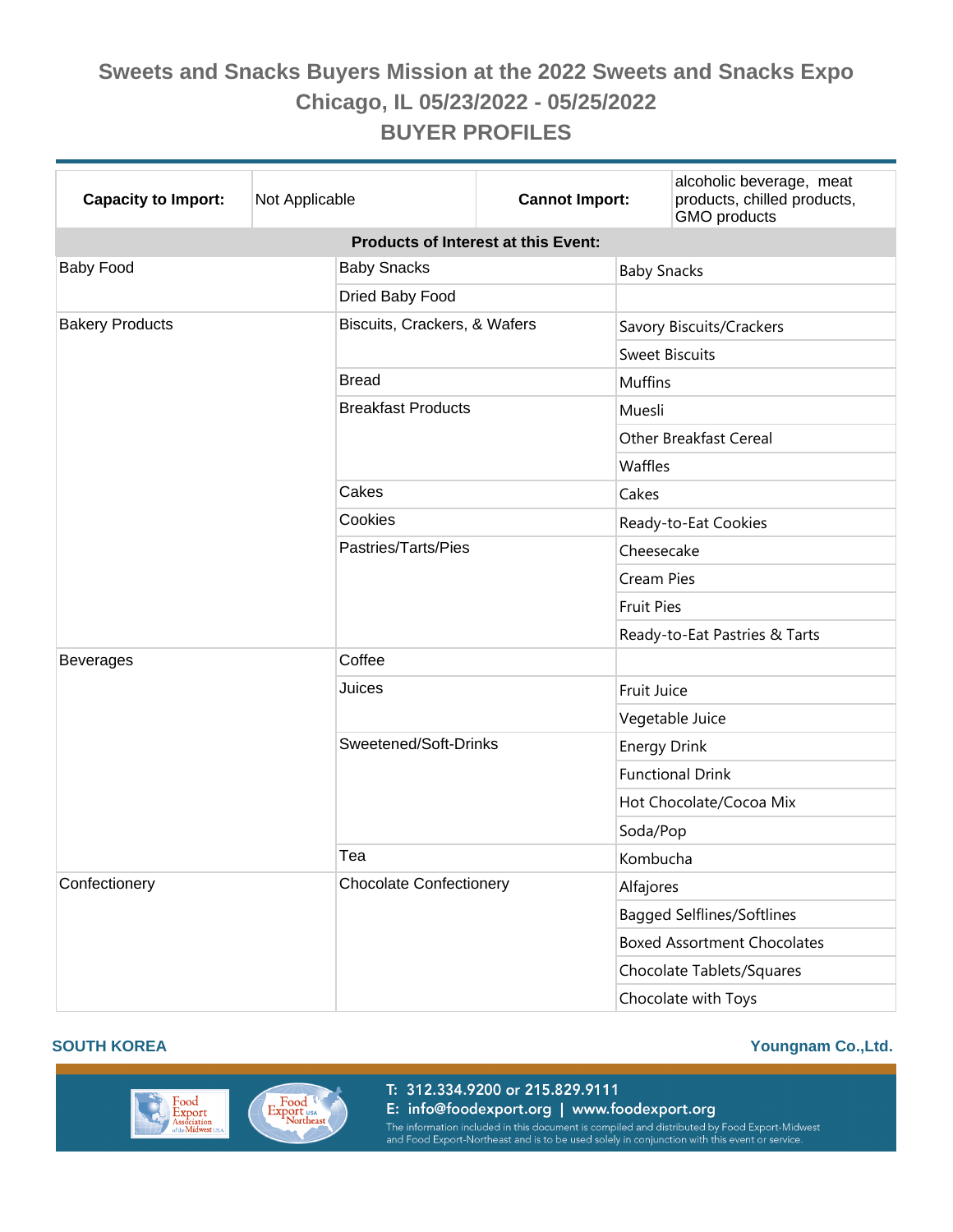|                              | <b>Chocolate Confectionery</b>    |                              |  |
|------------------------------|-----------------------------------|------------------------------|--|
| Confectionery                |                                   | Countlines                   |  |
|                              |                                   | Seasonal Chocolate           |  |
|                              | <b>Sugar Confectionery</b>        | <b>Boiled Sweets</b>         |  |
|                              |                                   | Fudge                        |  |
|                              |                                   | Licorice                     |  |
|                              |                                   | Lollipops                    |  |
|                              |                                   | Marshmallows                 |  |
|                              |                                   | Mints                        |  |
|                              |                                   | Pastilles, Jellies, & Chews  |  |
|                              |                                   | Toffees, Caramels, & Nougats |  |
| Dairy & Related Products     | Dairy                             |                              |  |
|                              | Non-Dairy                         |                              |  |
| Pasta, Rice, & Grains        | Pasta & Noodles                   | <b>Instant Noodles</b>       |  |
|                              |                                   | Other Pasta/Noodle           |  |
|                              |                                   | Vegetable Based Pasta        |  |
|                              |                                   | <b>Wheat Pasta</b>           |  |
|                              |                                   | <b>White Pasta</b>           |  |
| <b>Ready Meals</b>           | <b>Dinner Mixes</b>               | Dinner mixes                 |  |
|                              | Lunch Kits                        | Lunch kits                   |  |
|                              | Pizza                             | Pizza                        |  |
|                              | <b>Prepared Appetizers</b>        | <b>Prepared Appetizers</b>   |  |
|                              | <b>Prepared Meals</b>             | Prepared meals               |  |
|                              | <b>Processed Meat Substitutes</b> |                              |  |
| Sauces, Dressings, Spreads & | Condiments                        |                              |  |
| Condiments                   | Dips                              |                              |  |
|                              | Dressings                         |                              |  |
|                              | Sauces/Purees                     |                              |  |
|                              | Spreads                           |                              |  |
| Spices & Seasonings          | Herbs                             |                              |  |
|                              | Spice                             |                              |  |



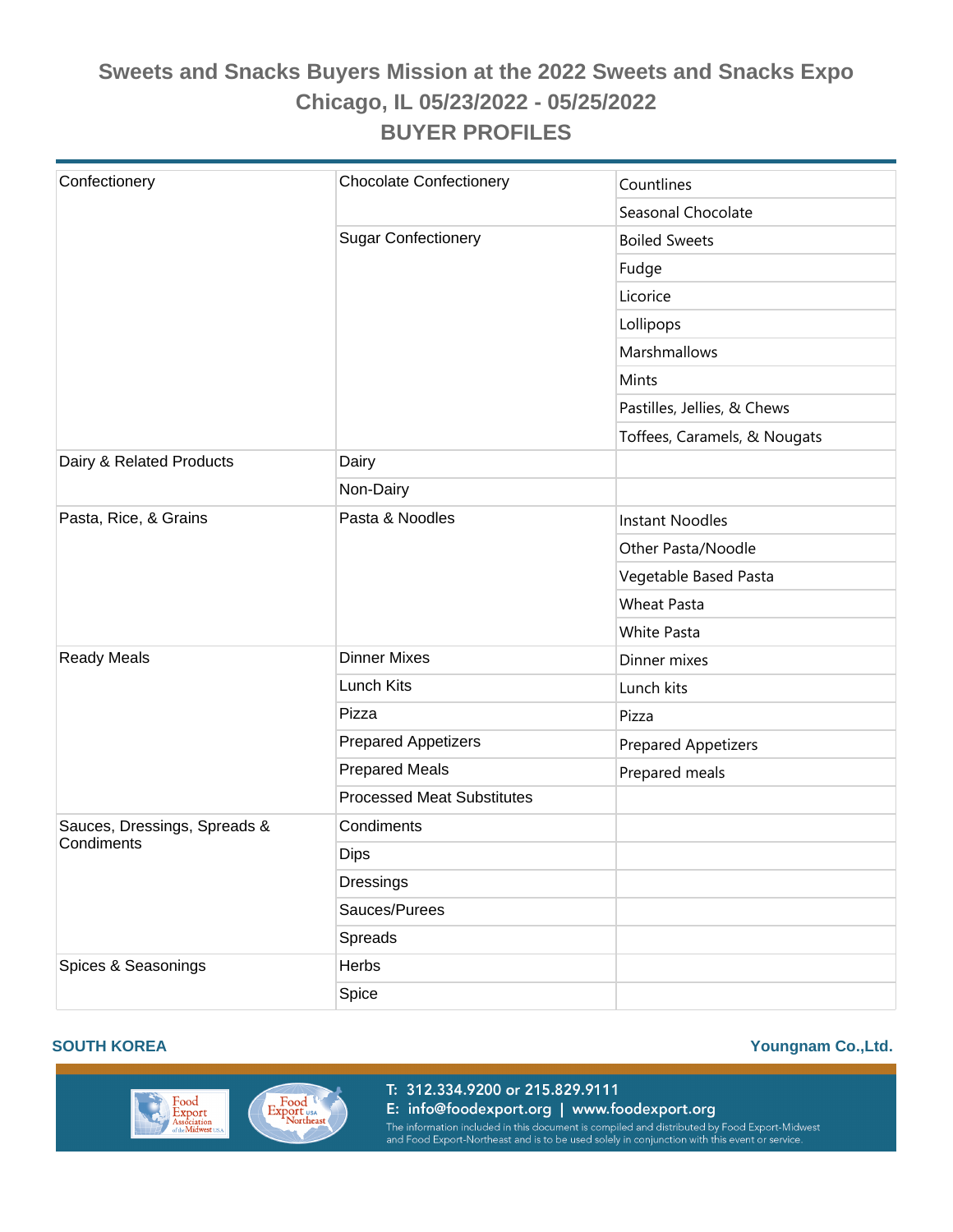| Supplements & Sweeteners      | Dietary Fiber, Prebiotic & Probiotic | Dietary Fiber, Prebiotic & Probiotic |  |  |
|-------------------------------|--------------------------------------|--------------------------------------|--|--|
| Sweet/Savory Snacks           | Cheesecake                           | Cheesecake                           |  |  |
|                               | Chips/Crisps                         | Potato Chips                         |  |  |
|                               |                                      | Tortilla/Corn Chips                  |  |  |
|                               |                                      | Vegetable Chips                      |  |  |
|                               | <b>Extruded Snacks</b>               | <b>Extruded Snacks</b>               |  |  |
|                               | <b>Fruit Snacks</b>                  | <b>Fruit Snacks</b>                  |  |  |
|                               | <b>Meat Snacks</b>                   | Jerky                                |  |  |
|                               | Popcorn                              | Microwave Popcorn                    |  |  |
|                               |                                      | Popcorn - Popped                     |  |  |
|                               | Pretzels                             | <b>Hard Pretzels</b>                 |  |  |
|                               |                                      | Soft Pretzels                        |  |  |
|                               | <b>Seed Snacks</b>                   | Nut snacks                           |  |  |
|                               | <b>Snack Bars</b>                    | <b>Breakfast Bars</b>                |  |  |
|                               |                                      | <b>Fruit Bars</b>                    |  |  |
|                               |                                      | Granola/Muesli Bars                  |  |  |
|                               |                                      | Other Snack Bars                     |  |  |
|                               | <b>Trail Mix</b>                     |                                      |  |  |
| <b>Additional Information</b> |                                      |                                      |  |  |

This company is looking for new snack and confectioneries products to import, and has visitied many international food shows including ISM, SIAL, THAIFEX, ANUGA, etc.

Food

Export

ociation<br>Miduset

Export USA

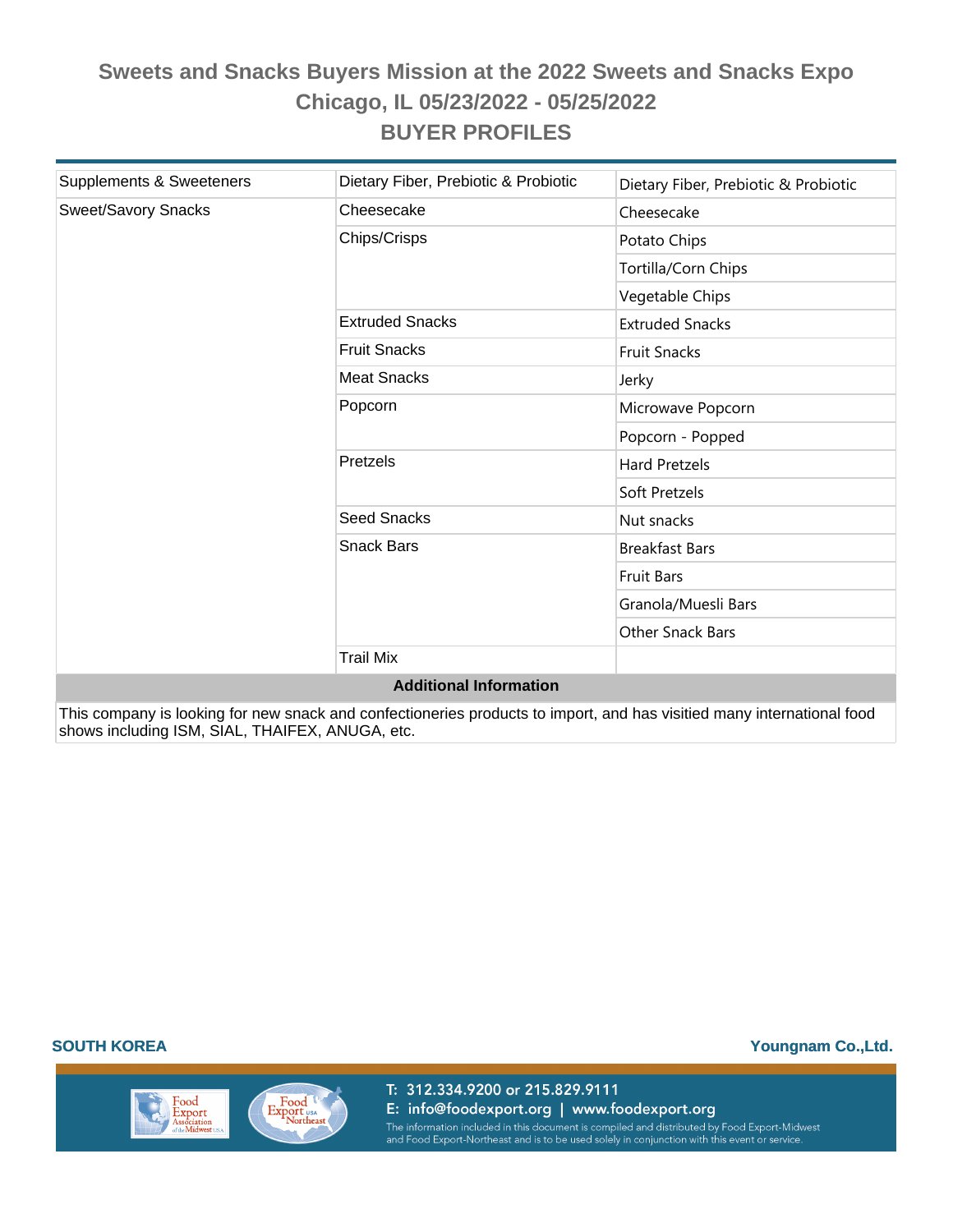| <b>TRINIDAD AND</b><br><b>TOBAGO</b> |                                                                                                                                                                                                                                                                                                                                                                                                                                                                                                                                                                                                                                                                  | L.J. Williams, Ltd                                                            |                                        |                                                                                                                                                                                                                                                                                                                                   |  |
|--------------------------------------|------------------------------------------------------------------------------------------------------------------------------------------------------------------------------------------------------------------------------------------------------------------------------------------------------------------------------------------------------------------------------------------------------------------------------------------------------------------------------------------------------------------------------------------------------------------------------------------------------------------------------------------------------------------|-------------------------------------------------------------------------------|----------------------------------------|-----------------------------------------------------------------------------------------------------------------------------------------------------------------------------------------------------------------------------------------------------------------------------------------------------------------------------------|--|
|                                      |                                                                                                                                                                                                                                                                                                                                                                                                                                                                                                                                                                                                                                                                  |                                                                               | <b>Contact Information</b>             |                                                                                                                                                                                                                                                                                                                                   |  |
| <b>Title</b>                         | Name / Email / Phone                                                                                                                                                                                                                                                                                                                                                                                                                                                                                                                                                                                                                                             |                                                                               |                                        |                                                                                                                                                                                                                                                                                                                                   |  |
| General Manager-Sales &<br>Marketing |                                                                                                                                                                                                                                                                                                                                                                                                                                                                                                                                                                                                                                                                  | Available upon registration (go to "My Activities" if you already registered) |                                        |                                                                                                                                                                                                                                                                                                                                   |  |
|                                      |                                                                                                                                                                                                                                                                                                                                                                                                                                                                                                                                                                                                                                                                  | <b>Company Information</b>                                                    |                                        |                                                                                                                                                                                                                                                                                                                                   |  |
| <b>Company Address:</b>              |                                                                                                                                                                                                                                                                                                                                                                                                                                                                                                                                                                                                                                                                  | Available Upon Registration                                                   | <b>Website:</b>                        | https://www.ljw.co.tt/                                                                                                                                                                                                                                                                                                            |  |
| <b>Company Phone:</b>                |                                                                                                                                                                                                                                                                                                                                                                                                                                                                                                                                                                                                                                                                  | Available Upon Registration                                                   | <b>Year Founded:</b>                   | 1925                                                                                                                                                                                                                                                                                                                              |  |
| <b>Company Description:</b>          | L.J. Williams, Ltd. is a local group of companies that is involved in food distribution, wines<br>and spirits wholesaling, Customs Broker services, hardware distribution, and retail. Their<br>company is a dry goods distributor selling primarily to the retail trade (about 75% of our<br>business) and the lesser share to foodservice customers - mainly wines and spirits. They<br>are the distributor for Mars Confectionery. L.J. Williams also distributes other food and<br>beverages, including Ferrero Rocher chocolates, Tunnocks chocolate wafers, Twinning's<br>teas, McCormick's spices, private label canola oils, popcorn, chips, and others. |                                                                               |                                        |                                                                                                                                                                                                                                                                                                                                   |  |
| <b>Type of Business:</b>             |                                                                                                                                                                                                                                                                                                                                                                                                                                                                                                                                                                                                                                                                  | Distributor,<br>Importer/Distributor, Retailer,<br>Wholesaler                 | Customer(s):                           | FoodService/HORECA, Retail -<br>Club Store/Warehouse, Retail -<br>Convenience, Retail -<br>Drugstore, Retail - Other (Non-<br>Food), Retail -<br>Specialty/Gourmet, Retail -<br>Supermarket/Grocery                                                                                                                               |  |
| <b>Facilities:</b>                   | As a distributor, we have a<br>large air-conditioned<br>warehouse facility located at<br>our headquarters. The Group<br>also has a retail subsidiary,<br>The Home Store (a home<br>improvement model with 4<br>retail stores across Trinidad)                                                                                                                                                                                                                                                                                                                                                                                                                    |                                                                               | <b>Geographic Region(s)</b><br>Served: | Trinidad and Tobago - All<br>channels, uptrade and<br>downtrade - Key Account<br>Customers, Supermarkets,<br>Mini-Marts, Mom & Pop Shops,<br>Variety Stores, Pharmacies,<br>Specialty Retailers,<br>Wholesalers, Bakeries, Hotels,<br>Restaurants, Nightclubs/Sports<br>Bars, Cinemas, Casinos, Club<br>Stores, Ship Chandleries. |  |
| <b>Industry Segment(s):</b>          | Beverages, Confectionery, Food Ingredients, Health and Beauty, Other - Non Food and<br>Wood, Retail, Snacks, Specialty/Gourmet                                                                                                                                                                                                                                                                                                                                                                                                                                                                                                                                   |                                                                               |                                        |                                                                                                                                                                                                                                                                                                                                   |  |
|                                      |                                                                                                                                                                                                                                                                                                                                                                                                                                                                                                                                                                                                                                                                  | <b>Shipping and Quotation Preferences</b>                                     |                                        |                                                                                                                                                                                                                                                                                                                                   |  |
| <b>Preferred Incoterm(s):</b>        |                                                                                                                                                                                                                                                                                                                                                                                                                                                                                                                                                                                                                                                                  | FOB or CIF                                                                    | Consolidator(s) in the<br>US:          | MIAMI, FLORIDA                                                                                                                                                                                                                                                                                                                    |  |



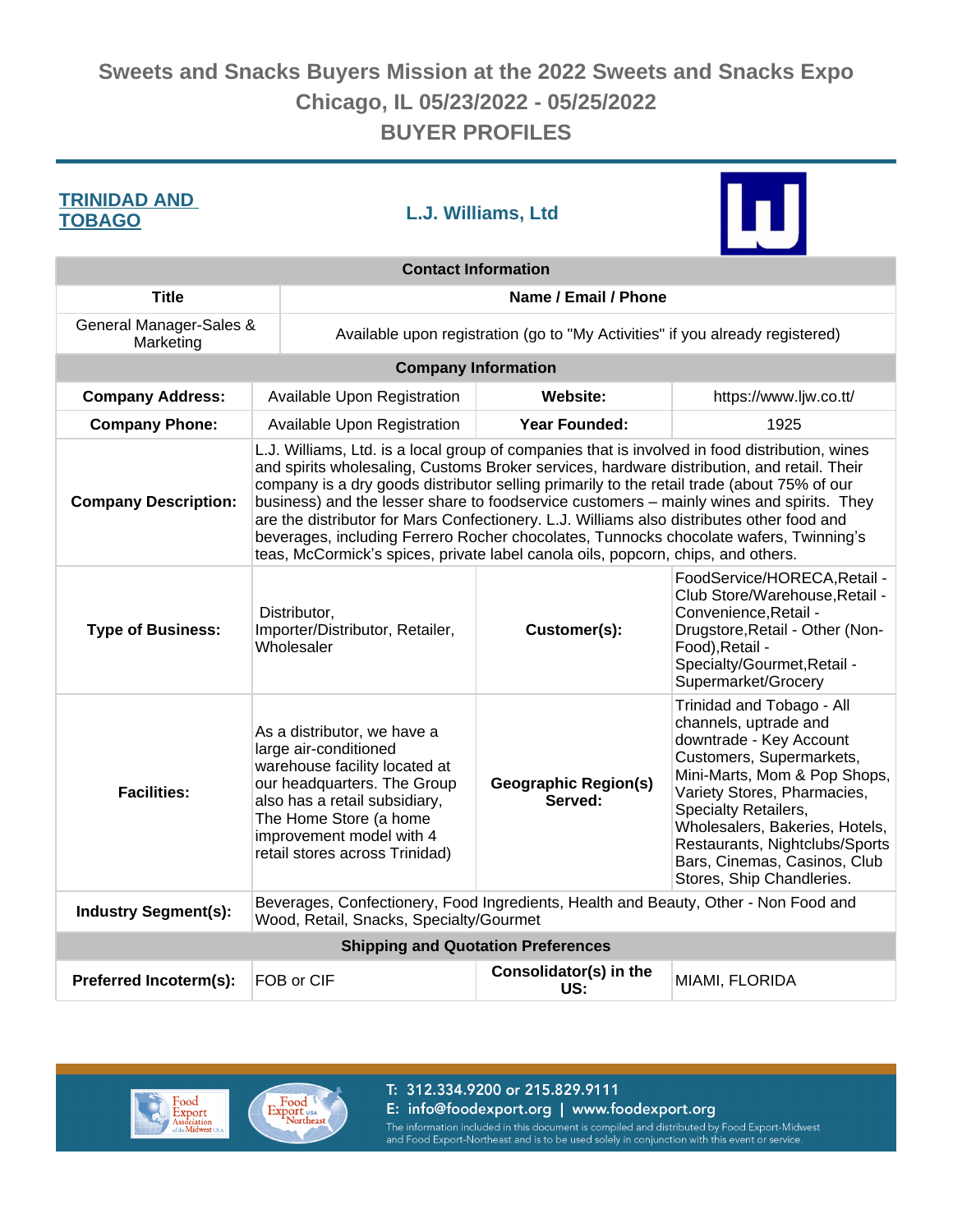| <b>Preferred Port(s) of</b><br>Import:                   | N/A                                    |                              | Preferred Port(s) of<br><b>Export from US:</b> | Miami, FL; Charleston, SC             |  |  |
|----------------------------------------------------------|----------------------------------------|------------------------------|------------------------------------------------|---------------------------------------|--|--|
| <b>Product Information</b>                               |                                        |                              |                                                |                                       |  |  |
| <b>Attributes of Interest:</b>                           | No Antibiotics                         |                              |                                                |                                       |  |  |
| <b>Capacity to Import:</b>                               | Alcoholic Beverages, Not<br>Applicable |                              | <b>Cannot Import:</b>                          | Honey (on country's negative<br>list) |  |  |
| Products of Interest at this Event:                      |                                        |                              |                                                |                                       |  |  |
| <b>Bakery Products</b>                                   |                                        | Biscuits, Crackers, & Wafers |                                                | Savory Biscuits/Crackers              |  |  |
|                                                          |                                        |                              |                                                | <b>Sweet Biscuits</b>                 |  |  |
|                                                          | Cookies                                |                              |                                                | Ready-to-Eat Cookies                  |  |  |
|                                                          | Granola                                |                              |                                                | Mixed/Trail Mix                       |  |  |
|                                                          |                                        |                              |                                                | Plain Granola                         |  |  |
|                                                          |                                        |                              |                                                | Sweetened/Flavored Granola            |  |  |
|                                                          | <b>Mixes</b>                           |                              |                                                | <b>Dessert Mixes</b>                  |  |  |
| Confectionery                                            |                                        | <b>Sugar Confectionery</b>   |                                                | Marshmallows                          |  |  |
|                                                          |                                        |                              |                                                | Mints                                 |  |  |
|                                                          |                                        |                              |                                                | Toffees, Caramels, & Nougats          |  |  |
| Fruits & Nuts                                            | <b>Nuts</b>                            |                              |                                                | Almonds                               |  |  |
|                                                          |                                        |                              |                                                | Cashews                               |  |  |
|                                                          |                                        |                              |                                                | Hazelnuts                             |  |  |
|                                                          |                                        |                              |                                                | Macadamia                             |  |  |
|                                                          |                                        |                              |                                                | <b>Mixed Nuts</b>                     |  |  |
|                                                          |                                        |                              |                                                | Peanuts                               |  |  |
| Oils, Fats & Seeds                                       | <b>Liquid Oils</b>                     |                              |                                                | Canola Oil                            |  |  |
|                                                          |                                        |                              | Other Vegetable & Seed Oil                     |                                       |  |  |
| Other Agricultural Products (excluding<br>food and wood) |                                        | Health & Beauty Products     |                                                |                                       |  |  |
| Pulses & Legumes                                         | <b>Beans</b>                           |                              |                                                | <b>Black Beans</b>                    |  |  |
|                                                          |                                        |                              |                                                | Garbanzo/Chickpea                     |  |  |
|                                                          |                                        |                              |                                                | <b>Kidney Beans</b>                   |  |  |
|                                                          |                                        |                              |                                                | Red Beans                             |  |  |
| <b>Ready Meals</b>                                       | Soup                                   |                              | Soup, Canned                                   |                                       |  |  |

#### **TRINIDAD AND TOBAGO L.J. Williams, Ltd**

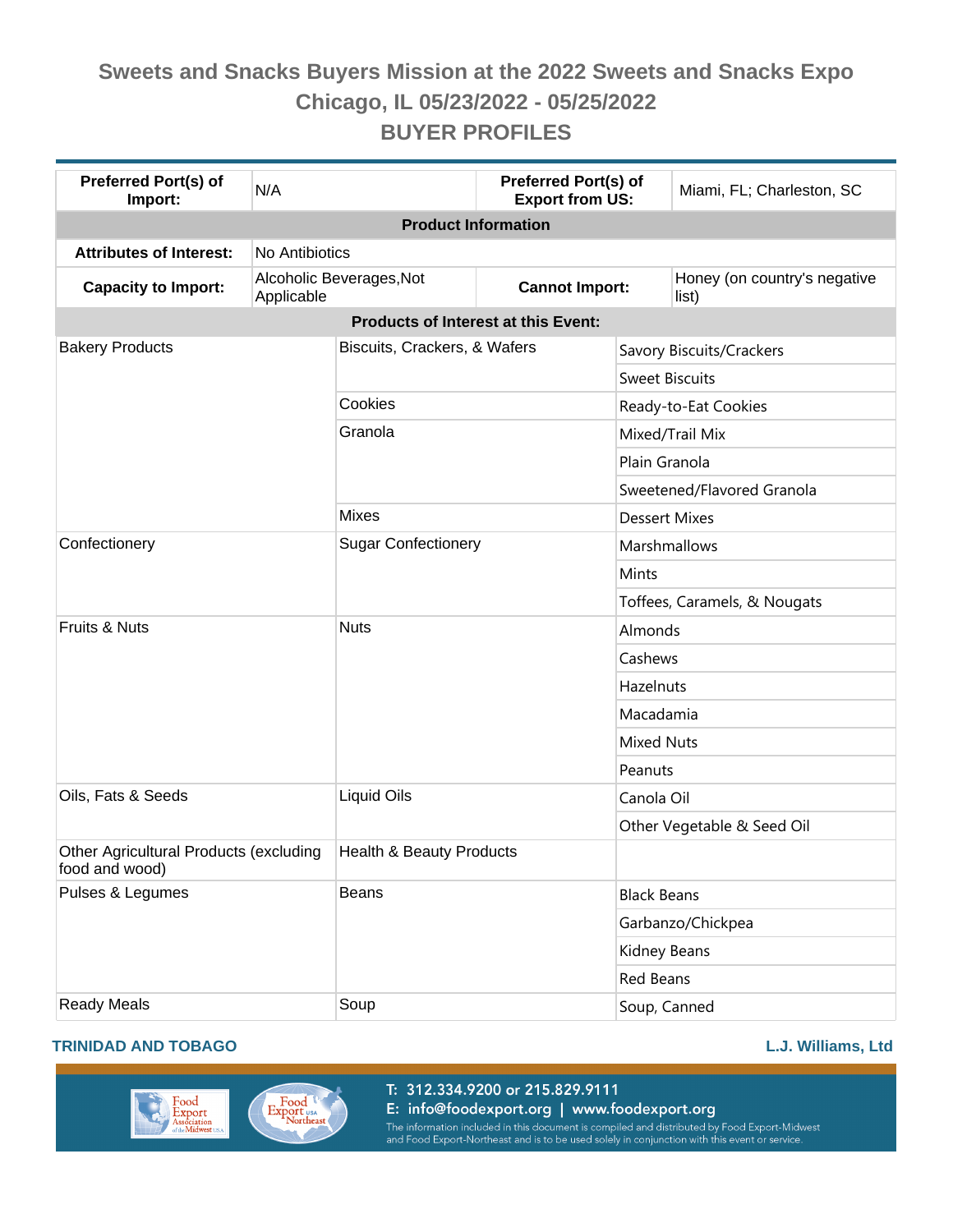| Sauces, Dressings, Spreads &<br>Condiments | Spreads             | Chocolate spread        |  |  |
|--------------------------------------------|---------------------|-------------------------|--|--|
| <b>Sweet/Savory Snacks</b>                 | Chips/Crisps        | Potato Chips            |  |  |
|                                            |                     | Tortilla/Corn Chips     |  |  |
|                                            |                     | Vegetable Chips         |  |  |
|                                            | <b>Fruit Snacks</b> | <b>Fruit Snacks</b>     |  |  |
|                                            | <b>Snack Bars</b>   | <b>Breakfast Bars</b>   |  |  |
|                                            |                     | Energy & Nutrition Bars |  |  |
|                                            |                     | Granola/Muesli Bars     |  |  |
|                                            |                     | <b>Other Snack Bars</b> |  |  |
| <b>Additional Information</b>              |                     |                         |  |  |
|                                            |                     |                         |  |  |

#### **TRINIDAD AND TOBAGO L.J. Williams, Ltd**

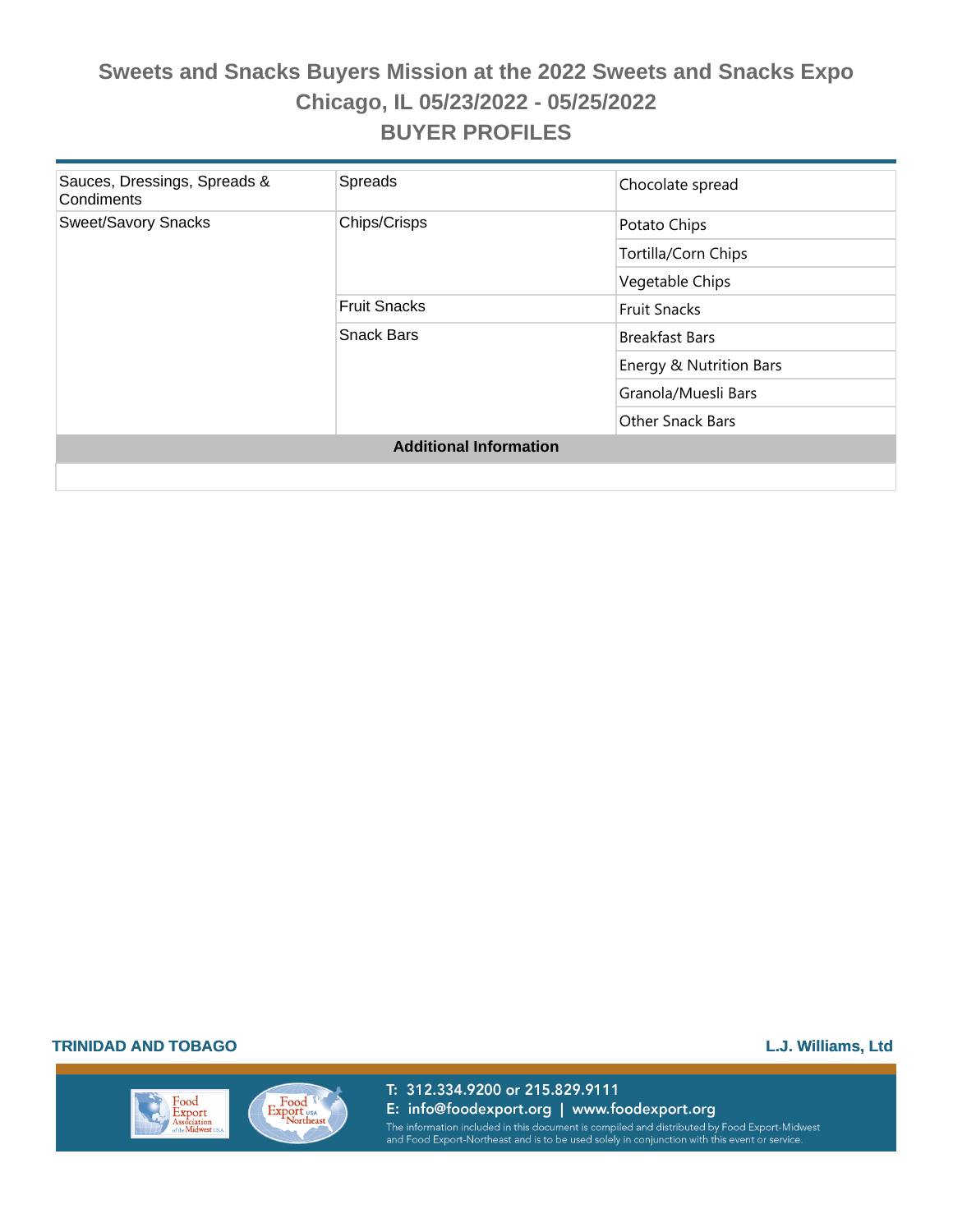| <b>UNITED</b><br><b>KINGDOM</b>           |                                                                          | May & Raeburn Ltd.                                                                                                                                                                                                                                                                                                                                                                                                                                                                                                                                                                                                                                                                                                                                                                                                                                                                                                                                                                                                                                                                                                                                                                                                                                                    | May & Raeburn                          |                                    |                                                                                                                                                                                                                                                                     |  |
|-------------------------------------------|--------------------------------------------------------------------------|-----------------------------------------------------------------------------------------------------------------------------------------------------------------------------------------------------------------------------------------------------------------------------------------------------------------------------------------------------------------------------------------------------------------------------------------------------------------------------------------------------------------------------------------------------------------------------------------------------------------------------------------------------------------------------------------------------------------------------------------------------------------------------------------------------------------------------------------------------------------------------------------------------------------------------------------------------------------------------------------------------------------------------------------------------------------------------------------------------------------------------------------------------------------------------------------------------------------------------------------------------------------------|----------------------------------------|------------------------------------|---------------------------------------------------------------------------------------------------------------------------------------------------------------------------------------------------------------------------------------------------------------------|--|
| <b>Contact Information</b>                |                                                                          |                                                                                                                                                                                                                                                                                                                                                                                                                                                                                                                                                                                                                                                                                                                                                                                                                                                                                                                                                                                                                                                                                                                                                                                                                                                                       |                                        |                                    |                                                                                                                                                                                                                                                                     |  |
| <b>Title</b>                              |                                                                          | Name / Email / Phone                                                                                                                                                                                                                                                                                                                                                                                                                                                                                                                                                                                                                                                                                                                                                                                                                                                                                                                                                                                                                                                                                                                                                                                                                                                  |                                        |                                    |                                                                                                                                                                                                                                                                     |  |
| <b>Senior National Account</b><br>Manager |                                                                          | Available upon registration (go to "My Activities" if you already registered)                                                                                                                                                                                                                                                                                                                                                                                                                                                                                                                                                                                                                                                                                                                                                                                                                                                                                                                                                                                                                                                                                                                                                                                         |                                        |                                    |                                                                                                                                                                                                                                                                     |  |
|                                           |                                                                          | <b>Company Information</b>                                                                                                                                                                                                                                                                                                                                                                                                                                                                                                                                                                                                                                                                                                                                                                                                                                                                                                                                                                                                                                                                                                                                                                                                                                            |                                        |                                    |                                                                                                                                                                                                                                                                     |  |
| <b>Company Address:</b>                   |                                                                          | Available Upon Registration                                                                                                                                                                                                                                                                                                                                                                                                                                                                                                                                                                                                                                                                                                                                                                                                                                                                                                                                                                                                                                                                                                                                                                                                                                           | Website:                               | http://www.mayandraeburn.co.<br>uk |                                                                                                                                                                                                                                                                     |  |
| <b>Company Phone:</b>                     |                                                                          | Available Upon Registration                                                                                                                                                                                                                                                                                                                                                                                                                                                                                                                                                                                                                                                                                                                                                                                                                                                                                                                                                                                                                                                                                                                                                                                                                                           | <b>Year Founded:</b>                   |                                    | 1950                                                                                                                                                                                                                                                                |  |
| <b>Company Description:</b>               |                                                                          | May & Raeburn is a well-established UK distributor with nearly 70 years' family heritage who<br>imports confectionery, crisps, and snacks. Since their inception, they have launched over<br>100 brands in retail and are also a listed supplier to universities, schools, colleges, and<br>health service.<br>They offer a wealth of experience delivering success for USA brands for more than 20 years.<br>Distributing products to the national grocery trade covering more than 50 retailers across<br>40k individual stores including all supermarket multiples, cooperatives, convenience stores,<br>as well as to wholesalers and foodservice.<br>May & Raeburn offers a direct route to market, offering a bespoke exclusive partnership for<br>US brand partners, they can support brands on multiple levels across Sales, Marketing and<br>Importation.<br>Their divisions include Pet (Pets Choice), Bakery (Handmade Specialty), Chilled (Ma<br>Raeburns and OL), and Ambient (international brands).<br>May & Raeburn has been built on long-term strategic relationships, quality products, stability,<br>an A1 credit rating, and a small but reliable client base. They are keen to grow imports in<br>2022 and to find a unique portfolio to do so. |                                        |                                    |                                                                                                                                                                                                                                                                     |  |
| <b>Type of Business:</b>                  |                                                                          | Broker, Importer/Distributor,<br>Customer(s):<br>Manufacturer, Wholesaler                                                                                                                                                                                                                                                                                                                                                                                                                                                                                                                                                                                                                                                                                                                                                                                                                                                                                                                                                                                                                                                                                                                                                                                             |                                        |                                    | FoodService/HORECA, Retail -<br>Club Store/Warehouse, Retail -<br>Convenience, Retail -<br>Department Store, Retail -<br>Discount Store, Retail -<br>Drugstore, Retail -<br>Natural/Organic/Healthy, Retail<br>- Specialty/Gourmet, Retail -<br>Supermarket/Grocery |  |
| <b>Facilities:</b>                        | 5 UK operating sites: 2<br>manufacturing, 2 warehouses,<br>1 head office |                                                                                                                                                                                                                                                                                                                                                                                                                                                                                                                                                                                                                                                                                                                                                                                                                                                                                                                                                                                                                                                                                                                                                                                                                                                                       | <b>Geographic Region(s)</b><br>Served: |                                    | ALL UK and IRELAND                                                                                                                                                                                                                                                  |  |





#### T: 312.334.9200 or 215.829.9111 E: info@foodexport.org | www.foodexport.org

The information included in this document is compiled and distributed by Food Export-Midwest<br>and Food Export-Northeast and is to be used solely in conjunction with this event or service.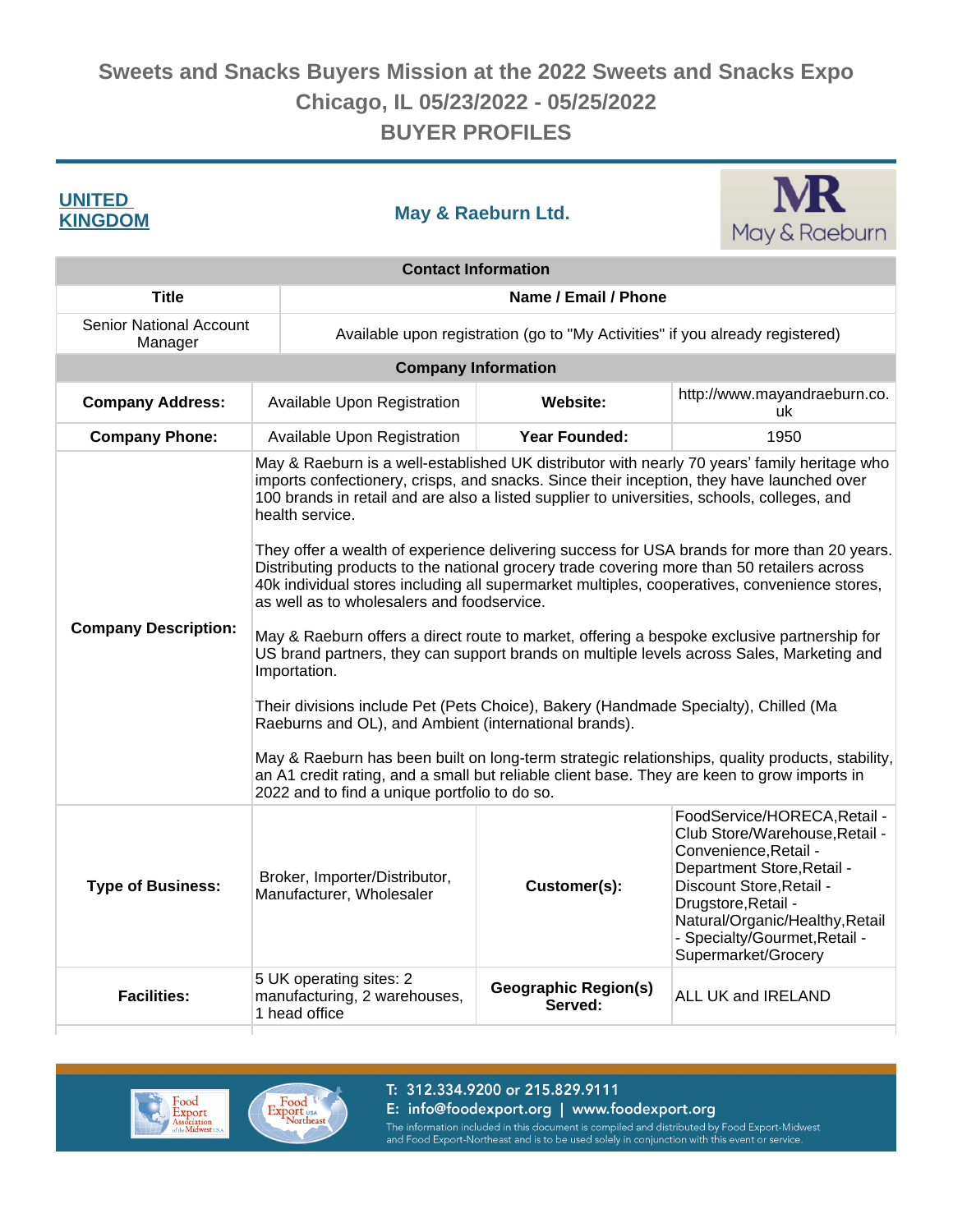| <b>Industry Segment(s):</b>               | Bakery, Beverages, Confectionery, Natural/Organic, Private Label, Retail, Snacks,<br>Specialty/Gourmet                     |                                            |                                                |                                    |                                       |  |
|-------------------------------------------|----------------------------------------------------------------------------------------------------------------------------|--------------------------------------------|------------------------------------------------|------------------------------------|---------------------------------------|--|
| <b>Shipping and Quotation Preferences</b> |                                                                                                                            |                                            |                                                |                                    |                                       |  |
| Preferred Incoterm(s):                    | EXW - FOB                                                                                                                  |                                            | Consolidator(s) in the<br>US:                  |                                    | None                                  |  |
| <b>Preferred Port(s) of</b><br>Import:    | Liverpool                                                                                                                  |                                            | Preferred Port(s) of<br><b>Export from US:</b> |                                    | None                                  |  |
|                                           | <b>Product Information</b>                                                                                                 |                                            |                                                |                                    |                                       |  |
| <b>Attributes of Interest:</b>            | All Natural, No Sugar Added, Non - GMO - EU Certified, Non - GMO - US Certified, Reduced<br>Fat, Sugar Free, Zero Calories |                                            |                                                |                                    |                                       |  |
| <b>Capacity to Import:</b>                | Not Applicable                                                                                                             |                                            | <b>Cannot Import:</b>                          |                                    | Alcohol and GMO, Dairy, Meat,<br>Fish |  |
|                                           |                                                                                                                            | <b>Products of Interest at this Event:</b> |                                                |                                    |                                       |  |
| <b>Bakery Products</b>                    |                                                                                                                            | Biscuits, Crackers, & Wafers               |                                                | <b>Sweet Biscuits</b>              |                                       |  |
|                                           |                                                                                                                            | Cakes                                      |                                                |                                    |                                       |  |
|                                           |                                                                                                                            | Cookies                                    |                                                | Ready-to-Eat Cookies               |                                       |  |
| <b>Beverages</b>                          | Sweetened/Soft-Drinks                                                                                                      |                                            |                                                |                                    |                                       |  |
| Confectionery                             |                                                                                                                            | <b>Chocolate Confectionery</b>             |                                                | Alfajores                          |                                       |  |
|                                           |                                                                                                                            |                                            |                                                | <b>Bagged Selflines/Softlines</b>  |                                       |  |
|                                           |                                                                                                                            |                                            |                                                | <b>Boxed Assortment Chocolates</b> |                                       |  |
|                                           |                                                                                                                            |                                            |                                                | Chocolate Tablets/Squares          |                                       |  |
|                                           |                                                                                                                            |                                            |                                                | Countlines                         |                                       |  |
|                                           |                                                                                                                            |                                            |                                                | Seasonal Chocolate                 |                                       |  |
|                                           |                                                                                                                            | Gum                                        |                                                | <b>Bubble Gum</b>                  |                                       |  |
|                                           |                                                                                                                            |                                            |                                                | Chewing Gum                        |                                       |  |
|                                           |                                                                                                                            | <b>Sugar Confectionery</b>                 |                                                | <b>Boiled Sweets</b>               |                                       |  |
|                                           |                                                                                                                            |                                            |                                                | Fudge                              |                                       |  |
|                                           |                                                                                                                            |                                            |                                                | Licorice                           |                                       |  |
|                                           |                                                                                                                            |                                            |                                                | Lollipops                          |                                       |  |
|                                           |                                                                                                                            |                                            |                                                | <b>Marshmallows</b>                |                                       |  |
|                                           |                                                                                                                            |                                            |                                                | Mints                              |                                       |  |
|                                           |                                                                                                                            |                                            |                                                | Pastilles, Jellies, & Chews        |                                       |  |
|                                           |                                                                                                                            |                                            |                                                | Toffees, Caramels, & Nougats       |                                       |  |





T: 312.334.9200 or 215.829.9111 E: info@foodexport.org | www.foodexport.org The information included in this document is compiled and distributed by Food Export-Midwest<br>and Food Export-Northeast and is to be used solely in conjunction with this event or service.

#### **UNITED KINGDOM May & Raeburn Ltd.**